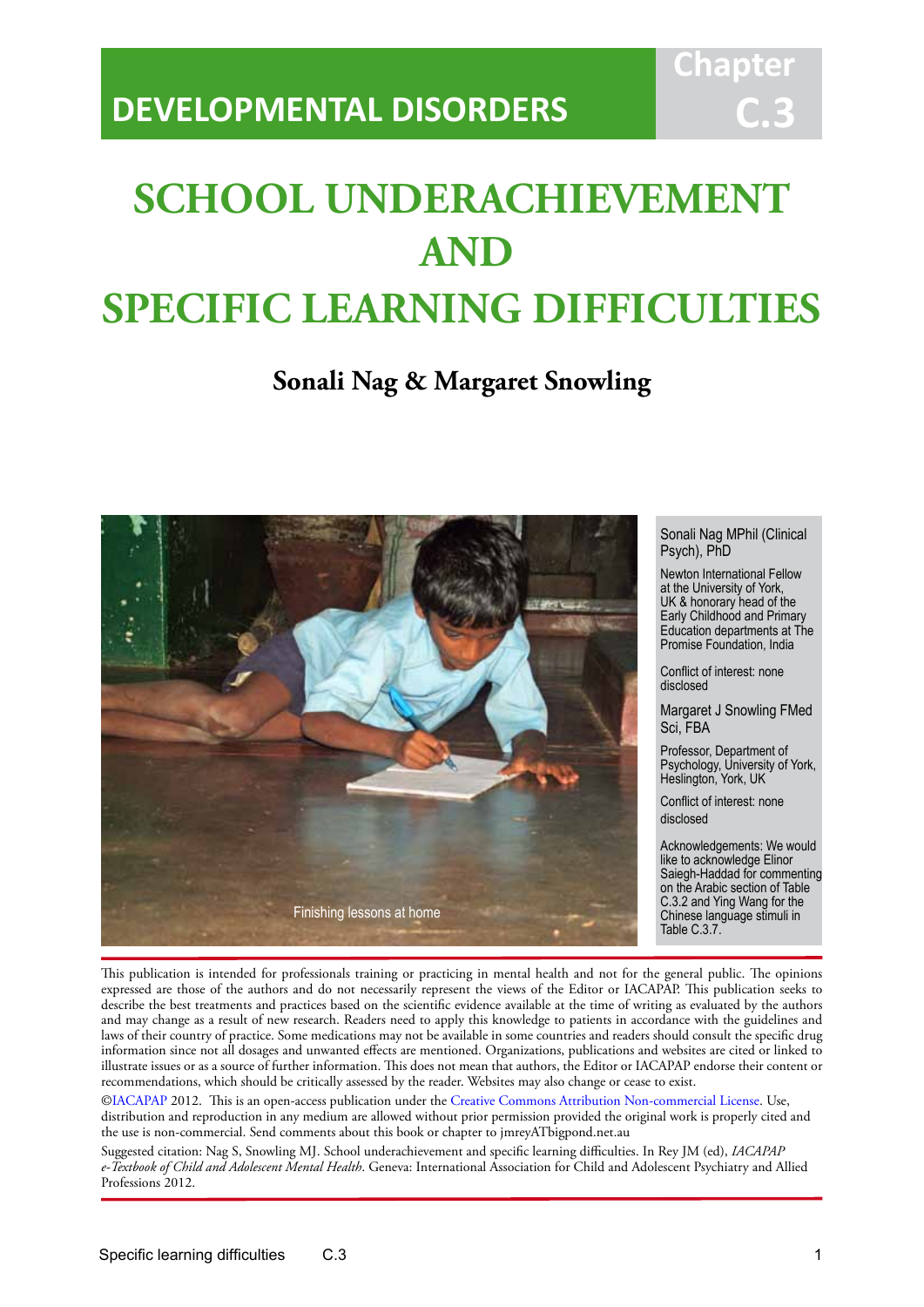child struggling in school causes concern. Difficulties with school tasks can leave children frustrated and parents and teachers wondering about the barriers that are preventing learning. Indeed, school underachievement is can leave children frustrated and parents and teachers wondering about the barriers that are preventing learning. Indeed, school underachievement is to a child guidance clinic. Underachievement may however be a symptom of any number of cognitive, emotional and social difficulties. In this chapter we will first review definitions of learning disorders and discuss issues surrounding their diagnosis. Although there is a growing body of evidence about mathematical and other non-verbal learning difficulties, our focus will be on *literacy learning difficulties* for two reasons. First, they pose a significant barrier to achievement across the curriculum and second, because substantial cross-linguistic information is becoming available about their behavioral manifestations in different language contexts, methods of assessment and intervention. We will also consider *school underachievement* when it is secondary to other conditions and, for a small selection of such syndromes, we discuss why this may be the case. We end the chapter with a discussion about priorities that low income communities can set, both for the identification of children with specific learning difficulties and remedial support.

### **CORE CONSTRUCTS**

- There are many core skills that support learning. These different skills can be seen as multiple foundations for learning
- A child's performance can be examined in relation to each of the multiple foundations. We can expect the child's profile of skills to show a mix of strengths and difficulties
- When children's development is delayed in relation to at least one of the factors contributing to learning, they may be considered *at risk* for a learning difficulty. Conversely, when skills are generally available or present to above average levels, they may act as protective factors
- The criteria used for the diagnosis of learning difficulties are moderated by the learning context
- *Learning difficulties* are a dimensional construct children with difficulties fall along a continuum, some show less difficulty and others more
- Criteria used for diagnosis may separate children who have a learning difficulty from those who do not. This is a categorical approach to understanding learning difficulties. The approach is popular, but it is important to note that cut-off criteria differentiating at-risk/not-at-risk children are arbitrary.
- There are distinct and specific learning difficulties that comprise a cluster of recognisable behaviours. Examples of specific learning difficulties (SLDs) are *dyslexia* (a difficulty with reading-related skills) and *dyscalculia* (a difficulty with numerical skills)
- SLDs can be present with other co-occurring problems or comorbidities. Examples of co-morbid problems include speech and sound disorders, attention deficit disorders and emotional disorders.
- The manifestations of a learning difficulty can change over development. What appears to be mild at one age can become a significant problem in another life stage.

### **Literacy**

The ability to derive and communicate knowledge and meaning from written language.



Many people suffer from dyslexia. Albert Einstein, Harrison Ford and George Washington are said to have had the condition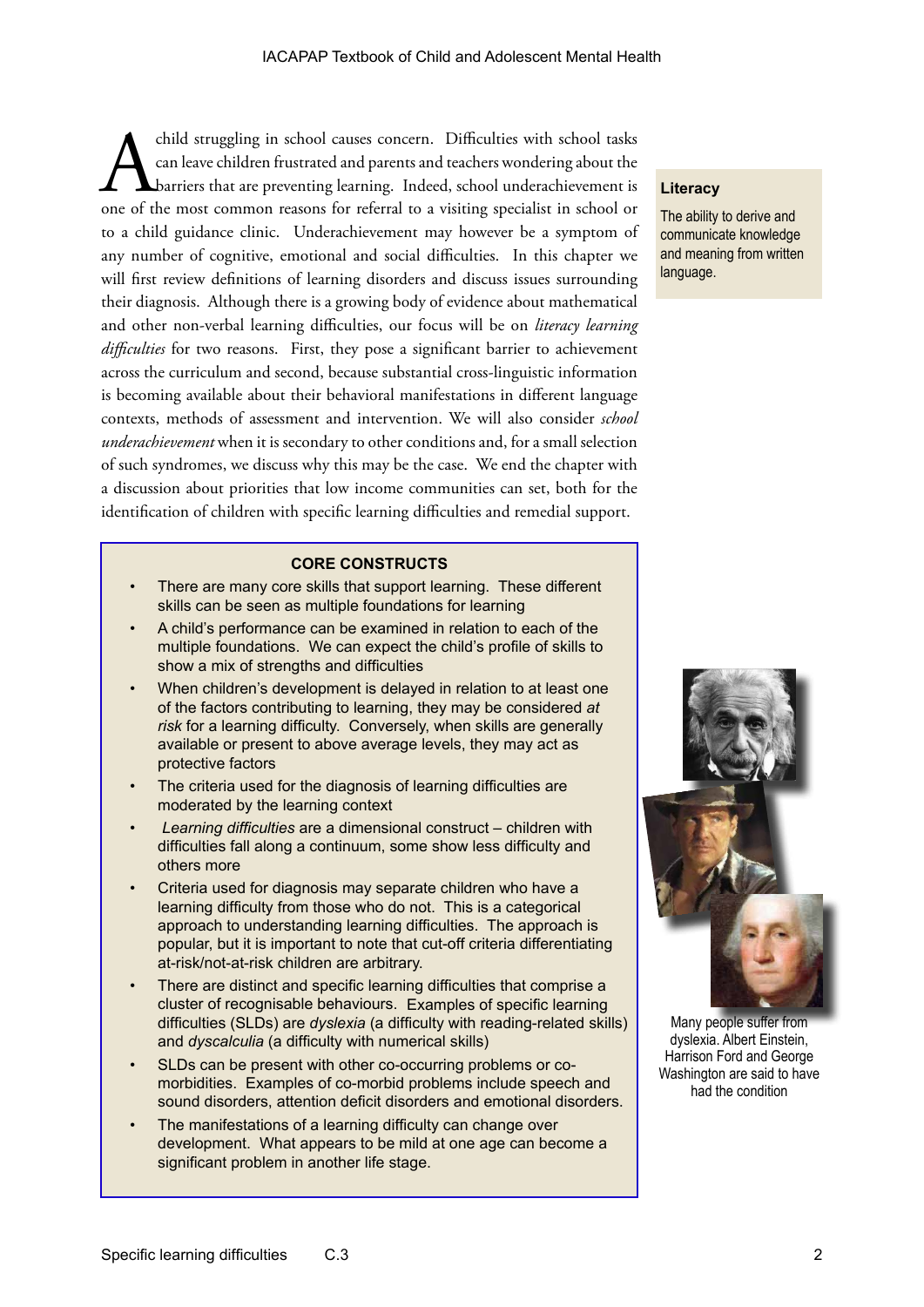### **DEFINITION AND CLASSIFICATION**

For many years, the most popular approach to identifying specific learning difficulties (SLDs) was to use *discrepancy criteria* – that is, to identify a child as having an SLD if their attainment was below that to be expected based on general cognitive ability. Indeed, the two main classification systems used in clinical practice at the time of writing – ICD-10 (World Health Organization) and DSM-IV (American Psychiatric Association) – follow the discrepancy model to classify children with learning difficulties. However, the use of the discrepancy approach in educational settings has gradually declined because there is little evidence of differences in etiology or prognosis for children with SLDs who have higher or lower IQ (Snowling, 2008). Accordingly, the proposal for DSM-5, which we will discuss below, moves away from this approach. An alternative approach to classification, known as the *response to intervention* approach, is gaining interest and because there are merits in this approach for low and middle income countries, it will also be considered.

The diagnostic systems differ in their approach to the identification of SLDs (see Table C.3.1). When compared to ICD-10, DSM-IV is less explicit about the extent of delay that must be recorded before a diagnosis is considered, and in DSM-5 it is proposed that the discrepancy formula be abandoned altogether. Diagnostic systems also differ in their treatment of co-morbidities. In DSM-IV and DSM-5, co-occurring difficulties receive parallel diagnoses. In ICD-10 co-occurring difficulties are placed on a hierarchy with the diagnosis pegged to one nodal difficulty or cluster of difficulties. Sometimes the status given to a co-occurring difficulty has implications for understanding the etiology of the difficulty (e.g., literacy difficulties and language difficulties occurring in parallel, or one following from the other).

All these diagnostic systems are fashioned after medical models and there is sometimes a mismatch between clinical diagnosis and the labels for various learning-related difficulties commonly used in educational settings. Below are examples of clinical diagnoses that do not easily fit into what is seen in regular classrooms:

- *• Specific* difficulties with spelling. Poor spelling usually co-occurs with difficulties in reading, but in some writing systems (where reading is regular but spelling-sound mappings are inconsistent), spelling difficulties are more common than reading difficulties
- *• Disorder of written expression*. There is an under-diagnosis of this disorder. This is not so much because poor written expression skills are difficult to identify but because written expression is seen as following on from a more fundamental difficulty with reading and spelling.

In addition, some diagnostic labels are umbrella terms and therefore uninformative for intervention. For example, both DSM-IV and ICD-10 classify together reading comprehension difficulties and reading accuracy difficulties. However, these are disorders which require different interventions: whereas interventions for reading comprehension focus on developing broader oral language and inferential skills, interventions for reading accuracy primarily target phonological skills.

For a discussion about issues surrounding classification see: [Changing](http://www.wiley.com/bw/vi.asp?ref=0021-9630&site=1)  [concepts of dyslexia:](http://www.wiley.com/bw/vi.asp?ref=0021-9630&site=1)  [nature, treatment and co](http://www.wiley.com/bw/vi.asp?ref=0021-9630&site=1)[morbidity, November 2009;](http://www.wiley.com/bw/vi.asp?ref=0021-9630&site=1)  [Journal of Child Psychology](http://www.wiley.com/bw/vi.asp?ref=0021-9630&site=1)  [and Psychiatry V](http://www.wiley.com/bw/vi.asp?ref=0021-9630&site=1)irtual Issue on-line

**Phonemes/ phonological skills** Phonemes are the smallest sound units in a language that are capable of conveying a distinct meaning (i.e., the m in mat or b in bat). Phonological skills concern an individual's ability to identify, categorize or manipulate these sounds, and include skills such as segmentation, blending, rhyming, and alliteration.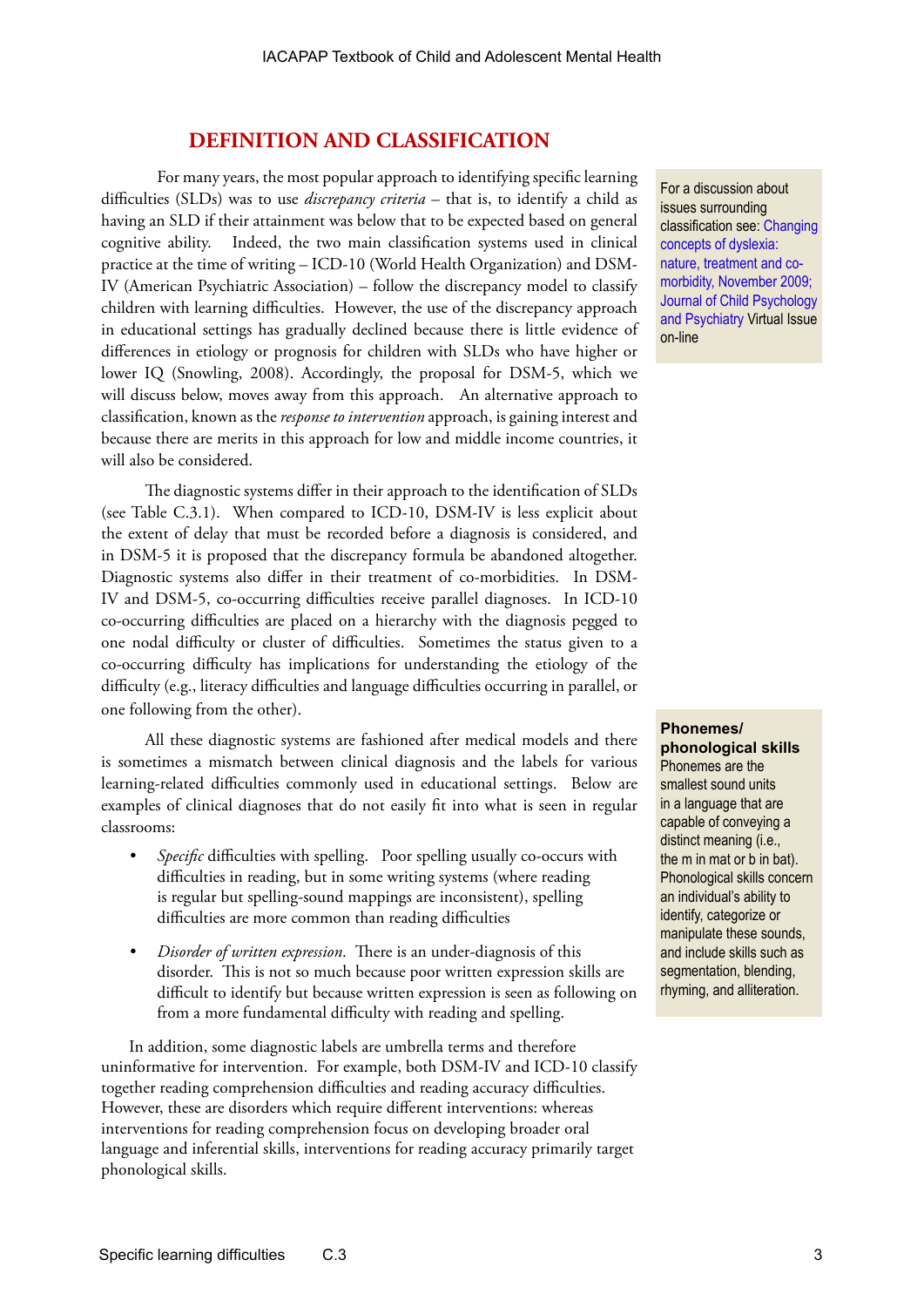|                                                                                                                                                                                                                                                                                                                                                                                                                                                                                                                                                                                                                                                                                                                                                                                                                                                                                                                                                                                                                                                                                                                                                                                                                                                                                                                                                                                                                                                                                                                                                                                                                                                                                                                                                                                                                                                                                                                                                                                                                                                                                                                                                                                                                                                                                                                                                                                                                                                                                                                                                                                                                                                                                                                                                                                                                                                                                                                                                                                                                                                                                                                                                                                                                                                                                                                                                                                                          | Approaches to classification<br>TABLE C.3.1 |                                                                                                                                                                                                                                                                                                                                                                                                                                                                                     |
|----------------------------------------------------------------------------------------------------------------------------------------------------------------------------------------------------------------------------------------------------------------------------------------------------------------------------------------------------------------------------------------------------------------------------------------------------------------------------------------------------------------------------------------------------------------------------------------------------------------------------------------------------------------------------------------------------------------------------------------------------------------------------------------------------------------------------------------------------------------------------------------------------------------------------------------------------------------------------------------------------------------------------------------------------------------------------------------------------------------------------------------------------------------------------------------------------------------------------------------------------------------------------------------------------------------------------------------------------------------------------------------------------------------------------------------------------------------------------------------------------------------------------------------------------------------------------------------------------------------------------------------------------------------------------------------------------------------------------------------------------------------------------------------------------------------------------------------------------------------------------------------------------------------------------------------------------------------------------------------------------------------------------------------------------------------------------------------------------------------------------------------------------------------------------------------------------------------------------------------------------------------------------------------------------------------------------------------------------------------------------------------------------------------------------------------------------------------------------------------------------------------------------------------------------------------------------------------------------------------------------------------------------------------------------------------------------------------------------------------------------------------------------------------------------------------------------------------------------------------------------------------------------------------------------------------------------------------------------------------------------------------------------------------------------------------------------------------------------------------------------------------------------------------------------------------------------------------------------------------------------------------------------------------------------------------------------------------------------------------------------------------------------------|---------------------------------------------|-------------------------------------------------------------------------------------------------------------------------------------------------------------------------------------------------------------------------------------------------------------------------------------------------------------------------------------------------------------------------------------------------------------------------------------------------------------------------------------|
| Proposed for DSM-5*<br><b>DSM-IV</b><br>ICD-10                                                                                                                                                                                                                                                                                                                                                                                                                                                                                                                                                                                                                                                                                                                                                                                                                                                                                                                                                                                                                                                                                                                                                                                                                                                                                                                                                                                                                                                                                                                                                                                                                                                                                                                                                                                                                                                                                                                                                                                                                                                                                                                                                                                                                                                                                                                                                                                                                                                                                                                                                                                                                                                                                                                                                                                                                                                                                                                                                                                                                                                                                                                                                                                                                                                                                                                                                           |                                             |                                                                                                                                                                                                                                                                                                                                                                                                                                                                                     |
| reading comprehension, and (ii) those who begin with poor oral<br>persistent problem into adulthood in most languages, and poor<br>classified within reading disorder) will not be clearly accounted<br>Learning disorders are grouped together with communication<br>poor comprehender profile is noted as a feature of language<br>This change reflects the current understanding of the clinical<br>impairment and perhaps will be classified in a new category<br>Specific difficulties with reading comprehension (previously<br>reading fluency (rather than reading accuracy) is a defining<br>Learning disorder is the generic term to describe disorders<br>for. Thus, diagnosis for two categories of children remains<br>unclear: (i) those with exceptional decoding skills but poor<br>accurate and fluent reading, writing and arithmetic - which<br>picture of dyslexia - poor reading fluency is known to be a<br>characterized by difficulties in learning academic skills-<br>during the pre-school or early school years<br>feature of dyslexia in many languages<br>and disorder of written expression<br>accommodations are not made<br>called learning disability.<br>(315.00), mathematics disorder (315.1) and disorder<br>of the known contribution of the sensory deficit. The<br>be interfering with academic achievement and daily<br>the extent of learning delay should be far in excess<br>The child's extent of learning must be substantially<br>When a known sensory deficit such as nystagmus<br>or low vision accompanies the underachievement,<br>Disorders include developmental reading disorder<br>below that of peers who have received equivalent<br>ower levels of achievement must be seen to<br>increased barriers for entry into school and post-<br>Other associated social-emotional difficulties are<br>and self-efficacy for academic performance, and<br>DSM-IV encourages that this and similar other<br>known to occur including reduced self-esteem<br>school training as well as in the world of work.<br>as attention deficits, emotional difficulties and<br>All co-morbidities should be recorded such<br>co-occurring difficulty must also be coded<br>associated difficulties be recorded<br>of written expression (315.2)<br>behavioral disorders<br>opportunity<br>living<br>The l<br>foundational cognitive skills and indicative of<br>arithmetic skills (81.2) and mixed disorder of<br>Difficulties must be evident from the earliest<br>This criterion is suggestive of abnormality in<br>Disorders include reading disorders (81.0),<br>attributable to poor opportunity for qualified<br>a difficulty that may have a biological basis<br>iteracy instruction or other external factors<br>between age/intelligence and attainments<br>rather than a socio-cultural/environmental<br>stages of acquisition of the particular skill<br>differences in child's performance must<br>such as disrupted schooling and recent<br>Conservative about extent of distance<br>be two or more standard errors below<br>spelling disorders (81.1), disorders of<br>prediction based on age and general<br>The lowered attainment must not be<br>On individually administered tests,<br>*Expected publication date is May, 2013.<br>entry into regular schooling<br>for making a diagnosis<br>scholastic skills (81.3)<br>intelligence<br>basis. |                                             | disorders (as neurodevelopmental disorders) to reflect their onset<br>time reading fluency will be recognized as an area of assessment<br>for diagnosis (earlier manuals only mentioned reading accuracy).<br>Learning disorders described in DSM-5 are dyslexia, dyscalculia<br>DSM-5 proposes to drop the discrepancy criterion. For the first<br>language and go on to have poor reading comprehension. The<br>significantly affect academic achievement or daily functioning if |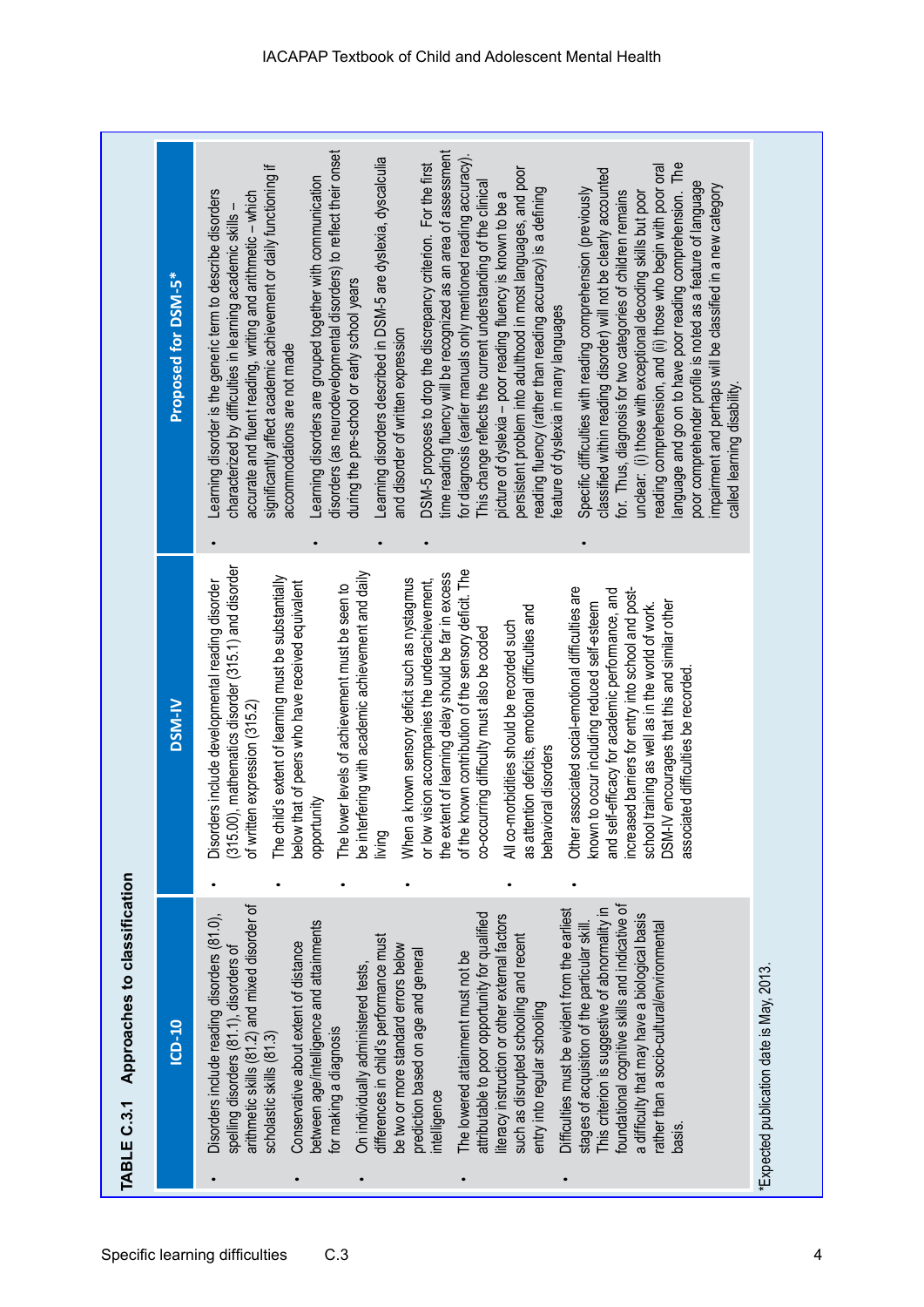### **Discrepancy criteria qualified by local conditions**

For most childhood and adolescent disorders the process of arriving at a diagnosis must be sensitive to local culture and ways of living. Such sensitivity is critical for SLDs since many different factors affect the learning of basic skills, particularly literacy. For example, some children learn to read in their home language, others in a neighborhood language or a language imposed by sociopolitical forces, yet others achieve literacy in an entirely foreign language, having heard very little of the language at home, in the community and sometimes even in school. In other instances, children may learn to read in two or three languages, and become bi-scriptal or multi-scriptal. Learning how to read and write these multiple languages may happen simultaneously or sequentially, with children being introduced to additional languages at different stages in their school career. Any understanding of the specific literacy difficulties needs to be sensitive to the multiple pathways to literacy.

A strong relationship also exists between socio-economic conditions and literacy outcomes. In a survey of 672 high school children in the UK tested during the standardization of the *York Assessment of Reading and Comprehension*, a clear association was found between reading ability and social deprivation. The survey used the postal codes of children's homes to rank them for social deprivation. A lower rank was for localities (postal codes) in which children experienced many forms of deprivation relative to the UK norm. The trends in the data are presented in Figure C.3.1. About 33% of children in the deprived neighborhoods were poor readers, close to double when compared to the more advantaged neighborhoods, where between 5% and 18% of children were classified as poor readers.

### **Reading fluency**

The ability to read quickly, accurately and effortlessly, with appropriate expression and meaning.

### **Reading accuracy**

The ability to correctly decode the written language, especially when reading aloud.

### **Reading comprehension**

Knowledge and understanding derived from text.

### **Reading attainment**

Level of achievement in any or all reading skills, usually estimated by performance on a test.



### **Bi-scriptal, multiscriptal**

The ability to read or write the scripts of two (bilingual) or more languages.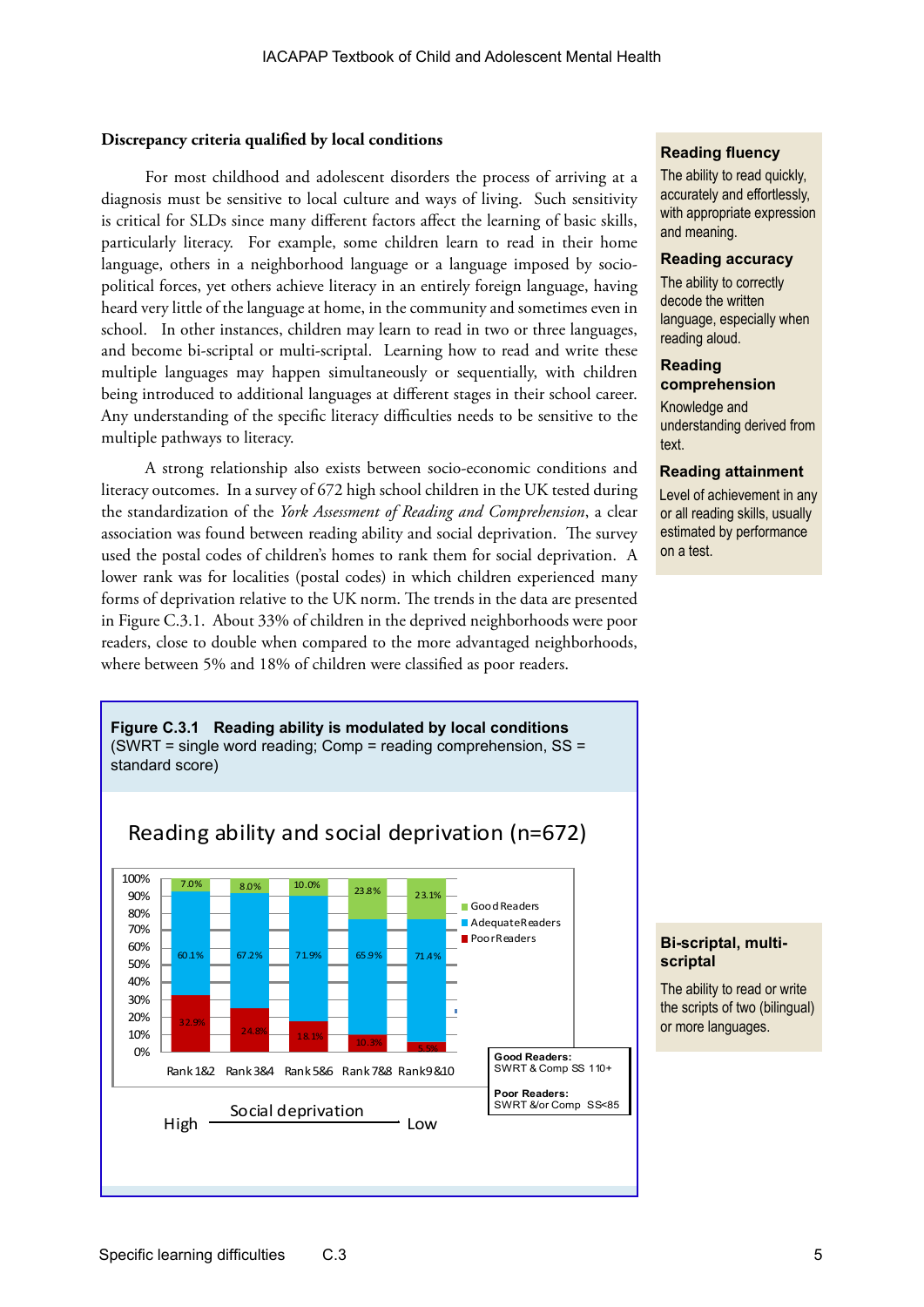The influence of social deprivation on literacy attainments is also found among children gaining literacy in a second language although, similar to monolingual groups, the impact appears to be uneven across cognitive domains. The annual surveys of the Uganda National Education Board, for example, documented better language and literacy attainments in the relatively more advantaged localities in the capital city of Kampala and the surrounding urban area than in more deprived rural areas (NAPE, 1999-2008), while a pre-school survey of Spanish-English bilinguals in the US (Bohman et al, 2010) showed vocabulary learning to be more vulnerable to the influences of social deprivation than acquisition of basic grammar.

The discrepancy formula, which is favored by ICD-10 and DSM-IV but not DSM-5, is particularly difficult to apply when there is variable opportunity and the literacy environment leaves children far behind in their attainments. In such situations, the learning difficulties and low level attainments mimic the difficulties and skills profile seen among children with dyslexia. For example, when large numbers of children in a class are below the expected level for their grade and age, not all the underachievers will show a cognitive profile that is typical of dyslexia. Such children may be said to show a *dyslexia-like picture* but are certainly not eligible for a clinical diagnosis. Clarity about the distinction between the disorder and environmentally induced underachievement, that mimics the disorder, is essential. Without such a distinction there will be an over-diagnosis of the disorder and an unacceptable use of a deficit/disorder perspective for all interventions.

In many countries there are no locally standardized tests. In such contexts, test results can be difficult to interpret and there is a genuine concern that test findings can mislead. In other words, test results in the absence of normative data are an unreliable metric for deciding who has a learning difficulty and who is free of learning problems.

The discrepancy formula is problematic on several other fronts as well. For example, a formula using a child's age and predicted attainment for that age assumes a mono-grade classroom, with a pre-specified age band in each class. But in many communities the age-grade arrangement is quite different. Schools may be multi-grade with children from several grades in one class. In such schools learning targets may not follow a year-wise framework. Sometimes, the age criteria for school admission may be flexible with older children entering lower classes.

The discrepancy index between intelligence and attainment has also turned out to be problematic. The assumption here is that a higher IQ is associated with better reading scores, and when this is not the case then it is an indication of a learning difficulty. Evidence is now available from several large scale studies that the correlation between IQ and reading skill is modest, thus the simple intelligence-reading attainment discrepancy formula is not very useful and it is unclear what exactly a discrepancy index based on IQ can say about the nature of a learning difficulty.

Given all the above, the criteria used for "diagnosis" must be agreed within the context of the local educational setting. Such sensitivity can correct the mainly acultural nature of descriptions in diagnostic systems. It can ensure that there is a clear distinction made between learning difficulties attributable to poverty, deprivation and insufficiency of school-related experiences, and learning

### **Dyslexia**

A developmental disorder affecting the skills involved in the reading and spelling of words, in the absence of any intellectual impairment. Symptoms range from mild to severe, and various subtypes have been proposed.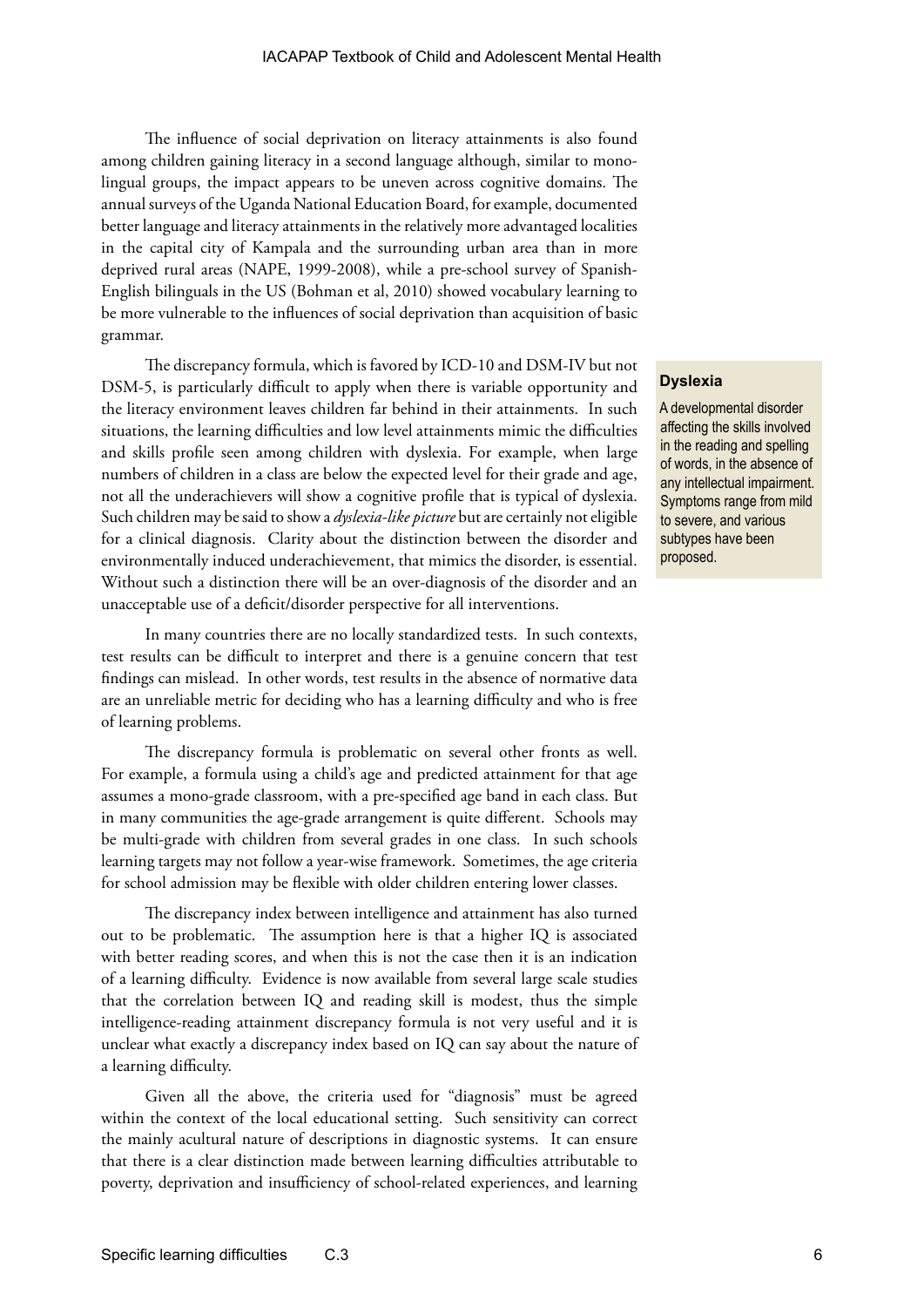difficulties that follow from biologically-based cognitive deficits. But, even after we have smoothed out the jagged edges of our definitions and created a diagnostic system that is contextually appropriate, there remains one further difficulty with this approach – it is not grounded in educational practice and instruction. A diagnosis does not in itself indicate what may be the best way to intervene to help the child. Moreover, the diagnosis gives no indication of the cognitive deficits that underpin the disorder, nor does it highlight potential risk factors. Some of these concerns are addressed in the next section.

### **Response to intervention as an approach to diagnosis**

In this approach to classification, children are said to have a specific learning difficulty if they *continue to struggle even after substantial individualized help has been given, and this is documented* through a continuous monitoring of their response to the intervention. The term *individualized help* means any teaching program motivated by the child's specific learning needs. The individualizing of the program can be at the level of worksheets, teaching targets, time given to the child to finish an assignment and the ways in which the assignment is assessed. Individualized help may be through a mainstream program that is suitably adapted (the child remains in class and is given what everyone else is receiving but with some changes). Alternatively, the individualized program may be offered through remedial teaching in small groups or on a one-to-one basis. The term *continuous monitoring* means that there is a predetermined time plan for repeated evaluation of the child's skills and attainments. This could be at the end of every school term or every academic year or at any other natural transition point in the school system. The scope of what is monitored is also flexible. The areas can cover foundation skills for learning as well as the main curriculum areas that are important for the child to show improvement in school.

The *response to intervention* approach recommends a postponement of diagnosis till after a *proven* intervention has been offered to the child. School under-achievement is a serious possibility for many children, not least because of poor quality teaching and long gaps in teaching input. An essential first step in such contexts is to defer the diagnosis and first arrange for a period of focused teaching support. The essential ingredients of such an approach are laid out in a recent report to the UK government [\(The Rose Review; 2009](https://www.education.gov.uk/publications/eOrderingDownload/00659-2009DOM-EN.pdf).  )).

Models for response to intervention depend on how many layers of support are made available to the child. Each layer of support may be referred to as a "tier" or a "wave". Figure C.3.2 below summarizes three responses to intervention models.

One concern about the response to intervention approach is that it is expensive. Another concern is whether the intervention on offer is indeed the best suited for the child. This is mainly because any intervention, by its very attempt to be focused and specific in its targets, may inadvertently neglect an important domain that needs remediation and skill-building. Thus, an intervention may be focused on reading-related skills while neglecting other skills such as language. If a child has a primary language difficulty, information gained from response to a reading intervention may be misleading. The intervention may simply not have addressed the skills the particular child lacked. Further, core curricular areas such as handwriting, math and expressive writing are often prone to neglect.

### **Expressive writing**

Writing which explores the personal feelings, experiences and opinions of the writer.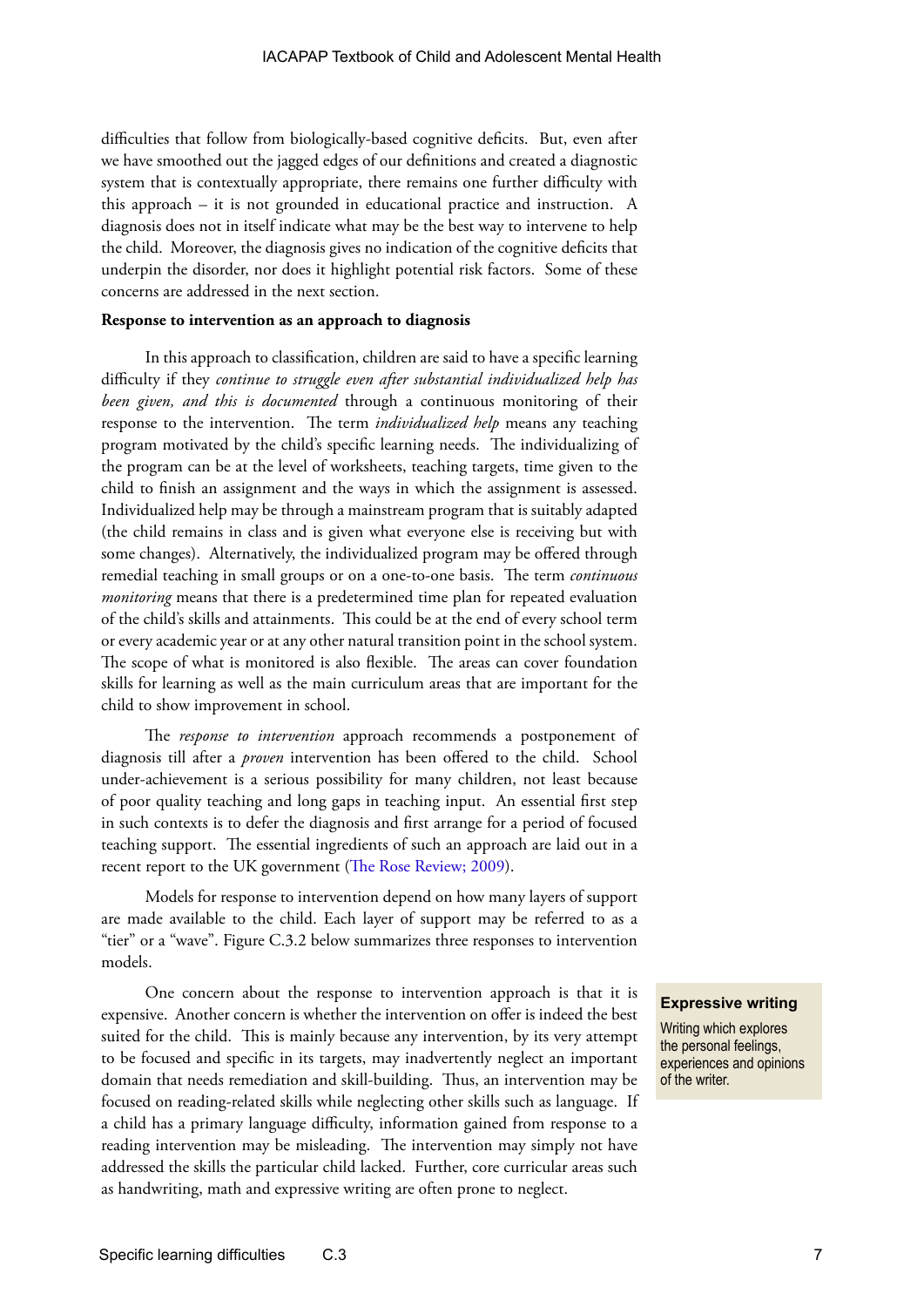

### **Summary**

- School underachievement is often the reason for referral to child and adolescent clinics and allied settings. School underachievement is a visible feature for a number of different underlying difficulties.
- A diagnosis of one of the specific learning difficulties is heavily dependent on the educational, socio-economic and socio-cultural context.
- Popular approaches to diagnosis use discrepancy criteria discrepancy is assessed between a child's age/grade/IQ-expected and actual performance on a specified learning task.
- Such a discrepancy formula is neither informative for intervention nor a description of underlying causes for the difficulty.
- An alternative approach to identification is to allow the child to *first* receive quality teaching (*quality-first*) which can assure the assessor that the symptom picture is not because of lack of opportunity. Following the intervention, those children who remain behind are the ones who qualify for a diagnosis.
- However, the *response-to-intervention approach* can be misleading if the intervention itself is of poor quality or the area of intervention is other than the specific difficulty of an individual child. In such instances measuring response-to-intervention is a futile exercise.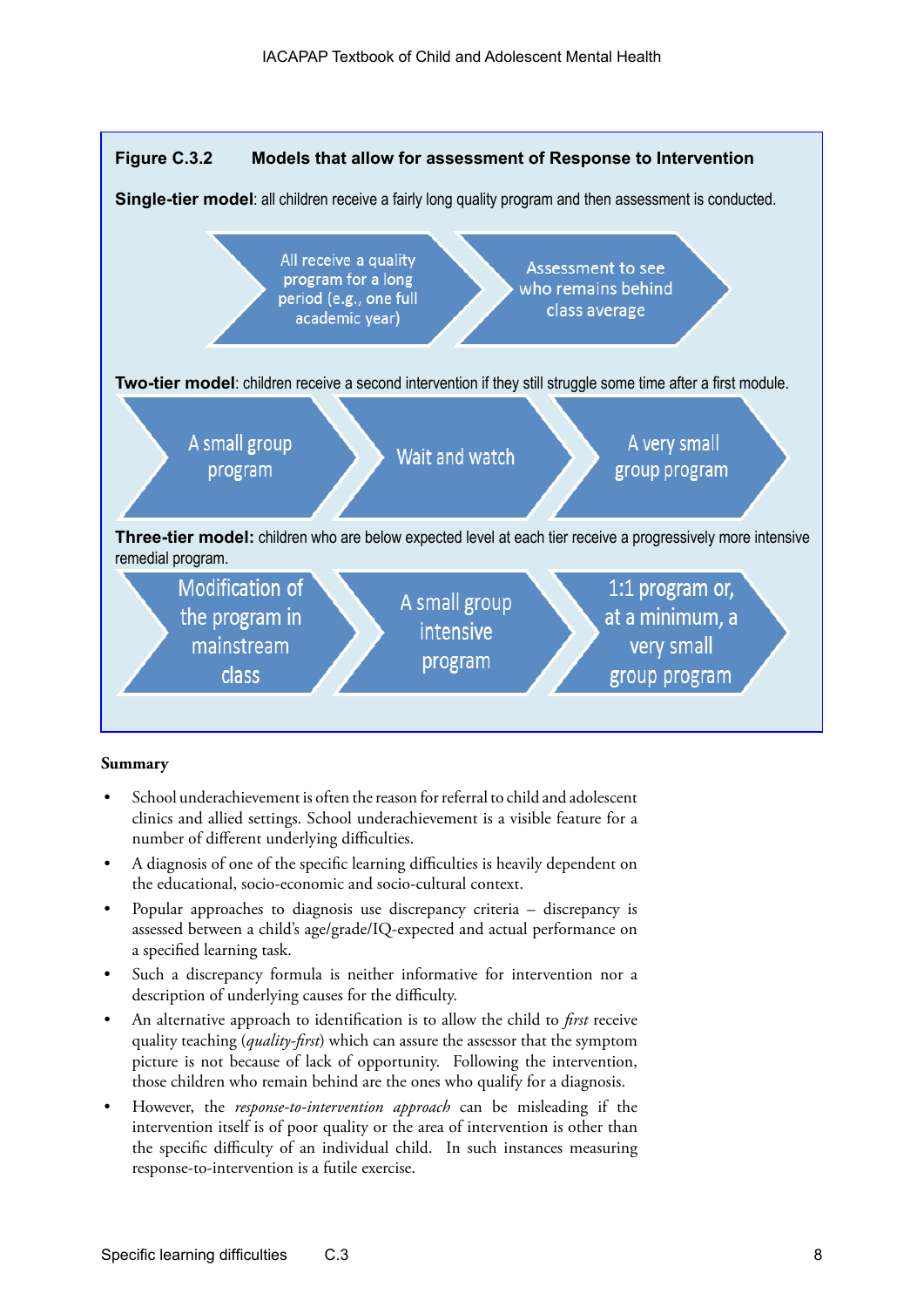### **LITERACY LEARNING**

Literacy learning is directly dependent on the writing system that a child is taught. Figure C.3.3 shows a map locating some of the scripts in which children are learning to be literate across the world. The map covers the Latin-derived scripts like English, German and French, the Cyrillic scripts of languages like Russian and Ukrainian, the alphabet systems of Arabic and Hebrew, the Asian scripts of Hindi, Bengali and Tamil, the mixed scripts of Japanese and Korean, the Chinese scripts of Hong Kong, Taiwan and other varieties on mainland China, the syllabaries of the native American languages and the *abugida* of Ethiopia. This list is by no means exhaustive (for example, some children are learning through the tactile modality – Braille), but underlines the sheer diversity in scripts and how easy it is to overlook the fact that understanding how specific learning difficulties impact literacy requires an understanding of the writing system of a region. In the following section, we discuss three aspects of writing systems: the direction of writing, the number of symbols in the writing system and the level of spoken language that is encoded in the symbols of the writing system.

### **Some defining features of writing systems**

### *Writing direction is the reading direction*

Modern day writing mostly lays out the symbols left to right (e.g., Bengali, English, German and Tamil), right to left (e.g., Arabic, Divehi, Hebrew and Urdu) or top-down (some forms of Chinese and Japanese). But there are several other symbol arrangements that are possible and that have been used successfully by literate societies down the centuries. Figure C.3.4 below gives two examples of symbol arrangements, no longer in use, but used by large communities for several centuries. Literacy instruction for these ancient writing systems would have perhaps focused on ensuring that learners understand the logic of the writing direction.

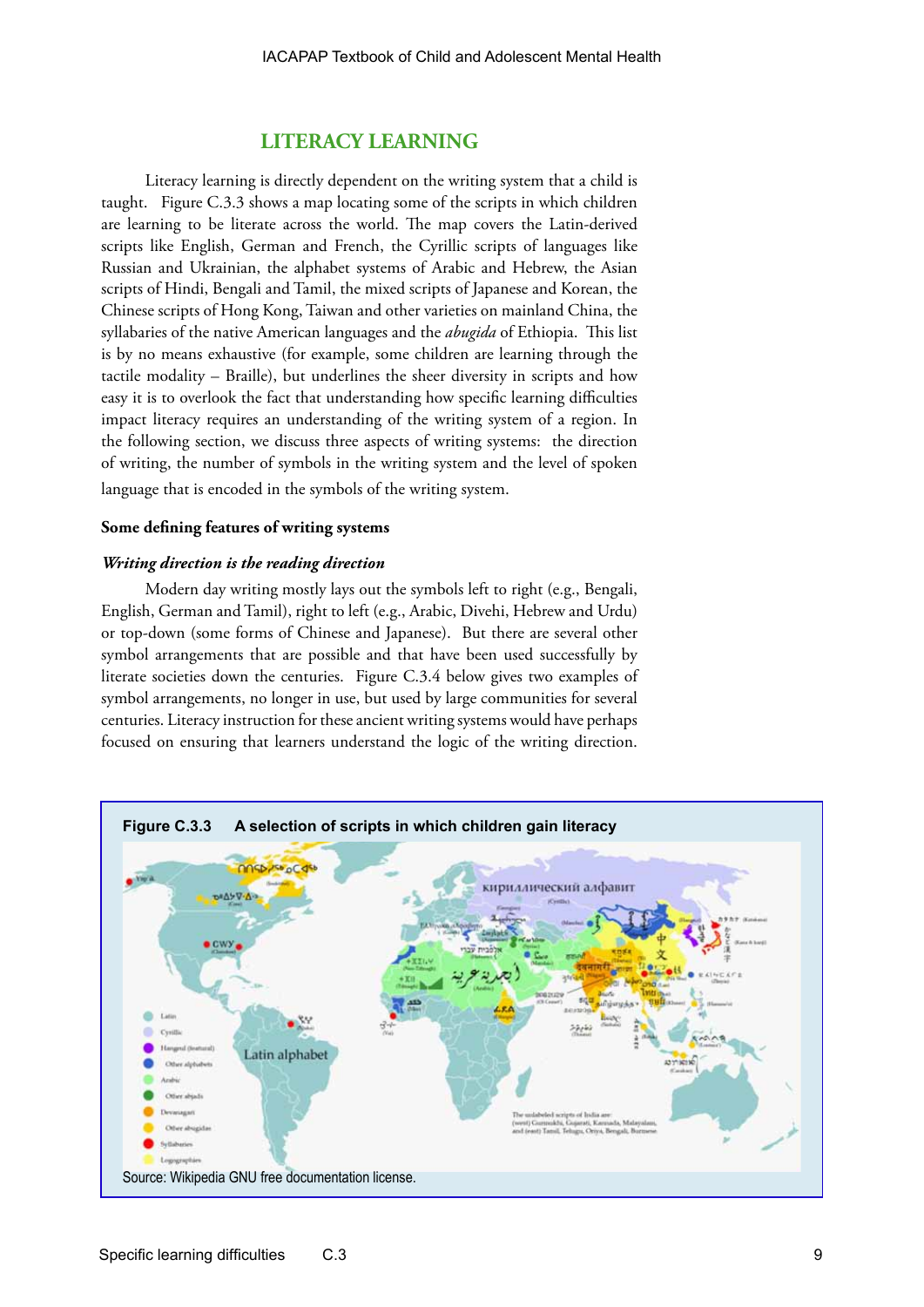

One can only speculate on what the clinical picture of a specific literacy difficulty might have been in these contexts!

### *Writing systems have a symbol register*

The symbol units in English, French and Italian are called *letters*, the Bengali, Hindi and Tamil symbols are called *akshara* and the Chinese symbols, *characters*. The symbol sets in each of these and other systems have unique contours and visual features that distinguish them from others.

The number of symbols in a writing system can be as little as in the 20s to as many as 2500 or more. We refer to the small symbol registers as *contained orthographies* and those with hundreds of symbols as *extensive orthographies*. The European languages for example have symbol sets of less than 35 and are examples of contained systems. The Asian alphasyllabaries, with 300+ symbols, and the Chinese systems, with 2000+ symbols, are extensive systems. The pace of learning the different number of symbols varies as a consequence. Among contained systems, children quickly master the basic symbol set, typically within one school year. Among the extensive systems, new symbols continue to be learnt in middle and high school, and beyond. Any attempt at making comparisons about symbol learning across the two types of writing systems is therefore not straightforward. And, as can be expected, when symbol learning demands are different, there is a knock on effect on how word reading, spelling, reading comprehension and expressive writing are developed within each system.

The differences between contained and extensive orthographies have another outcome that is of direct interest to understanding children who fall behind in literacy. In the extensive systems, because new symbol learning takes place over a protracted period of time, children vary in their level of symbol knowledge in middle school and even high school. Symbol knowledge thus becomes a robust concurrent predictor of individual differences in literacy development (for Indian *akshara* systems: Nag, 2007; for Chinese: Tong et al, 2010). Children who begin with lesser symbol knowledge are less accurate in reading words correctly and quickly (reading accuracy and reading speed). In the contained systems however, knowledge about the small number of symbols is easily gained by all children. Individual variations in letter knowledge disappear after an exceptionally short time, often confined to the first year of literacy instruction. Thus symbol



Click on the picture to access a website with a fascinating collection of scripts down the ages.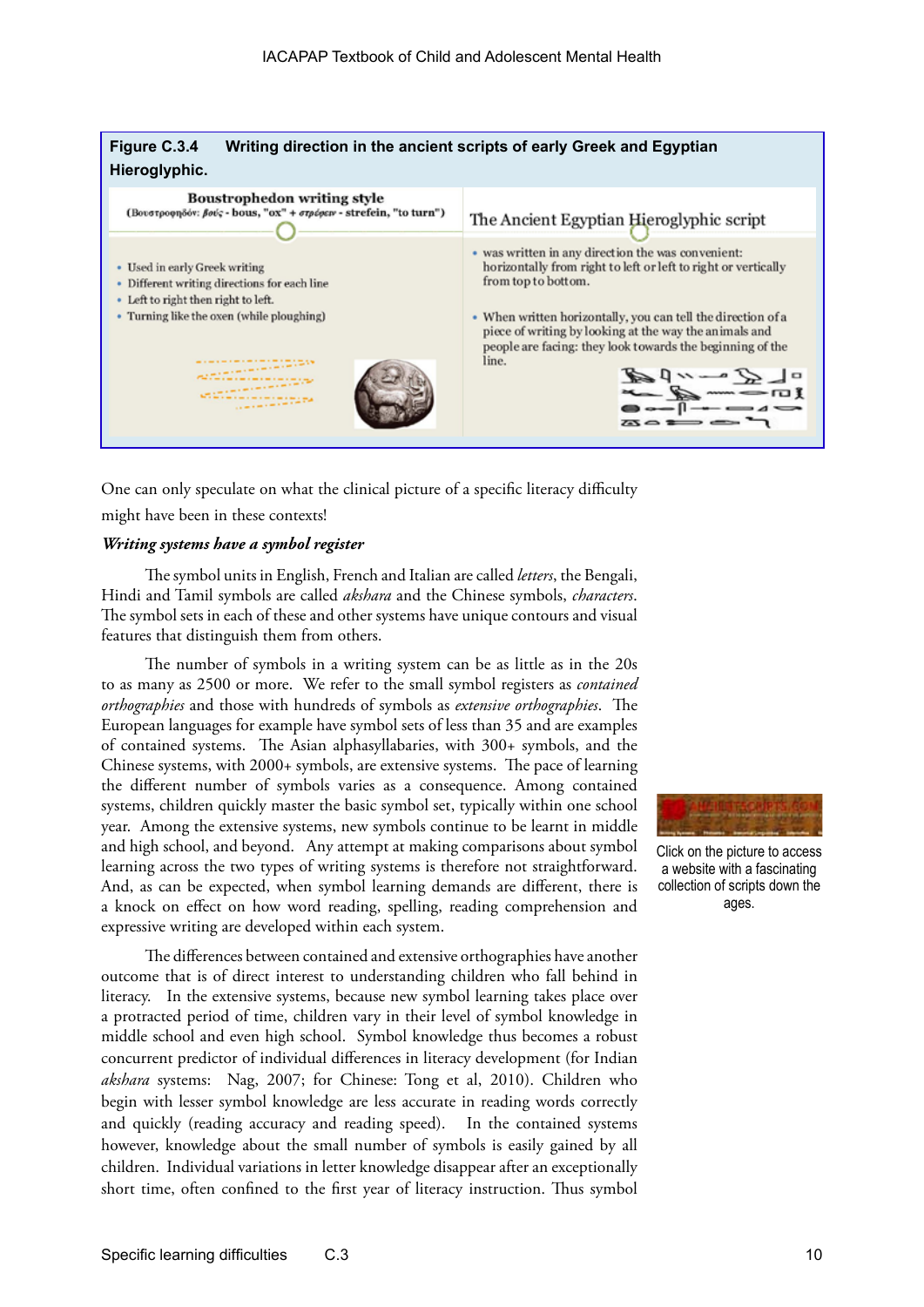knowledge (or letter knowledge) is a useful concurrent index for understanding individual differences in literacy attainments only within the first few years of primary school. Nonetheless, symbol knowledge is a *good longitudinal predictor of literacy attainments* in both contained and extensive orthographies; children who are slow to learn the symbols of their language often remain slow in literacy development in the following years.

### *Writing systems represent sounds*

A primary function of written language is to capture the words and meanings of the spoken language. However, writing systems vary in the level at which the symbol units capture spoken language. Below are four examples of differing levels of representation.

- The *alphabet* captures sound at the level of small sub-syllabic sound units called phonemes. English is an example of an alphabetic writing system. The sound /*p*/ for example is represented by the letter *"p"* (*"pin", "pot"* and *"picture"*) and the sound */s/* by the letters *"s"* and *"c"* (*"sun"* and *"sign"*, *"cell"*  and *"center"*). In the alphabetic systems, there is thus a correspondence between the symbols (letters or graphemes) and phonemic sounds. Several European languages including Dutch, Finnish, Greek, Icelandic, Norwegian and Spanish, use letters to represent phonemes. Other examples of alphabetic scripts are Hebrew, Arabic and Cyrillic.
- The *alphasyllabary* is another type of writing system. Alphasyllabic scripts have a *dual representation*; their symbols stand for syllable-level sounds such as /ka/ and /ko/ but can be further segmented to reveal the phonemic sound components (called phonemic markers). Thus an alphasyllabic symbol such as /ko/ can be pulled apart to represent which segment of the symbol represents the /k/ and which part the /o/. Several alphasyllabic writing systems are concentrated in and around the South and South East Asia region. These are Indic scripts that have their roots in the ancient Brahmi writing system, and some examples are Bengali, Gujarati, Hindi, Tamil, Thai and Sinhala. Other examples of alphasyllabaries are the *abugida* of Ethiopia and neighboring regions of North Africa, and the writing systems found in the northernmost parts of North America.
- In the*syllabary*, another closely similar writing system, the symbols map onto sounds only at the level of the syllable. The syllabaries are distinguishable from alphasyllabic symbols because they cannot be de-constructed visually below the level of the syllable to reveal smaller sound-bearing features. Examples of syllabaries are the Cherokee script and the Japanese *hiragana*.
- The *character* is the symbol unit of the Chinese writing systems, and is commonly called a *logograph*. The characters represent abstract ideas. They carry specific lexical information, often representing meaningful units of the language called *morphemes*. Thus, the symbols of the Chinese systems are meaning-bearing units rather than merely notations of the sounds of a language, as in the alphabetic, alphasyllabic and syllabic systems described above. Chinese characters, however, have distinct visual features called phonetic radicals which give clues to the sounds that the symbols represent. In other words, the characters of Chinese carry both lexical and phonological information and thus the writing system is more appropriately called a semanto-phonetic or morpho-phonemic.

### **Alphabetic systems**

Writing systems in which letters, symbols or signs, usually arranged in a fixed order, are used to represent one or more phonemes in the language transcribed.

### **Alphasyllabic systems**

Writing systems in which symbols and signs represent sounds at the level of both the syllable and the phoneme.

### **Chinese systems**

Logographic writing systems, in which complex signs or characters are used to represent words or morphemes in the Chinese languages.

### **Contained and extensive orthographies**

Contained orthographies are writing systems in which a relatively small number of symbols are used to represent sounds throughout the language (i.e. alphabetic systems, spanning around 24-36 letters). By contrast, extensive orthographies are writing systems in which a vast number of symbols or characters are used to represent sounds throughout the language (i.e., alphasyllabic systems; the Chinese system – spanning over 2,500 characters).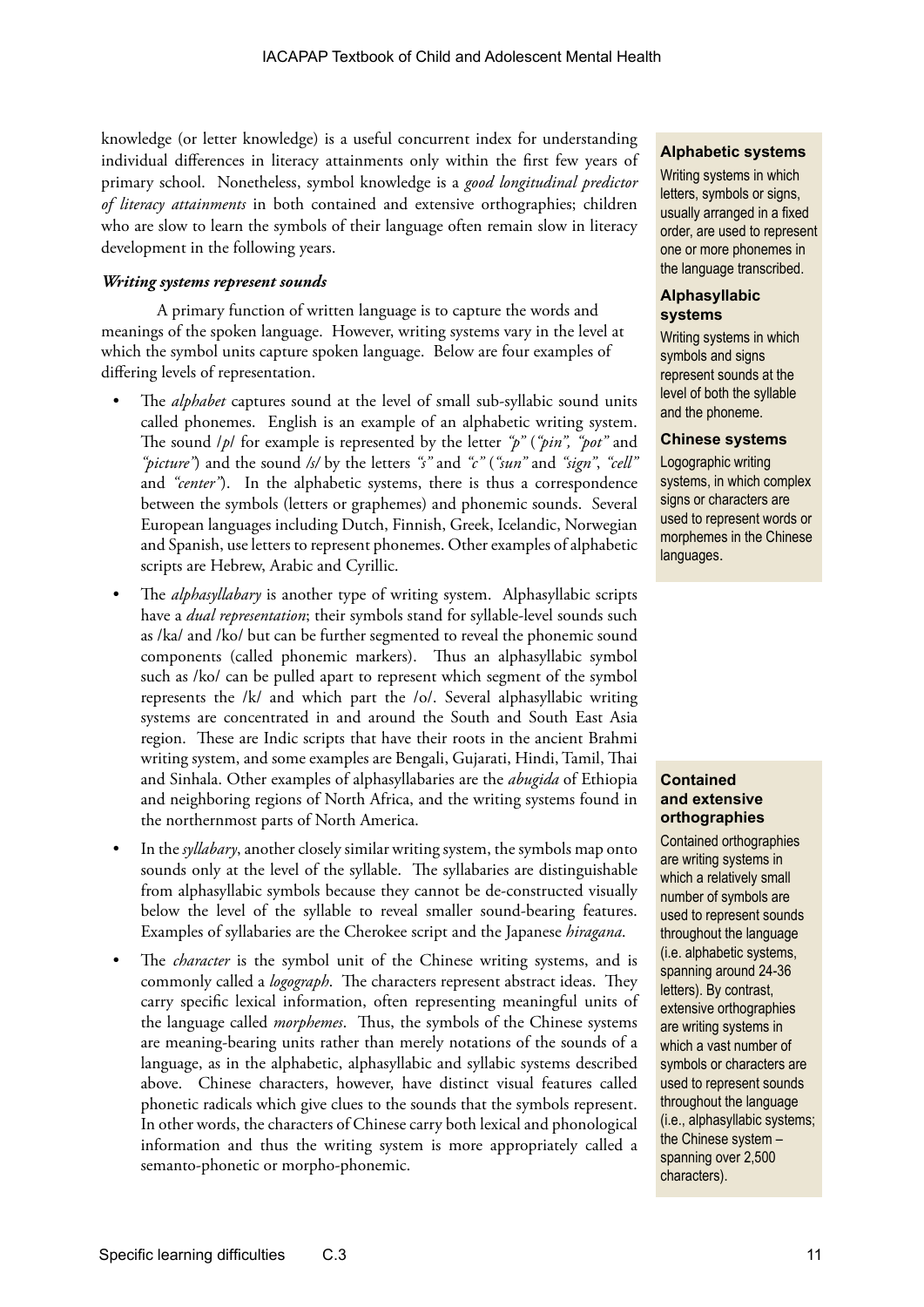The cognitive processes that underpin literacy learning in each of the four writing systems described above are subtly different. But there is also growing research evidence to show that there are some commonalities involved in the foundation skills required for learning to read across writing systems. We turn next to describe these skills, as well as to highlight some script-specific cognitive demands.

### **The foundations for learning to read**

*Oral language skills are critical for the development of literacy***.** Teachers are often told that it is vital they trust the adage "speaking and listening help reading and writing". This is exceptionally sound advice that has been borne out by literacy research. Children who have better language proficiency in the language of reading instruction are at an advantage. They have more language tools for the task of understanding the written material. Oral language supports several aspects of literacy including decoding words, making meaning of texts, and expressive writing. There is also evidence to show that when teaching specifically focuses on improving oral language, the gains are twofold: children get better at multiple skills associated with oral language *and* they show improvement in their literacy skills.

*Oral language* is an overarching term for several skill domains, namely *phonology*, *semantics*, *syntax* and *pragmatics*. *Phonology* refers to the speech sound system and how it maps to meaning, *semantics* refers to the meaning relationships between words (how our vocabulary knowledge is structured), *grammar* to the formal structure of the language (syntax and morphology) and *pragmatics* to the use of various cues which make communication meaningful (e.g., use of information, intonation, emphasis and gesture). Each of these skills supports the development of literacy but, among them, phonology has been a lead candidate for defining the core deficit in specific reading difficulties/dyslexia. In this section we discuss semantics, grammar and pragmatics under the umbrella term *broader oral language skills.* We then proceed to examine the role of phonology in more detail.

Broader oral language skills support literacy in various ways, and there is evidence that better oral language skills are associated with better performance on specific sub-components of literacy. It is important to note that we are discussing here the oral language skills that are specifically in the language in which literacy is being taught. When the literacy language is the child's less proficient language then the child may lack these vital strategies.

### *Word recognition*

- *Exception words* are words that do not show predictable symbol-sound associations. Examples of exception words in English are 'knife' with a silent 'k' and 'whistle' with an unusual letter string for the ending sounds. A straightforward decoding strategy cannot suffice and word recognition draws upon broader oral language skills. The role of semantics and syntax (together affording a linguistic context) in learning exception words has been shown in several languages.
- *• Polymorphemic words* are words with more than one meaning unit yoked together. Broader oral language skills help decode polymorphemic words probably because better oral language allows children to "see" the embedded morphemic units more readily. Examples of polymorphemic words are



Click on the picture to access "Developing Early Literacy: Report of the National Early Literacy Panel"

### **Morphology**

The study of the structure and content of a given language's word forms and linguistic units.

### **Pragmatics**

The study of the use of language in social contexts and the ways in which people produce and comprehend meanings through language.

#### **Semantics**

The study of meaning in language.

### **Syntax**

The study of the rules governing the ways in which words combine to form phrases, clauses, and sentences (i.e., grammar).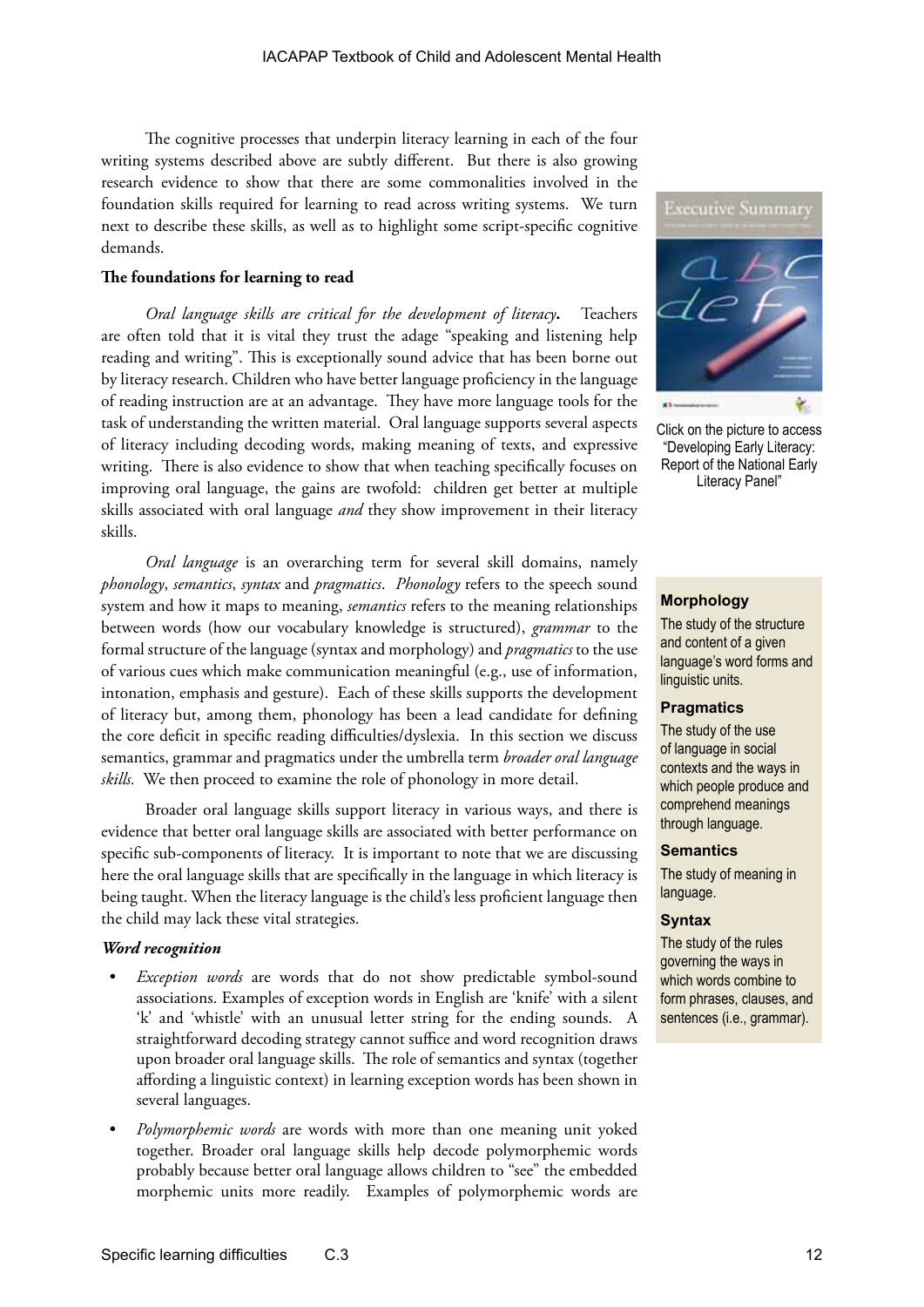compound words like *butterfly, sunshine* and *somewhat*, words with prefixes like *un-conscious, non-sense* and *poly-morphemic* and words with suffixes like *comb-ing, amuse-ment* and *electri-cian.* A language where lexical compounding is frequent is Chinese. An example of Chinese word formation through compounding is the three character word for *giraffe* (*chang2.jing3.lu4*) which represents the three morphemes *long.neck.deer* (Chenet al, 2009). We now have good evidence to show that those children who have insights into the internal morphemic structure of Chinese words are better at word reading.

- Some languages are densely inflected using many varieties of grammatical markers to communicate meaning. *Inflections* include case markers and person-number-gender markers which are either attached or closely associated with specific nouns, verbs and other grammatical units in sentences. In these languages, knowledge of inflections (inflectional morphology) helps to predict upcoming information in sentences and thus may facilitate word decoding. Examples of inflections in English are the past tense inflection *–ed* (*test- tested*) and the plural inflection *–s* (*result-results*).
- In some languages such as Japanese, the same symbols may change in sound value depending on whether it is a single character word or part of a multicharacter word. Thus, the same symbol (called *kanji*) is the first symbol in *flower* and in *pollen*, but they each have a different pronunciation: /*hana*/ and /*kafun*/ (Wydell, 2003). The underlying rule for choice of sound has to do with whether the word is a native Japanese word (called *Kun*-reading) or a loan word from Chinese (called *On*-reading). Such changes in symbolsound correspondences based on the native-foreign roots of words are seen in other languages as well, such as Tamil and Bengali, and the role of vocabulary knowledge is thus essential to decode the word.
- In some languages such as Arabic, texts for skilled readers do not represent the vowels (*unvowelised writing*). It is therefore the sentence context and broader oral language skills that allows the reader to recognize the word. Indeed, knowledge of morpho-syntax is crucial for reading because when vowel units are left unrepresented in the writing, a given consonant string can stand for any number of words.



Click on the picture to access a website (Reading for Meaning) with activity ideas for an oral language program.

Children's artwork in Arabic, preschool in Indonesia. (Picture: S. Nag).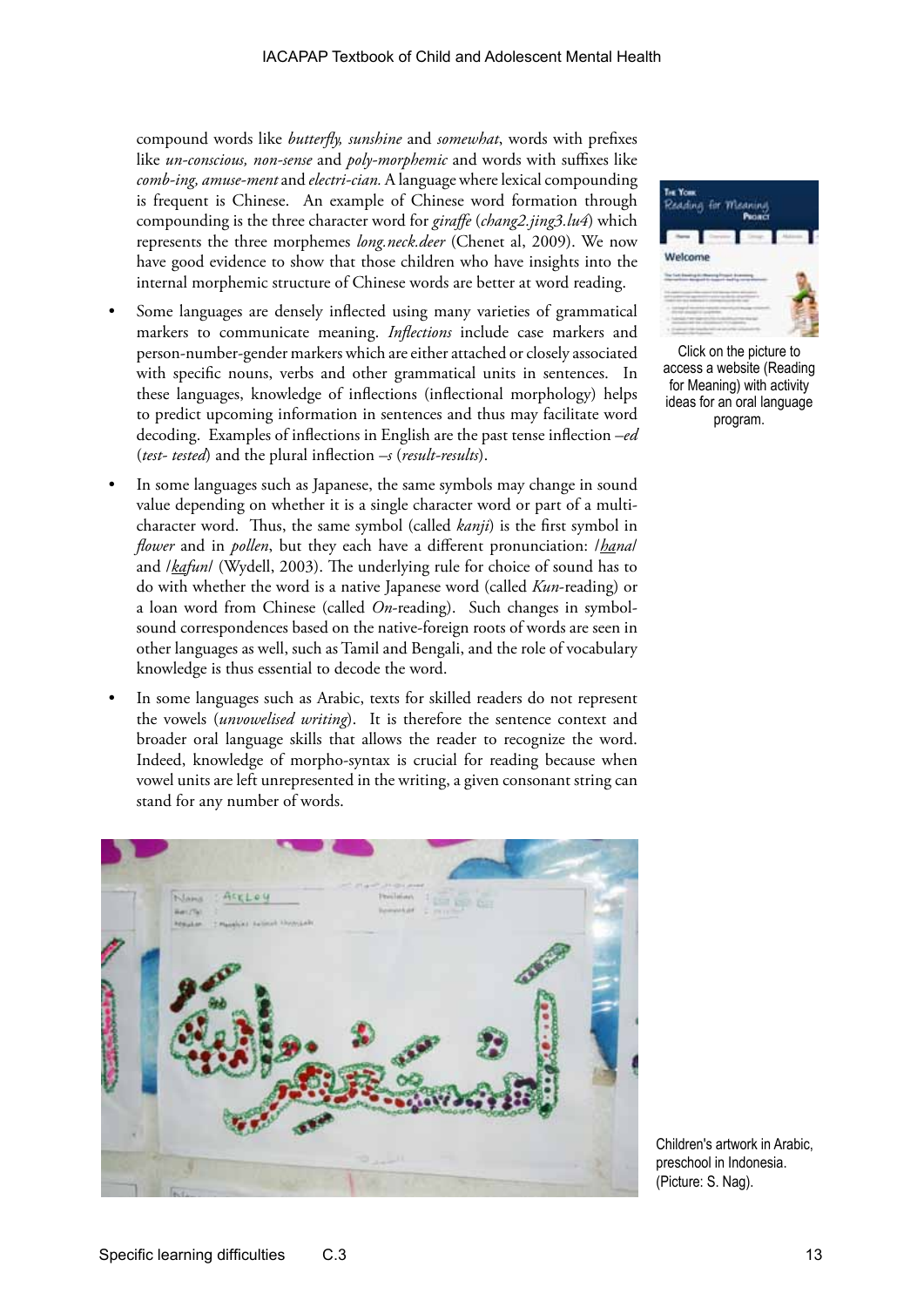- In some languages, words with multiple morphemes undergo subtle phonological changes particularly at the point where the morphemes join. In English the suffix *-tion* can cause phonological changes at the boundary – *connect* to *connection, separate* to *separation.* Knowledge of these morphophonemic aspects of internal boundaries of words can help decoding.
- Broader oral language skills can help to recognize a word that is proving difficult to decipher using a straightforward phonological decoding strategy. They are particularly used for reading less transparent words, words with multiple meaningful units and lesser known words, for example for learners in a non-dominant language.

### *Spelling*

- In some languages, broader oral language skills (especially morphological knowledge) can help in deciphering the spelling of a word. Thus in English, knowing that *drama* and *dramatist* are morphologically related words, can help spelling them. Examples of other words in English, for which derivational rules make spelling simpler, are words with suffixes *–ment (involvement), – ness (wetness), –ion (connection)*. Morphemic rules are used in word spelling in several other languages including Dutch, Kannada and Arabic.
- In some languages, different word forms are *homophones* (words with same sound but different spelling). It is only knowledge of how morphology maps to the written form of the word (meaning-symbol linkages) that can assure correct spelling. In French for example, conjugations of the verb *manger* (eat) are pronounced in the same manner even though they have different spellings: *je mange (I eat); tu manges (you eat); ils mangent (they eat).* In Cantonese, the syllable /fu/ is written with a different character depending on its tonal value: /*fu1/* (skin), */fu2/* (tiger)*, /fu3/* (trousers), */fu4/* (symbol), */fu5*/ (woman) and */fu6/* (father) (Tong et al, 2010).
- Morphological knowledge has been found to be particularly useful in languages such as Arabic, Japanese and Bengali where phonological values of symbols change depending on context. In Bengali for example, word medial consonant clusters are realized in spoken form quite differently from the written spelling - the word *podda* (lotus) is written as *padma* and *sotto* (truth) as *satya*. Knowing the rule that *consonants in word medial positions, even if geminated in spoken form, will be a mixed cluster,* however implicit this knowledge may be, helps in spelling these words.
- The use of morphological knowledge to read symbols is particularly important in morpho-phonetic writing systems like Cantonese and Mandarin. This is because the same tonal syllable in different polysyllabic words can be written with a different character. Take the Cantonese syllable */laan4/.* It has a different spelling (character form) when it represents different meanings such as *block*, *column, orchid, waning* and *wave* (Tong et al, 2010).
- Some words carry unusual internal phonemic changes making spelling these words as demanding a task as reading them. Once again, morpho-phonemic knowledge about word internal boundaries helps in the decoding of such words.



Chinese is an example of an extensive orthography.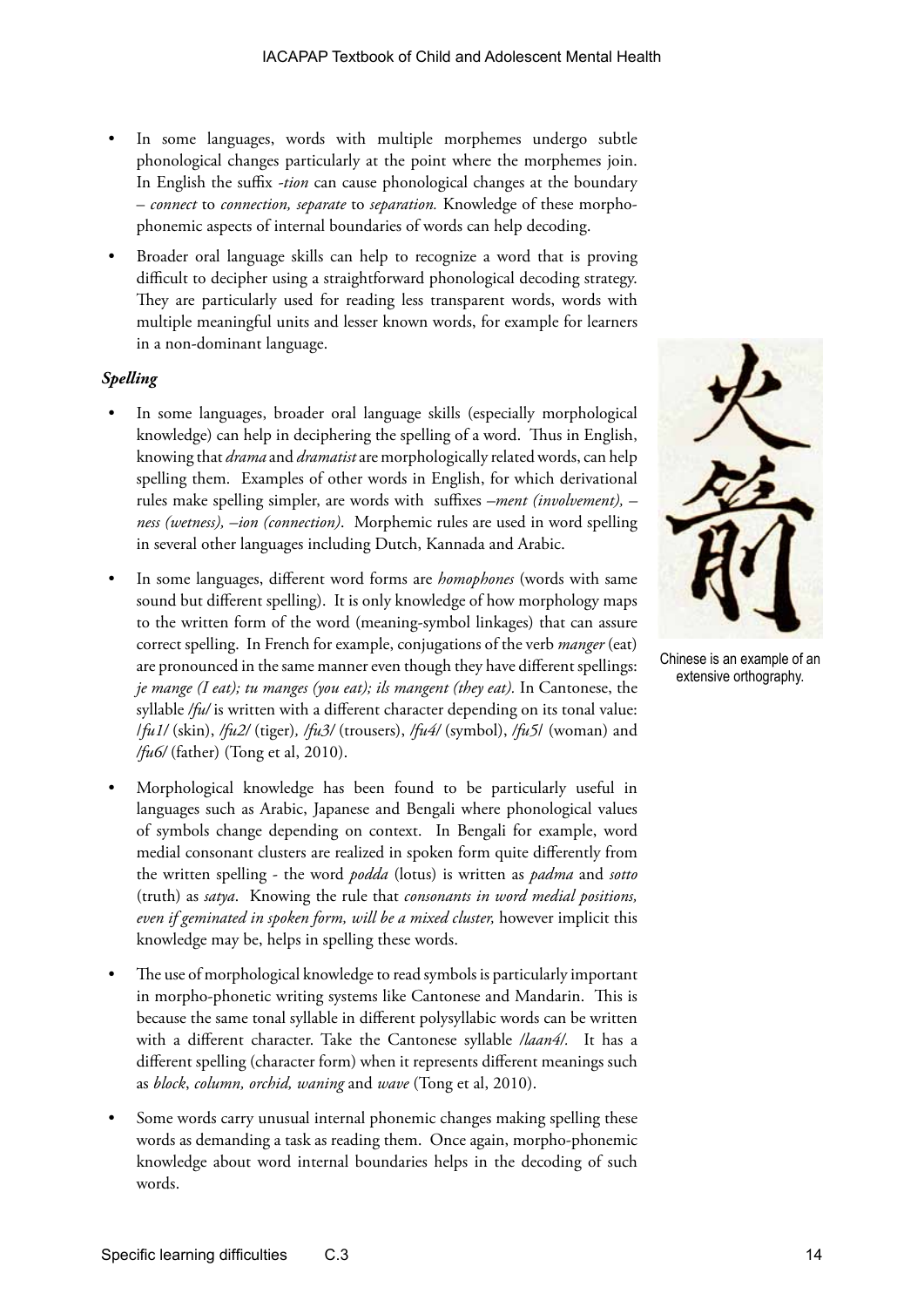### *Reading comprehension*

- Reading comprehension is closely linked with listening comprehension; therefore, children with better oral language skills are better at reading comprehension. Broader oral language skills help extract context-related information. Both context and word-level meanings combine to support comprehension of the written text.
- Individual words may carry both meaning and grammar-related information (morpho-syntactic information). In such instances, greater awareness of the roots and inflected markers for various grammatical functions has been found to be associated with better reading comprehension. In Kannada, a language of South India, the phrase *biijagaLu nungidanu* (swallowed seeds) comprises the following morphemic units*: biija* (noun + plural) *nungu* (verb + past, masculine, singular, 3rd person).
- Sentence processing depends quite critically on the mechanism of prediction. When children have a better idea of sentence structures they are better able to comprehend what they read. Better knowledge of syntax and grammar can therefore help to more accurately predict, and thus more quickly recognize, upcoming words in a sentence. For example in English, when there is an accurate interpretation of the word order, reading comprehension is supported.

Each of these interactions between broader oral language and the subcomponents of literacy are critical right from the outset of literacy and are likely to affect literacy learning into adulthood. For example, findings from a [survey](http://www.ets.org/research/policy_research_reports/16-pl-02) of close to 40,000 households in the US found that young adults between the ages of 21 and 25 years who struggled with reading comprehension were also poor in spoken language tasks.

### **Mappings between cognitive domains support literacy development**

The process of learning to read entails becoming skilled at mapping the symbols of the writing system (orthography) on to the sounds that they represent in the language (phonology). In addition, written words and sentences need to be mapped on to meanings (semantics). The schematic drawing in Figure C.3.5 is a simple illustration of how the three cognitive domains interact. Skilled reading, spelling and expressive writing require that connections across the domains are accurate and efficiently executed. For example, the process of decoding words commonly requires linkages to be made between orthography and phonology: from symbols to sounds for reading, and sound to symbols for spelling. But in many languages, such as Arabic, Bengali, Chinese, English and Tamil, the same symbol may have different sounds depending on the context in which it appears. In such cases, decoding additionally requires making links between orthography and semantics+grammar. These different types of links across multiple domains are the "glue" that hold written and spoken language together.

### *Mappings between phonology and orthography*

The linkages between phonology and orthography are more or less predictable in different writing systems. For example, if we take the letter string "*tea"*, in English it means a hot beverage and the written word maps on to the spoken syllable */te/*. In Finnish, the same letter string "*tea*" is a name, and is sounded out exactly as it is written, making it a two syllable word */te/+/a/*. The

### **Transparent writing system**

A writing system in which only one letter (or symbol) is used for each phoneme (e.g., Finnish).

### **Opaque writing system**

A writing system in which single letters (or symbols) can represent multiple phonemes (e.g., different vowel sounds in the English language), or where a single phoneme can be represented by multiple letters (i.e., *c* and *k* in the English language).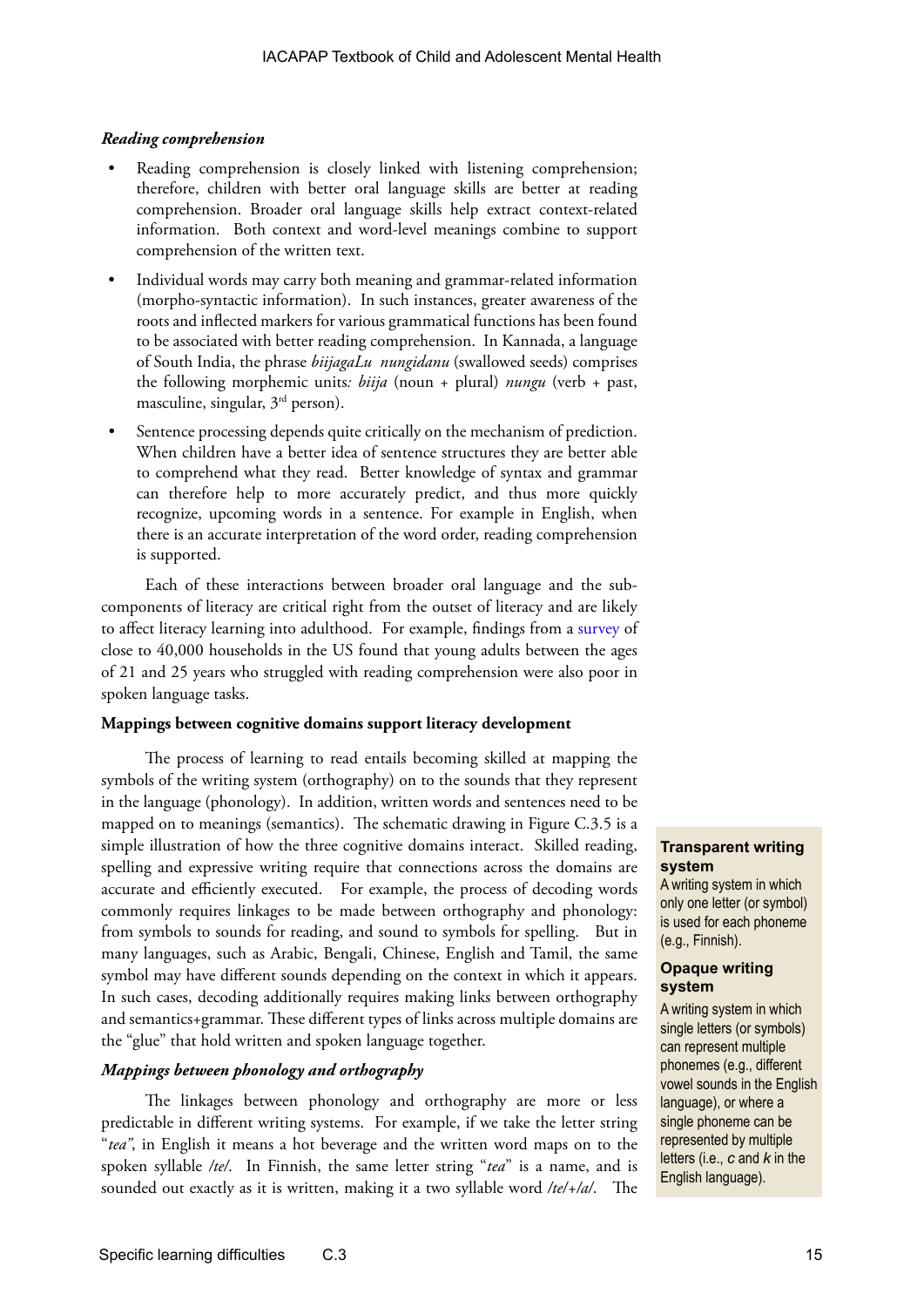

difference between English and Finnish is one of "transparency", which refers to that feature of writings systems "where it is approximately true that individual letters correspond reliably to individual sounds" (Seymour, 2005 p299). Finnish is a *transparent language* whereas English is an *opaque language*. Other examples of transparent languages are Italian, Serbian, Kannada and Divehi, while examples of more opaque languages are Bengali, Danish, Portuguese and Urdu.

We now know that when the mappings are regular, consistent and hence transparent, children learn to read faster. One of the biggest cross-linguistic studies to confirm this was initiated by a network of European researchers, the COST A8 Consortium (1995-1999). The COST A8 Consortium assessed children in grade 1, who were under what the authors called "standard teaching conditions" for the particular country (Seymour, 2005). Children were asked to read aloud lists of words and non-words (letter strings that are not meaningful). While decoding of words can draw upon both sound-symbol linkages as well as semantic knowledge, reading of non-words cannot draw upon meaning or context related strategies, and is thus often considered a pure indicator of phonological decoding skills, requiring detailed knowledge of what sounds the individual letters map on to. The comparison across countries confirmed the advantage that transparency of a writing system brings to the process of learning to read. In the more transparent languages, children in grade 1 were already accurate more than 90% of the time when decoding words. On non-words too these children were high in their accuracy, reading more than 80% of items on the list correctly. The exception was English, where the inconsistency of the mappings slowed down children's mastery of decoding skills. Their accuracy rates fell to below 40%.

The languages compared by the COST A8 Consortium were all contained orthographies with symbol sets between 24 and 32 symbols. Similar effects of transparency on reading accuracy are also seen in the extensive orthographies. In a comparison of adult Hindi-Urdu bilinguals for example, reading was faster

### **Decoding skills**

Skills necessary to analyze and correctly interpret the graphic symbols of a familiar language (e.g., the ability to connect a printed word to the spoken word it represents).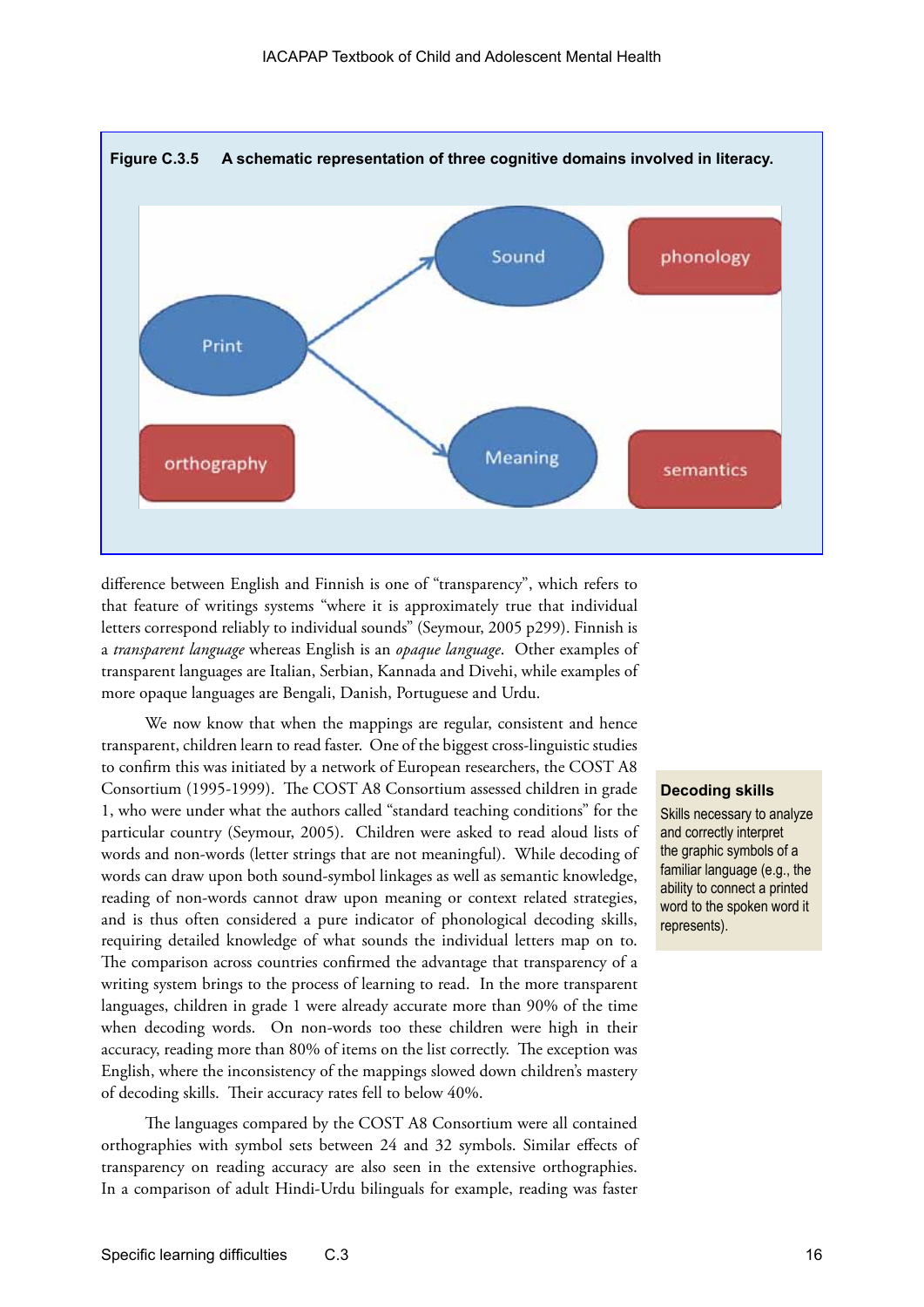and better in Hindi (more transparent) than Urdu (less transparent) (Rao et al, 2011). In another comparison between two Japanese scripts, a similar difference was found between the more transparent Hiragana and the less transparent Kanji (Chen et al, 2007).

There are a number of possible explanations for the differences in speed and accuracy observed across writing systems:

- Transparent writing systems allow for ease of assembling sounds because once the individual symbols are decoded in these systems, a mere assembly of the sounds will reveal the word. The less transparent systems on the other hand need other layers of knowledge to work out the word. The phonological assembly route to decoding and the route via other layers (usually lexical) broadly differentiate the more and less transparent systems.
- The processes involved in learning about the mappings between symbols and sounds differ. This is a slightly different learning challenge from the endprocesses that support decoding outlined above. Transparent systems have a straight forward mapping which allows for faster grasp of the symbol-sound linkages. This is essentially statistical association learning between visual and verbal codes. Less transparent systems require many more instances of exposure to learn the variations in the system. In other words, it is easier to learn that the sound of "*p*" is always */p/* (transparent) than to learn that the sound */ai/* may be represented though */i/, /eigh/*, */ai/* or */aye/* (not transparent).

### *The role of phonology in literacy learning*

*Phonological processing skills* refer to knowledge about the sounds of a language and the skill to manipulate these sounds. An example of a phonological skill is the ability to drop the first sound in words like "*meat"* and "*shut"* (to get *"eat"* and *"ut"*), or the skill to replace their first sounds with "*l"* (thus *"leat"* and *"lut"*). There is good evidence from across languages and different age groups that learning to read continuously draw upon such phonological skills. In turn, developing reading skills re-shapes phonological skills. Awareness of phonemes, for example, is a robust predictor of single-word reading attainment in several alphabetic and alphasyllabic languages – for example, English (Muter et al, 2004), Arabic (Abu-Rabia et al, 2003) and Kannada (Nag, 2007). Importantly, difficulties with phonological skills are a defining characteristic of many poor readers, in different types of writing systems and languages and across age groups into adulthood.

What is the reason for such a close associations between phonology and literacy? First, writing systems directly represent phonology and hence learning to read immediately draws upon this cognitive domain. Second, in the process of reading, the segmental units in spoken sounds become better represented because the symbols are visual representations of phonological units. However, the level at which the specification occurs varies across writing systems because, as discussed above, writing systems differ in the level of spoken language they represent:

- For alphabetic systems, the specification is at the level of the phoneme.
- For alphasyllabic systems, the specification begins with the syllable and moves onto the phoneme.
- For Chinese systems, the specifications are mainly at the level of the syllable.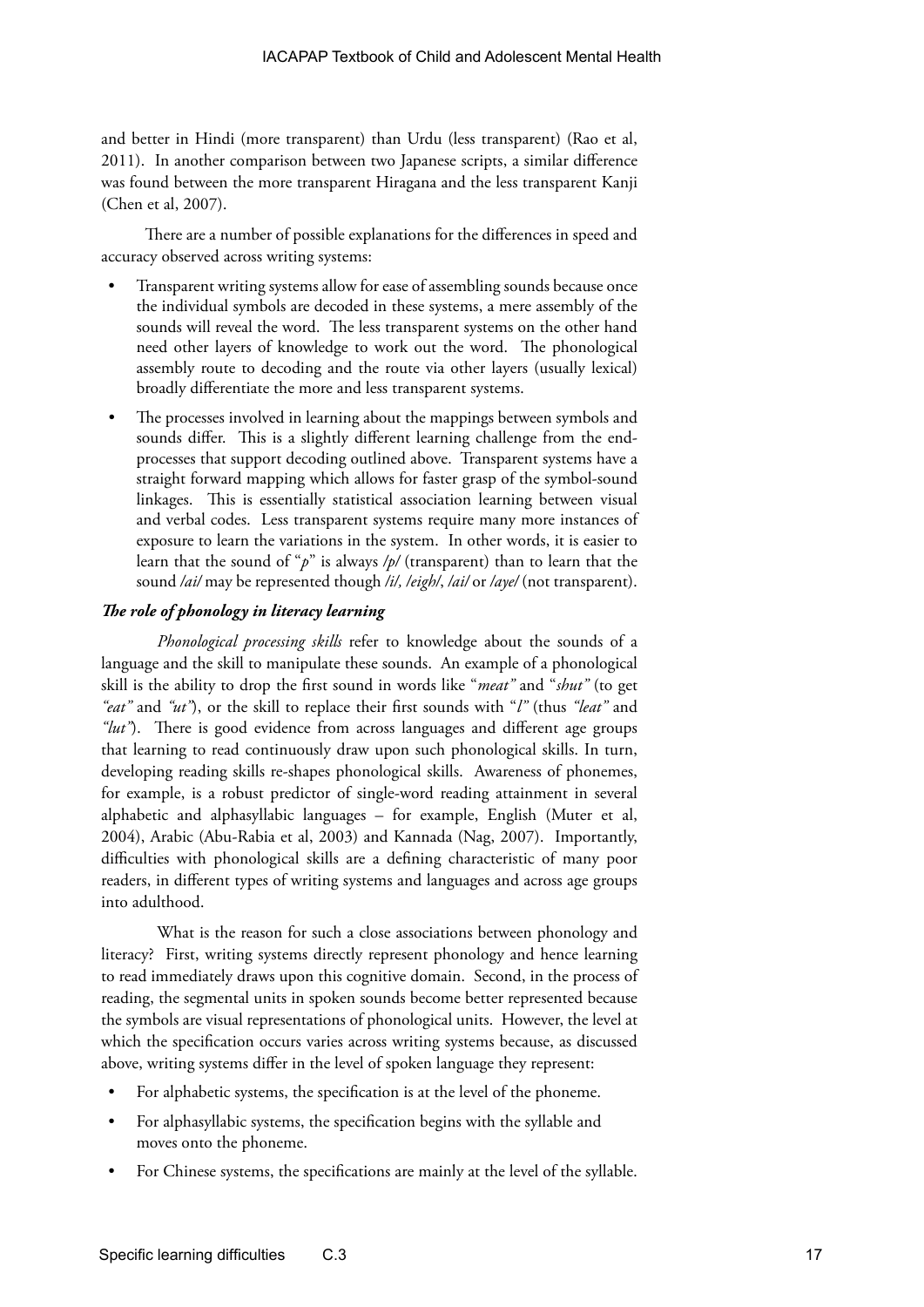### **Visuo-motor skills and visual processing skills**

These are two areas that have not been included in the schematic diagram in Figure C.3 5. There is, however, reason to believe that both of these skills are important foundation skills in the visuo-spatially complex writing systems such as the Japanese *kanji*, the Chinese systems and perhaps also some of the Indian alphasyllabaries. Research in this area is ongoing but initial data from both crosssectional as well as longitudinal studies suggests that visuo-motor skills and visual processing skills are associated with individual differences in reading skills (Nag & Snowling, 2010; Tong et al, 2010; McBride-Chang et al, 2005; Wydell, 2003).

### **Summary**

- Typical literacy development draws upon multiple cognitive domains. Of these, phonology, vocabulary and syntax, as well as the skill for mapping efficiently between visual and verbal codes, are the best researched foundation skills for literacy development
- When the symbol system is visuo-spatially complex, visual processing skills appear to be important predictors of early literacy attainments
- Children are learning to be literate in a variety of orthographies and these writing systems differ on several counts including the number of symbols they carry and the level at which they represent spoken language. The cognitive demands of learning to be literate are therefore subtly different in each writing system
- However, behind the script-specific details are some common cognitive processes that are essential for literacy learning in all writing systems. These critical foundations include oral language skills and skilled mapping between sounds and symbols.

Table C.3.2 opposite lists the broadly similar foundation skills across writing systems, but note the specificities of each of the typologically very different systems.



School, Maputo, Mozambique. Photo: Peter Reid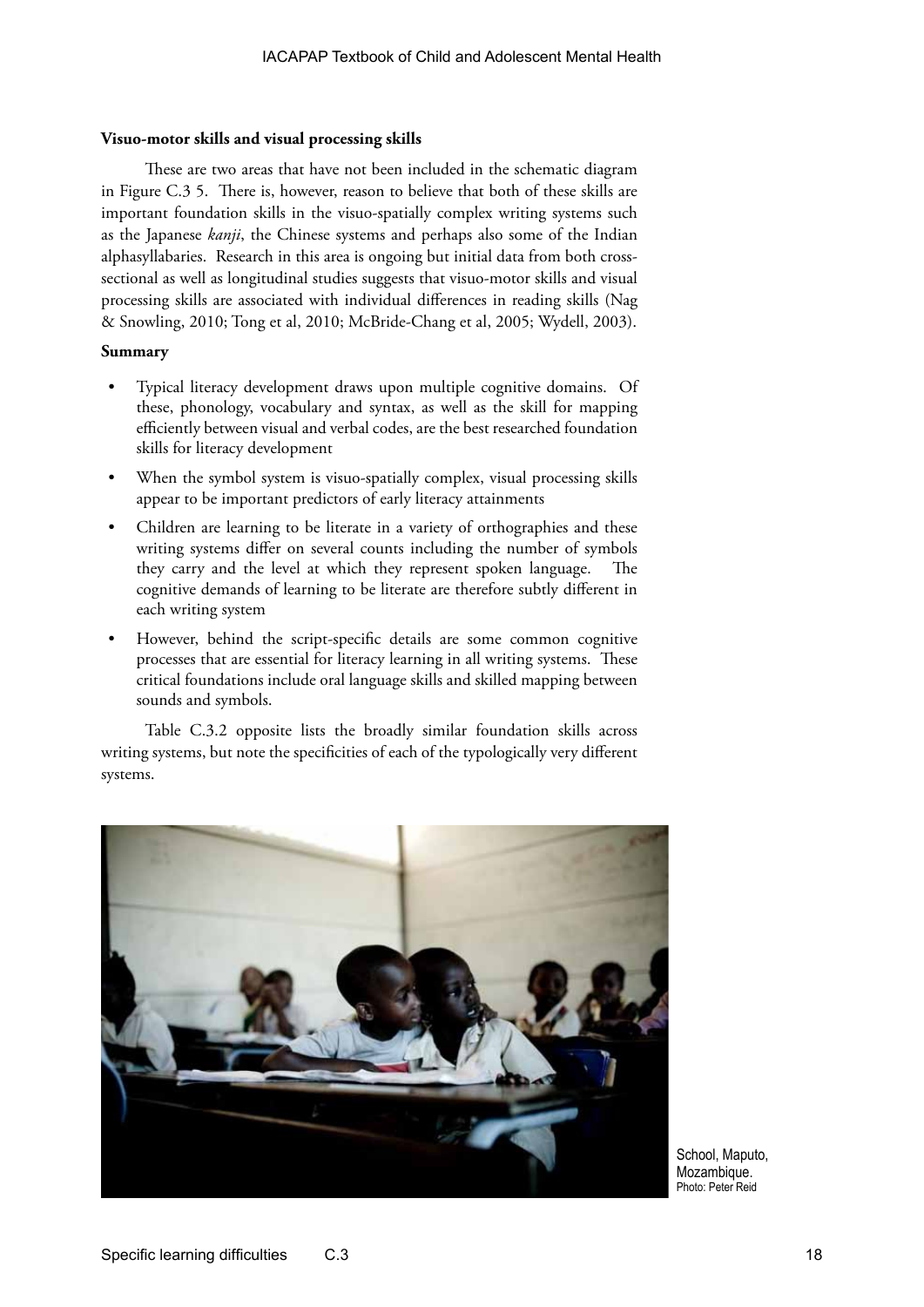|                                      | English <sup>4</sup>       | Phonemes                    | Letters and legal letter sequences                                                    | Phoneme and rime level                                                        | Knowledge of exception words,<br>nflections, derivatives and<br>compounds                        | Knowledge of tense markers,<br>constraints of word order                                     |                                                                                                            |
|--------------------------------------|----------------------------|-----------------------------|---------------------------------------------------------------------------------------|-------------------------------------------------------------------------------|--------------------------------------------------------------------------------------------------|----------------------------------------------------------------------------------------------|------------------------------------------------------------------------------------------------------------|
|                                      | <b>Chinese<sup>3</sup></b> | Syllables and lexical tones | knowledge of specific characters for<br>Characters, phonetic radicals,<br>homophones  | Level of word, morpheme, syllable<br>and phonetic radicals                    | Knowledge of homophones, structure<br>of polymorphemic words and rules of<br>lexical compounding | Knowledge of acceptable word order                                                           |                                                                                                            |
| ir across writing systems.           | Kannada <sup>2</sup>       | Syllables and phonemes      | ules, knowledge of akshara-syllable<br>Akshara, diacritics and ligaturing<br>nappings | evel of syllable, phoneme and<br>onset-coda                                   | norphology, morpho-phonological<br>ules in polymorphemic words<br>(nowledge of derivational      | erson, number, gender, awareness<br>(nowledge of markers for case,<br>of agreement teatures  | Note: based on work by Elinor Saiegh-Haddad', Sonali Nag', Catherine Mcbride-Chang' and Margaret Snowling' |
| Foundation skills are broadly simila | Arabic <sup>1</sup>        | Phonemes                    | Letters and diacritics, symbol form<br>according to position in word                  | especially for unvowelled text and<br>Level of word & morphemes<br>homographs | derivatives and compounds<br>Knowledge of inflections,                                           | person, number, gender, awareness<br>Knowledge of markers for case,<br>of agreement features |                                                                                                            |
| Table C.3.2                          |                            | Phonological<br>skills      | Orthographic<br>knowledge                                                             | Sound-symbol<br>mappings                                                      | Vocabulary<br>knowledge                                                                          | knowledge<br>Grammar                                                                         |                                                                                                            |



Ancient rock art and inscriptions, Edakkal, India. (Picture: G. Arulmani)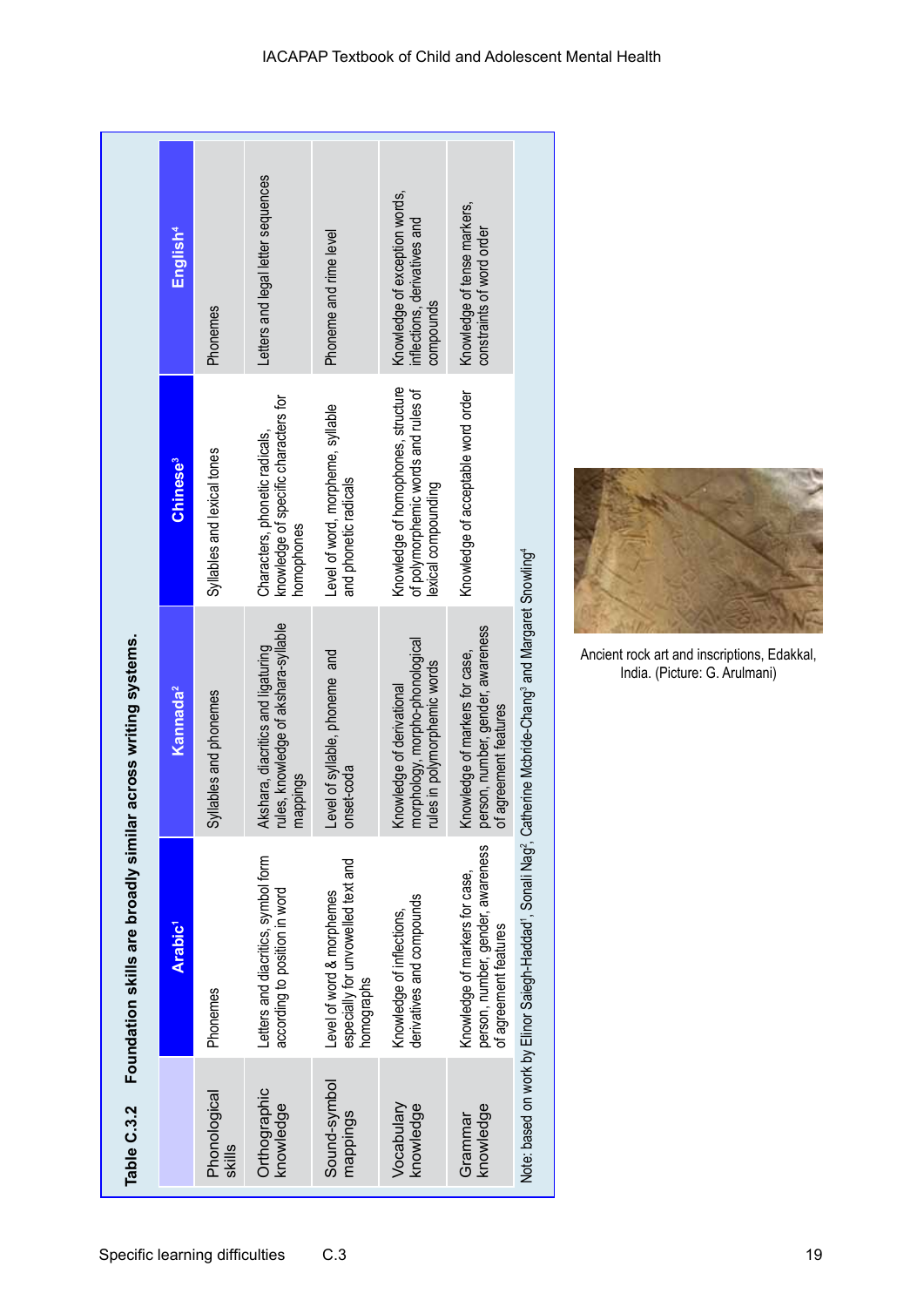### **LITERACY DIFFICULTIES**

In this section we will review what we know about literacy difficulties: how common are they in the population, what their clinical picture is and what we know about their etiology. We will also discuss current trends in assessment and intervention. The literacy difficulties we focus on are not just limited to those children who fulfill the criteria laid out in the diagnostic manuals. We also focus on children who are in the mild to moderate range for literacy delays, reflecting the knowledge that reading (and spelling) is a continuous trait. This is in keeping with the view that both the risk factors for specific learning difficulties and the manifest clinical picture are dimensional in nature rather than simple, categorical entities (see Chapter A.3).

### **Epidemiology**

Information from epidemiological studies helps us understand how common a particular difficulty is by checking its frequency in a population. Such studies also gather information about the distribution of the problem – whether it predominantly occurs in a particular location, in which age groups the problem is observed, what are the circumstances under which the clinical picture changes, and whether there are differences in occurrence over time. Analyses of this kind help us gain a better understanding of the multiple factors that shape the manifestations of a difficulty, as well as to develop appropriate policies for people who are affected.

A review of published epidemiological studies suggests similar trends across countries; this is not surprising since prevalence rates depend upon the precise criteria used to define these disorders and different studies tend to adopt similar cut-offs – e.g., lowest 5% or 15%: USA (Shaywitz, 1998), India (Nag, 2000; Nag & Snowling, 2010). Accordingly, narrow band definitions of reading disorders based on conservative cut-offs place the prevalence rates of specific learning difficulties between 4% and 8%. In contrast, broad based surveys that identify poor readers *due to multiple underlying causes* show prevalence rates of up to 18%. Incidence rates appear to increase over the early school years, with estimates showing a peak around the end of primary school (age 8-10 years), and new "cases" continuing to be identified through middle and high school, higher education and beyond.

The components of literacy that are prioritized for surveillance of literacy difficulties change over the school years, usually reflecting prominent concerns of community leaders, parents, teachers and clinicians for each level of schooling (see Box in next page). In the primary school years, the focus is on children's difficulty with word-level decoding skills. By middle school, in addition to the children who already show an early disadvantage because of poor word decoding attainments, a second group of late-emerging poor readers also begins to be identified. These are poor readers with more or less adequate word-level decoding skills but substantially poor reading comprehension skills. From this level of school onwards, difficulties with spelling and expressive or narrative writing also attract diagnosis. In older children, adolescents and adults, more "cases" may be identified depending on the formula adopted by the particular survey for categorizing low achievement. However, when a consistent cut-off is used, estimates appear to be more stable. For example, in a longitudinal study over a three year period, the number of poor readers was 16% (Vellutino et al, 2008) though this need not imply that the same children are affected at each stage.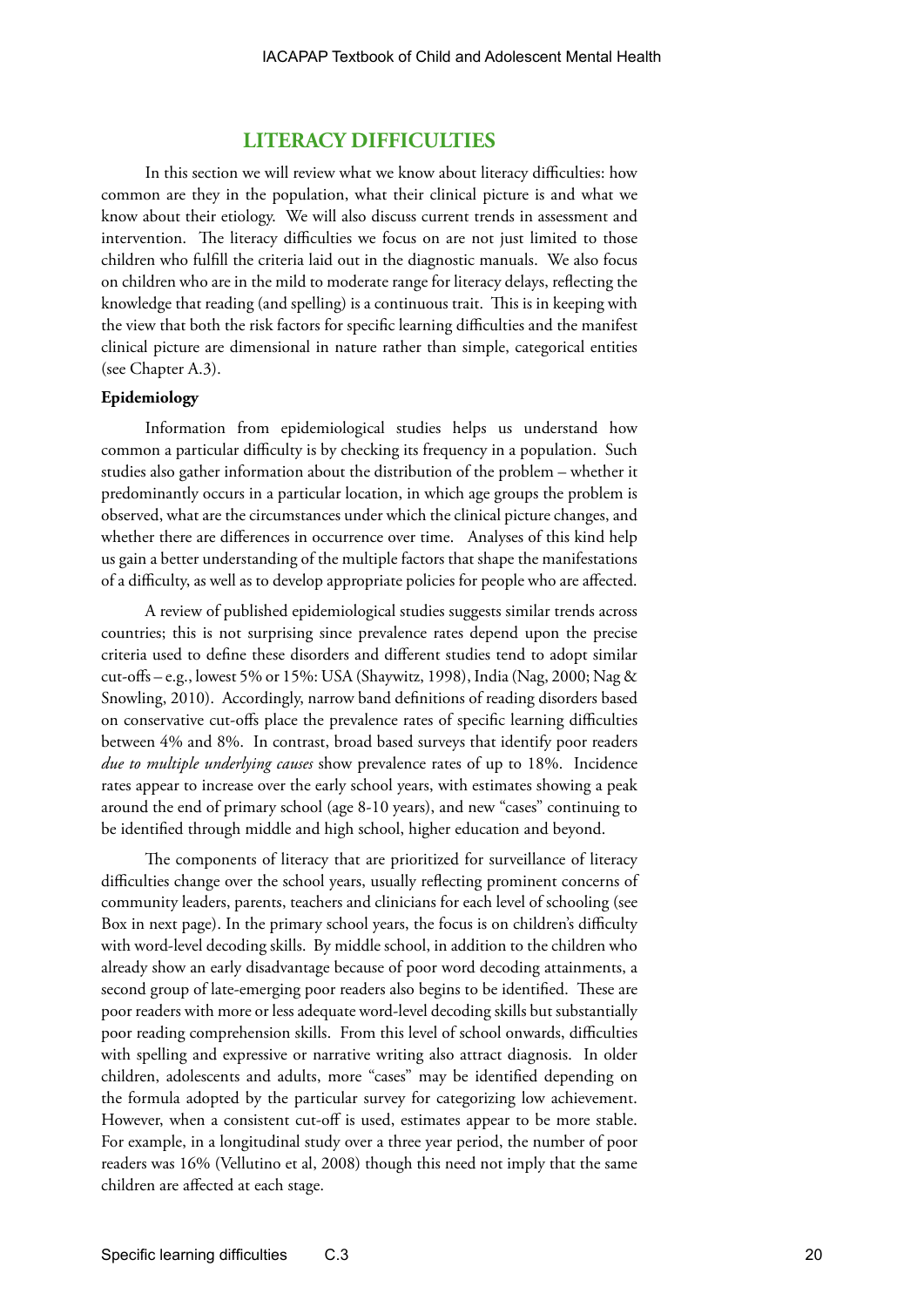| An example of a framework for monitoring reading attainments: The SACMEQ* II surveys                                                                                                                           |                                                                                                                                                                                                                                                                                                                                                                                        |  |  |  |  |
|----------------------------------------------------------------------------------------------------------------------------------------------------------------------------------------------------------------|----------------------------------------------------------------------------------------------------------------------------------------------------------------------------------------------------------------------------------------------------------------------------------------------------------------------------------------------------------------------------------------|--|--|--|--|
|                                                                                                                                                                                                                | A group of countries in Africa have been conducting cross-national surveys since the 1990s. Called<br>the Southern and Eastern Africa Consortium for Monitoring Educational Quality (SACMEQ), the group<br>comprises the ministries of education in southern and eastern Africa <sup>1</sup> . Given below are the levels of<br>reading assessed in the SACMEQ II Surveys (2000-2003): |  |  |  |  |
|                                                                                                                                                                                                                | Level 1. Prereading: matches words and pictures involving concrete concepts and everyday<br>objects.                                                                                                                                                                                                                                                                                   |  |  |  |  |
|                                                                                                                                                                                                                | Level 2. Emergent reading: matches words and pictures involving prepositions and abstract<br>concepts; uses cuing systems to interpret phrases by reading forward.                                                                                                                                                                                                                     |  |  |  |  |
|                                                                                                                                                                                                                | Level 3. Basic reading: interprets meaning (by matching words and phrases completing a<br>sentence) in a short and simple text.                                                                                                                                                                                                                                                        |  |  |  |  |
|                                                                                                                                                                                                                | Level 4. Reading for meaning: reads forward and backward to link and interpret information<br>located in various parts of a text.                                                                                                                                                                                                                                                      |  |  |  |  |
|                                                                                                                                                                                                                | Level 5. Interpretive reading: reads forward and backward to combine and interpret information<br>from various parts of a text in association with (recalled) external information that<br>completes and contextualizes meaning.                                                                                                                                                       |  |  |  |  |
| Level 6.                                                                                                                                                                                                       | Inferential reading: reads through longer (narrative, expository) texts to combine<br>information from various parts of a text to infer the writer's purpose.                                                                                                                                                                                                                          |  |  |  |  |
|                                                                                                                                                                                                                | Level 7. Analytical reading: locates information in longer (narrative, expository) texts to combine<br>information to infer the writer's personal beliefs (value systems, prejudices, biases).                                                                                                                                                                                         |  |  |  |  |
| Level 8.                                                                                                                                                                                                       | Critical reading: locates information in longer (narrative, expository) texts to infer and<br>evaluate what the writer has assumed about both the topic and characteristics of the<br>reader (for example, age, knowledge, personal beliefs, values).                                                                                                                                  |  |  |  |  |
| 'SACMEQ member countries are Botswana, Kenya, Lesotho, Malawi, Mauritius, Mozambique, Namibia, Seychelles, South Africa,<br>Swaziland, Tanzania (mainland), Tanzania (Zanzibar), Uganda, Zambia, and Zimbabwe. |                                                                                                                                                                                                                                                                                                                                                                                        |  |  |  |  |

### *Multiple contexts*

Epidemiological data are sensitive to local conditions. For example, in an epidemiological survey in the city of London, UK, the prevalence of dyslexia was put at 3% in the metropolitan area while in another survey using exactly the same tools and criteria for identification, prevalence rate was 6%. The second survey was in the more deprived inner city schools (for a review see [Rutter & Yule, 2006](http://www.wiley.com/bw/vi.asp?ref=0021-9630&site=1#436)).

A similar picture of the impact of socio-economic disadvantage is available from surveys in the Southern Indian city of Bangalore where socio-economic circumstances were more crucial in explaining prevalence rates than children's language of literacy learning. Among schools catering to families belonging to the middle socio-economic classes and offering reading instruction in a non-dominant language (English), the prevalence rate was 18%. However in an institutional home for children in conflict with the law who were learning to read in their home language (Kannada), the prevalence rate jumped to 60% .

It is important also to note that most currently available epidemiological information is from high income countries. What this means is that data come from a particular type of schooling environment that typically subscribes to a mono-grade organization and strict age-grade stratification, class sizes are small to moderate and teacher: student ratios are healthy. Many of these schools are able to offer literacy instruction in the child's home language, or have well developed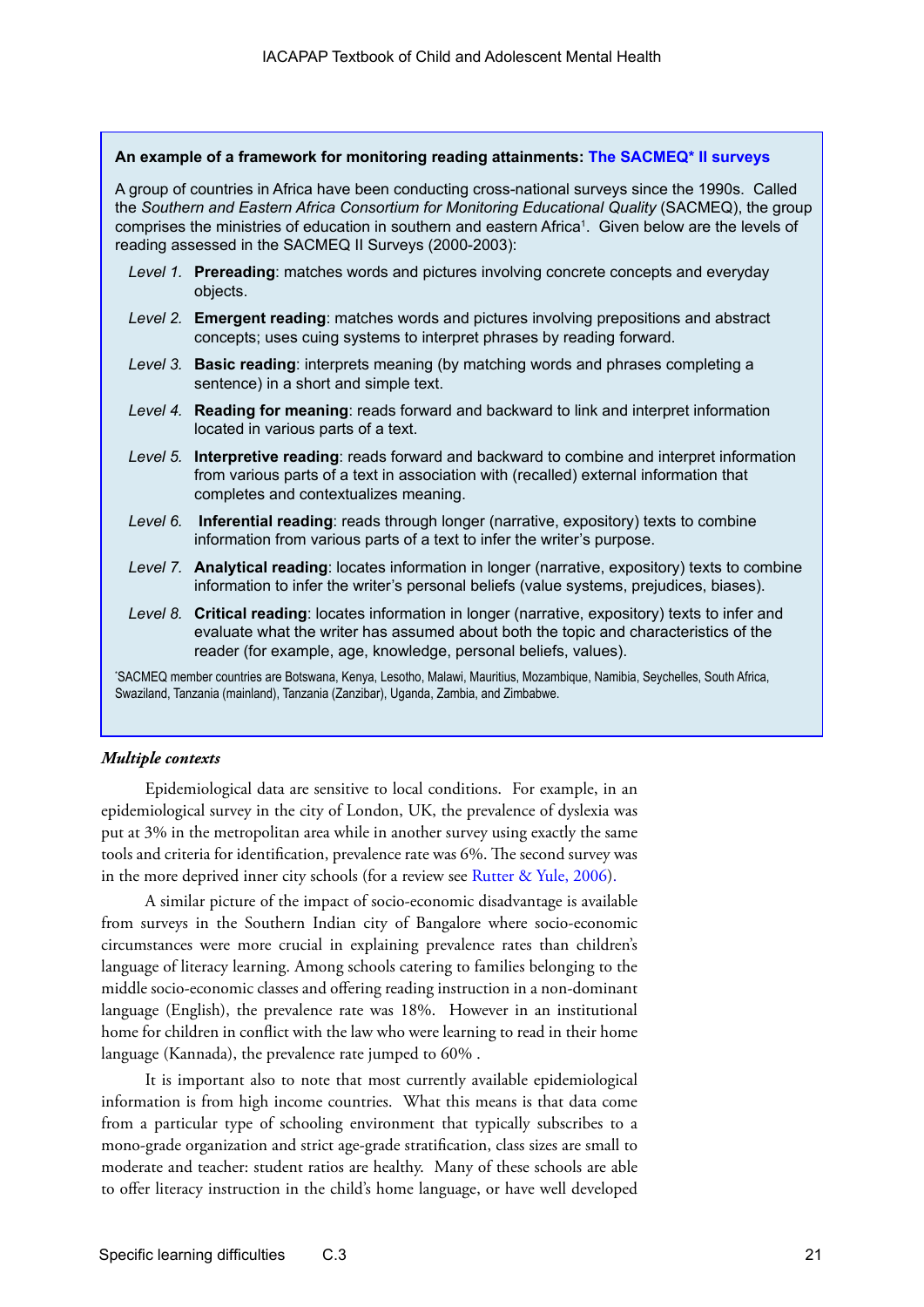bridge programs for transition from the home language into the school language. However, in many low and middle income countries, school arrangements may be quite different. Schools may have multi-grade classrooms (e.g., children between the ages of 5 and 8 studying in one group, with instruction spanning grades 1 to 3). Age range within a class may be quite large. For example, in a survey of about 8000 children in Uganda, the average age in grade 3 was around 10 years and the age range was between 6 and 15 years (UNEB, 2008). Schools may be informal or non-formal, with school timing being customized to the target group in the region (e.g., children who work with their families for a living). In these countries, the language of literacy instruction is often not the same as the home language, and language programs to ease the transition into the school language may be bypassed. In addition, teacher: student ratios may be unreasonably large (even up to 1:120 in some cases). It is clear that in these settings, prevalence rates cannot be easily predicted from what is documented in high income countries.

Further complicating the picture are the multiple sources of influence on the pace of literacy learning. The nature of the writing system, the child's proficiency in the language of literacy instruction and the effectiveness of the instruction program can all change the rate at which children become skilled in literacy. The variable trajectories of literacy learning need to be factored in when making definitions of who has a literacy difficulty. Table C.3.3 lists some of the parameters that can change the estimates of school learning and therefore define the local conceptualization of school underachievement.

|           | <b>Parameters that can influence</b><br>the pace of learning                                                                                            |           | <b>Likelihood of longer learning time</b>                                                                                                    |
|-----------|---------------------------------------------------------------------------------------------------------------------------------------------------------|-----------|----------------------------------------------------------------------------------------------------------------------------------------------|
|           | Are the links between the symbols and the sounds<br>clear and consistent?<br>Is the writing system transparent or opaque?                               |           | With opaque writing systems (e.g., Portuguese,<br>English, Japanese kanji, Tamil, Bengali, Arabic,<br>Hebrew)                                |
|           | How many symbols are there in the writing system?<br>Is the symbol set contained or extensive?                                                          |           | With extensive writing systems (e.g., Chinese, Indian<br>akshara)                                                                            |
| $\bullet$ | What is the morpheme length of most words in the<br>language of literacy?                                                                               | $\bullet$ | When words contain many morphemes and there<br>are word internal changes either at the level of one<br>morphemic unit or a morpheme boundary |
|           | What are the types of inflections in the language of<br>literacy?                                                                                       |           | With less productive inflections, greater distance<br>between agreement features                                                             |
|           | Is literacy learning occurring in the first, second, third<br>or another later-learnt language for the child?                                           | $\bullet$ | When literacy is in the less dominant language (e.g.,<br>in many parts of the Asia Pacific, Africa and Central<br>Europe)                    |
| $\bullet$ | Is the child learning to read in more than one<br>language?<br>Is the child receiving literacy instruction to become bi-<br>scriptal or multi-scriptal? |           | When literacy instruction is simultaneous in more than<br>one language (e.g., many parts of South Asia)                                      |
| $\bullet$ | Is the literacy instruction of appropriate quality and<br>adequate duration?                                                                            |           | With poor quality teaching and insufficient duration of<br>teaching                                                                          |
| $\bullet$ | Is the home and community environment nurturing of<br>literacy?                                                                                         |           | In non-nurturing environments for literacy<br>development                                                                                    |
|           |                                                                                                                                                         |           |                                                                                                                                              |

### **Table C.3.3 Some influences on the pace of literacy learning.**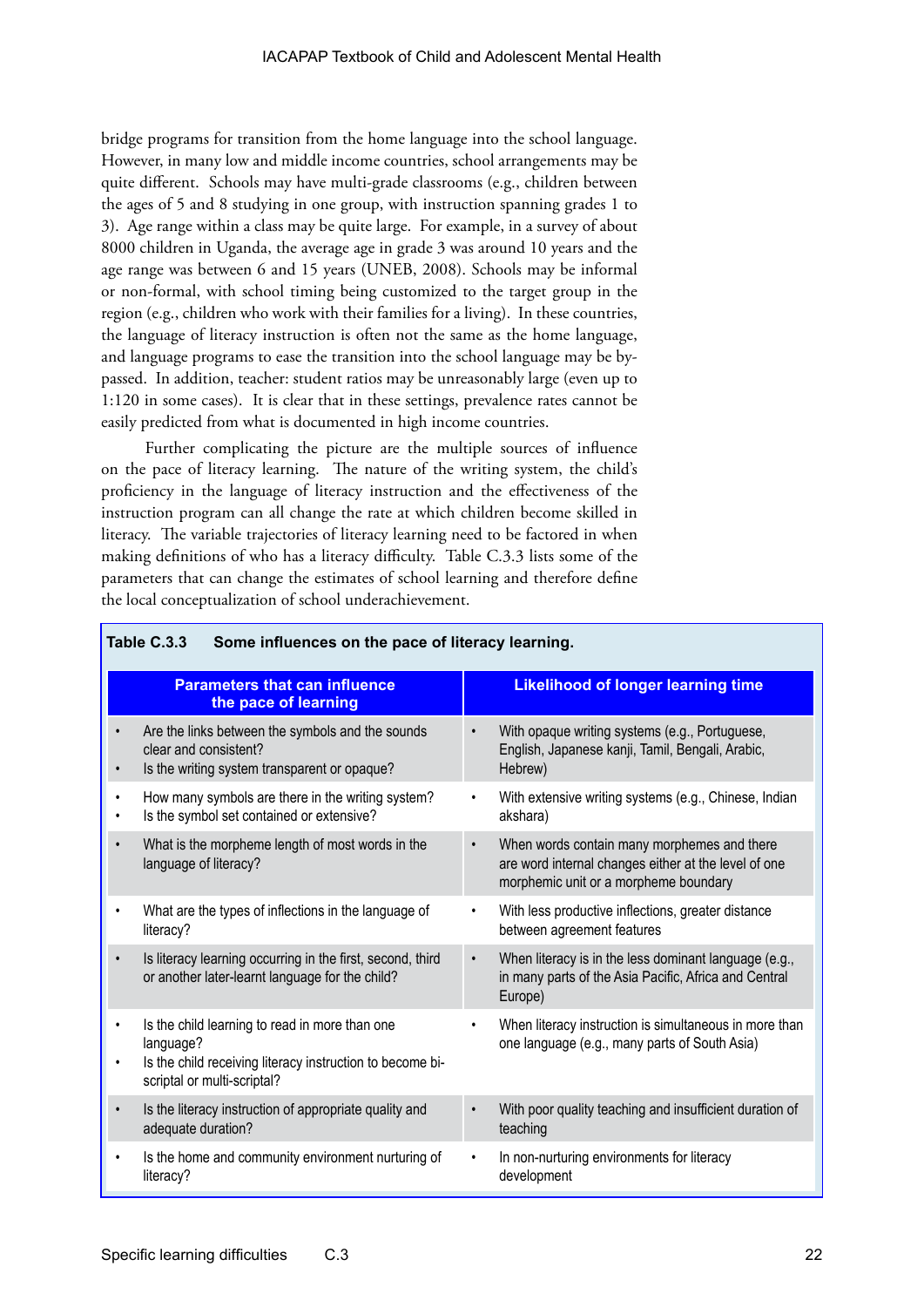### *Epidemiological data not available*

It should be clear by now that the cut-offs used for epidemiological surveys of literacy difficulties are externally defined by the context, and rates reported from epidemiological studies in one context must be interpreted cautiously in other contexts. Keeping this in mind, we suggest that it is best to begin with a brief survey in locations where epidemiological data are not available. A survey can help to understand the local prevalence rates of the literacy difficulty in different age bands and its distribution across locations (e.g., public vs. private schools, mother tongue schools vs. other language schools, poorly functioning schools vs. well functioning schools). The following are examples of tools for surveys:

- [Progress in International Reading Literacy Study \(PIRLS\) Student](http://wbgfiles.worldbank.org/documents/hdn/ed/readings/Question/Q_Student_Pr/ReadingStudentQInterPIRLS_2001_.pdf)  [Questionnaire \(2001\)](http://wbgfiles.worldbank.org/documents/hdn/ed/readings/Question/Q_Student_Pr/ReadingStudentQInterPIRLS_2001_.pdf)
- [The Child Development Index](http://www.thepromisefoundation.org/VCWEnglish.pdf ) (Nag & Arulmani, 2006 p30). This questionnaire is for village community workers.

#### **Clinical picture**

### *Dyslexia*

Although dyslexia was originally described by medical practitioners who focused on what they considered to be visual impairments, a landmark review pointed also to a variety of verbal deficits (Vellutino, 1979). In due course, and with evidence from several strands of research principally with alphabetic languages, the verbal deficit hypothesis evolved into the now dominant view that the core deficit in dyslexia is in the *phonological domain* and encompasses overlapping difficulties in phonological awareness, phoneme segmentation, phonological memory and phonological learning (Vellutino et al, 2004). Finally, though not yet fully understood, are deficits in *rapid automatized naming*, which requires the efficient retrieval of phonological codes (verbal codes like letter sounds, number and color names) from their visual forms (letters, digits or color swatches). Rapid automatized naming deficits have been found in semanto-phonetic Chinese scripts like Cantonese and Mandarin, the alphasyllabic scripts like Kannada and Korean and alphabetic scripts like Arabic, English, German and Greek.

 An explanation of dyslexia that is entirely drawn from within the phonological domain is, however, insufficient to cover the range of deficits found among poor readers, particularly in the non-alphabetic writing systems. Ho et al (2002), for example, found that 50% of all poor readers were slow in rapid naming, 39% and 37% showed lowered orthographic processing (symbol awareness) and visual processing respectively, and 15% were poor in phonological processing. In a similar multi-factorial explanation for reading difficulties for Kannada, a language of South India, Nag and Snowling (2010) found that all poor readers were poor in symbol knowledge (in this case *akshara* knowledge), 62% were slow in rapid automatized naming, 60% were poor in phonological processing, 14% in visual processing and 62% in oral language. Findings from surveys such as these strongly endorse a multiple-deficit view of reading difficulties (Pennington, 2006). It is clear from these and several other cross-linguistic studies that explanations of poor reading, reading difficulties and dyslexia have to take into account domains of oral language, attention and visual processing and orthographic knowledge.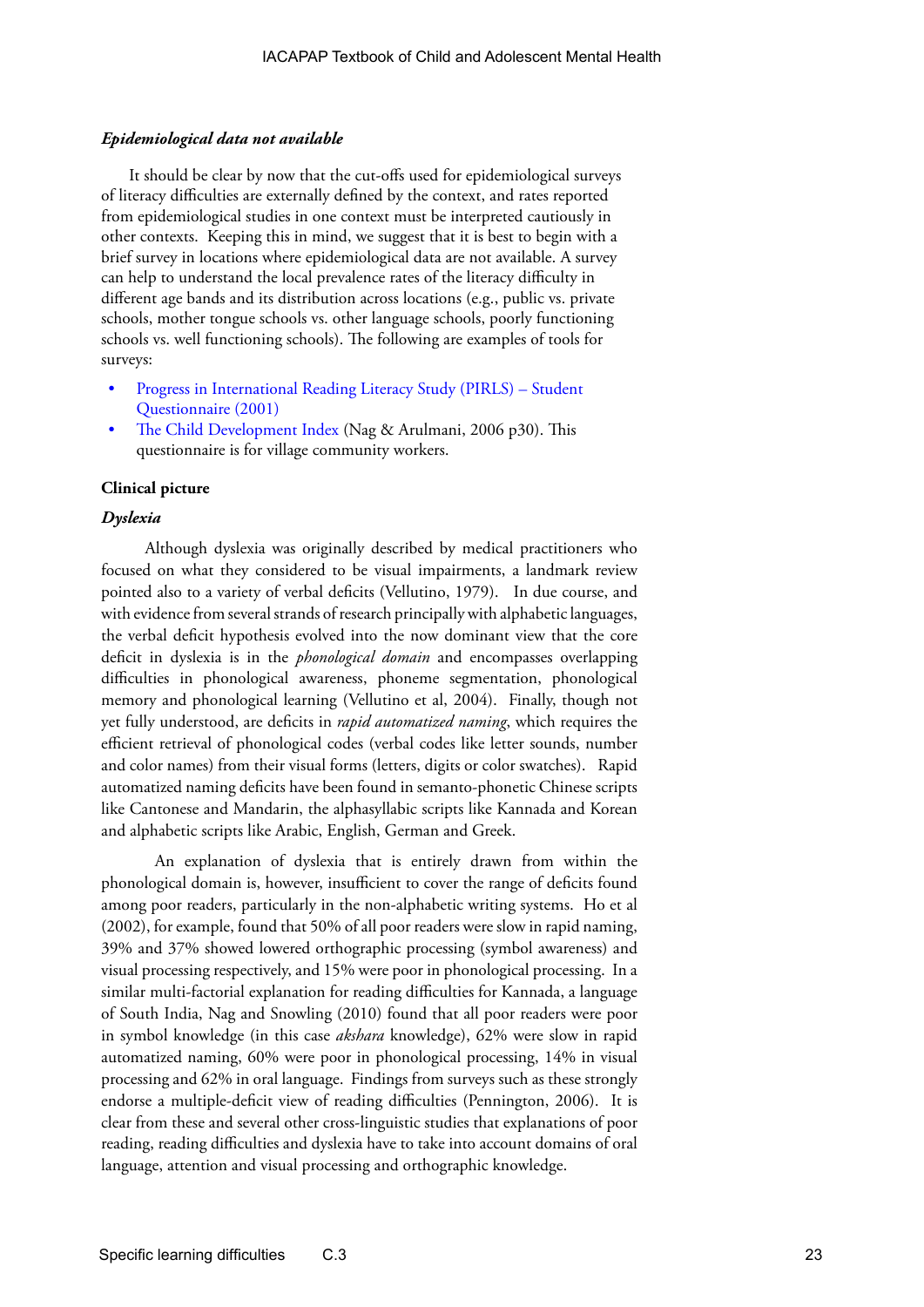*Two distinct forms of reading difficulty.* In dyslexia the clinical picture is characterized by *compromised decoding skills while comprehension skills are intact* (either appropriate or above expectation for the child's age, grade or general abilities). There is however a second group of struggling readers who are poor in reading comprehension. While their decoding skills are appropriate for age, grade and general ability, they lag behind in comprehension skills. Figure C.3.6 below shows the difference in the attainment profiles of the two groups. There is converging evidence from several cross-linguistic studies that such discrete profiles are often seen among poor readers. This suggests a double dissociation between phonological skills for reading (decoding) and semantic skills for reading (comprehension).

*A dimensional view of dyslexia.* Figure C.3.6 presents reading difficulties as a modular phenomenon. There are however several challenges to such a neat, categorical view of dyslexia and literacy difficulties. The field of behavioral genetics has shown that genes have rather general effects and hence are unlikely to produce such neat dissociations with any frequency. Furthermore, single-deficit accounts fail to explain why some children succumb to reading impairments while others, with similarly affected processes, do not. Moreover, literacy difficulties show continuities with language impairments and co-morbidities are common. It is against this background, that the proposal of a dimensional view of developmental disorders has been made (see Hulme & Snowling, 2009 for a review). Developing this line of argument, a recent review in the UK concluded that dyslexia is a dimensional disorder with no clear cut-offs (Rose, 2009). Co-occurring difficulties include problems with language, motor co-ordination, mental calculation, concentration and personal organization, though it must be noted that none of these are, by themselves, markers of dyslexia.

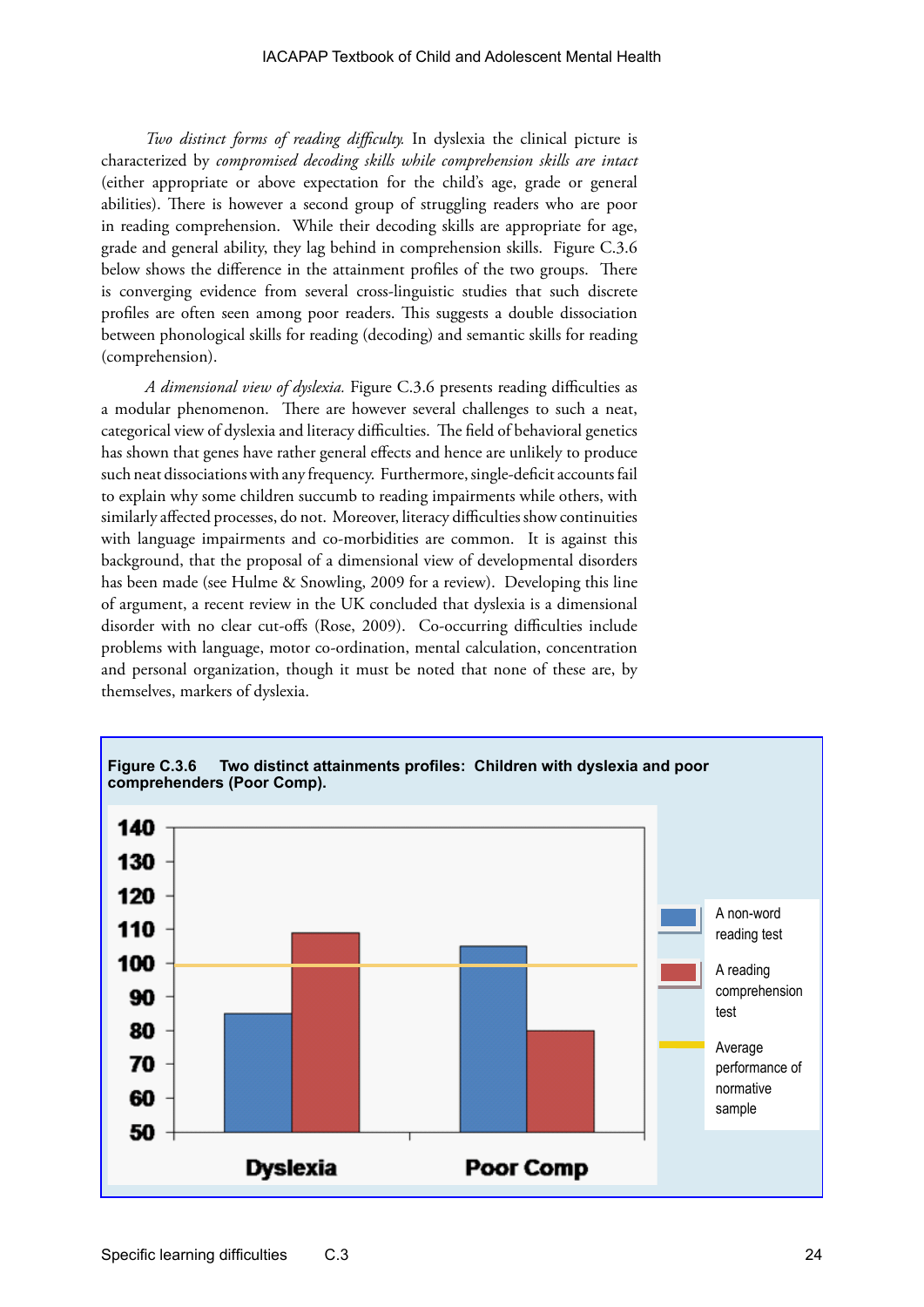A corollary of this view is that whether or not a child develops dyslexia depends both on the number of risk factors a child carries and their severity. Thus, mild phonological deficits may be easily compensated. However, more severe phonological deficits will impact on phonological decoding skills and spelling accuracy. More information for a multi-factorial understanding of the dimensions and risk factors in dyslexia comes from surveys. In Chinese, Ho et al (2002) found that more than 50% of poor readers had cognitive deficits in three or four domains while less than 25% of poor readers had difficulty in just one domain. Similarly, for Kannada, Nag and Snowling (2011) found that 13.8% of all poor readers had deficits in the five domains examined in the survey: oral language and speed of processing, and the orthographic, phonological and visual processing domains.

*Developmental Trajectory.*It has been known for many years that dyslexia runs in families and recent studies suggest there is about a 40% risk of dyslexia in first degree relatives. Although debated, there appears to be a greater likelihood of a boy being affected than a girl, perhaps because dyslexia is associated with developmental language problems which are more common in males. Although dyslexia is most usually diagnosed in middle childhood it is clear from longitudinal studies that its effects are evident as early as age three and persist through adolescence into adulthood. Table C.3.4 shows the risk factors for dyslexia at different stages of development.

### **Children with reading comprehension impairment**

These children (sometimes referred to as *poor comprehenders*) have a pattern of reading difficulty that contrasts sharply with dyslexia. They can read words and

| Table C.3.4<br>Risk factors and behavioral symptoms indicative of<br>dyslexia at different developmental phases. |                                                                                                                                                                                                                                                                                       |  |  |  |
|------------------------------------------------------------------------------------------------------------------|---------------------------------------------------------------------------------------------------------------------------------------------------------------------------------------------------------------------------------------------------------------------------------------|--|--|--|
| <b>STAGE OF</b><br><b>DEVELOPMENT</b>                                                                            | <b>RISK FACTORS FOR DYSLEXIA</b>                                                                                                                                                                                                                                                      |  |  |  |
| <b>Birth</b>                                                                                                     | Affected family member                                                                                                                                                                                                                                                                |  |  |  |
| <b>Preschool</b>                                                                                                 | Late talker<br>Speech difficulties<br>٠<br>Slow to learn colors and letters<br>٠                                                                                                                                                                                                      |  |  |  |
| <b>School entry</b>                                                                                              | Poor knowledge of letters<br>$\bullet$<br>Poor rhyming or phoneme skills                                                                                                                                                                                                              |  |  |  |
| Middle school                                                                                                    | Expressive language difficulties<br>٠<br>Small sight vocabulary<br>٠<br>Problems reading novel words<br>٠<br>Spelling difficult to decipher<br>٠<br>Poor written expression<br>٠<br>Verbal working memory impairments<br>٠                                                            |  |  |  |
| <b>Secondary school</b><br>and beyond                                                                            | Low level of reading fluency<br>$\bullet$<br>Spelling problems<br>$\bullet$<br>Written work below expectation based on verbal<br>$\bullet$<br>performance<br>Inattention<br>$\bullet$<br>Poorly developed study skills<br>$\bullet$<br>Often academic self-esteem is low<br>$\bullet$ |  |  |  |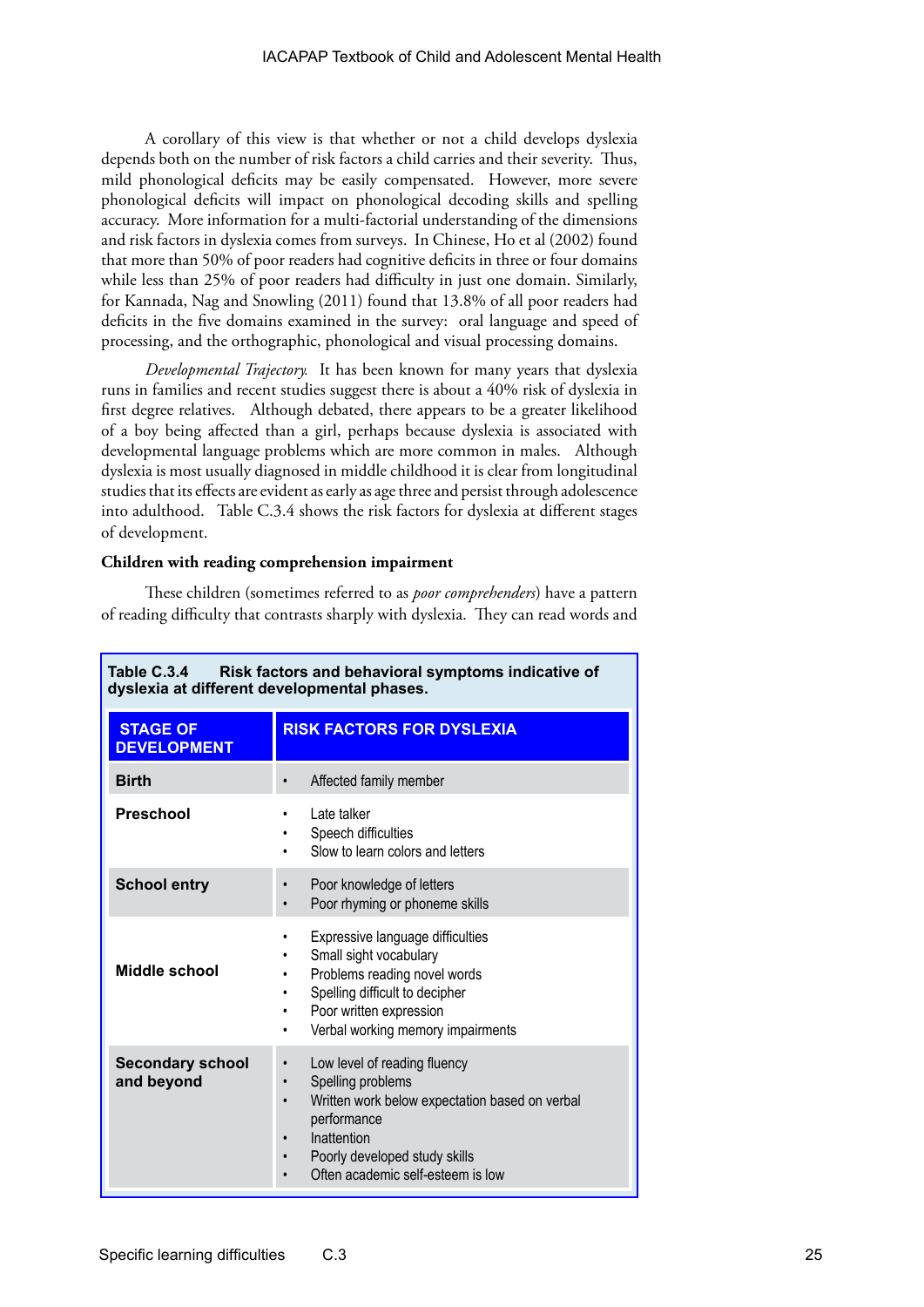spell words accurately but have problems understanding the meaning of what they read. The poor comprehender's profile can be seen on its own or in combination with other disorders, for example, autism, when the term "hyperlexia" is sometimes used. As a group, poor comprehenders have been much less studied than children with dyslexia and the condition is not well recognized by teachers even though, in alphabetic contexts, studies suggest that between 6% and 10% of primary school pupils appear to be affected (see Hulme & Snowling, 2010 for a review). Reading comprehension impairment may therefore be considered a "hidden" disability associated with underachievement.

Given that the specific problems experienced by poor comprehenders are in reading for meaning, it is not surprising to find that their language skills are weak in relation to non-verbal intelligence. In contrast to dyslexia, they show normal levels of phonological awareness, rapid automatized naming and phonological learning but they have difficulties with semantic processing and in grammatical skills. They also show a range of difficulties in higher-level text processing, such as problems with making inferences, especially across large sections of text where verbal working memory is involved, knowledge of story structure and comprehension monitoring. The findings of a small number of prospective longitudinal studies of poor comprehenders suggest that their cognitive profile is stable over time and the skills which they bring to the task of reading include well developed phonological skills coupled with vocabulary impairments.

Turning to *bilingual and multilingual children*, we now know that some aspects of the broader oral language develop faster than others in the languages learnt later – sometimes referred to as *profile effects* (Oller et al, 2007). In Spanish-English and Turkish-English bilinguals for example, English vocabulary and the complex grammar such as seen in passive sentences are slower to develop than simple grammar (Bodman et al, 2010; Chondrogianni & Marinis, 2011; Oller et al, 2007). It follows that many children who are learning to read in a non-native language will be at risk of reading comprehension impairment associated with their limited command of the language of instruction. Similar trends were also seen in a recent survey in the UK for the standardization of the *York Assessment of Reading and Comprehension.* Secondary school pupils who had English as an additional language did as well in word-level reading as their monolingual English peers but had significantly poorer reading comprehension. Broadly similar profile effects have been reported among learners of other languages.

### **AETIOLOGY**

### **Dyslexia**

It is now well established that reading and phonological skills are *highly heritable* and hence dyslexia runs in families (Pennington & Olson, 2005). A recent behavior-genetic analysis of Chinese-speaking children suggests this is likely to be the case across languages (Chow et al, 2011). Importantly, however, some of the shared genetic variance between twins is due to gene-environment interaction. Thus, the home literacy background provided by more literate parents may foster reading skills, and better readers may themselves actively seek out more literary experiences; it can be expected that such gene-environment interactions will play out differently in low and middle income countries.

In the proposed DSM-5, [reading comprehension](http://www.texasldcenter.org/research/files/dsm5-fletcheretal.pdf)  [difficulties a](http://www.texasldcenter.org/research/files/dsm5-fletcheretal.pdf)re simply listed as a symptom of language impairment, rather than as a disorder per se, a decision which has caused consternation.



### **Second language**

The initial phases of learning additional languages can be slow, leaving many clinicians confused about when to assume that the child will "catch up" and when to assess for dyslexia. For an online resource on issues related to second language learners and the diagnosis of literacy difficulties, click on the picture above.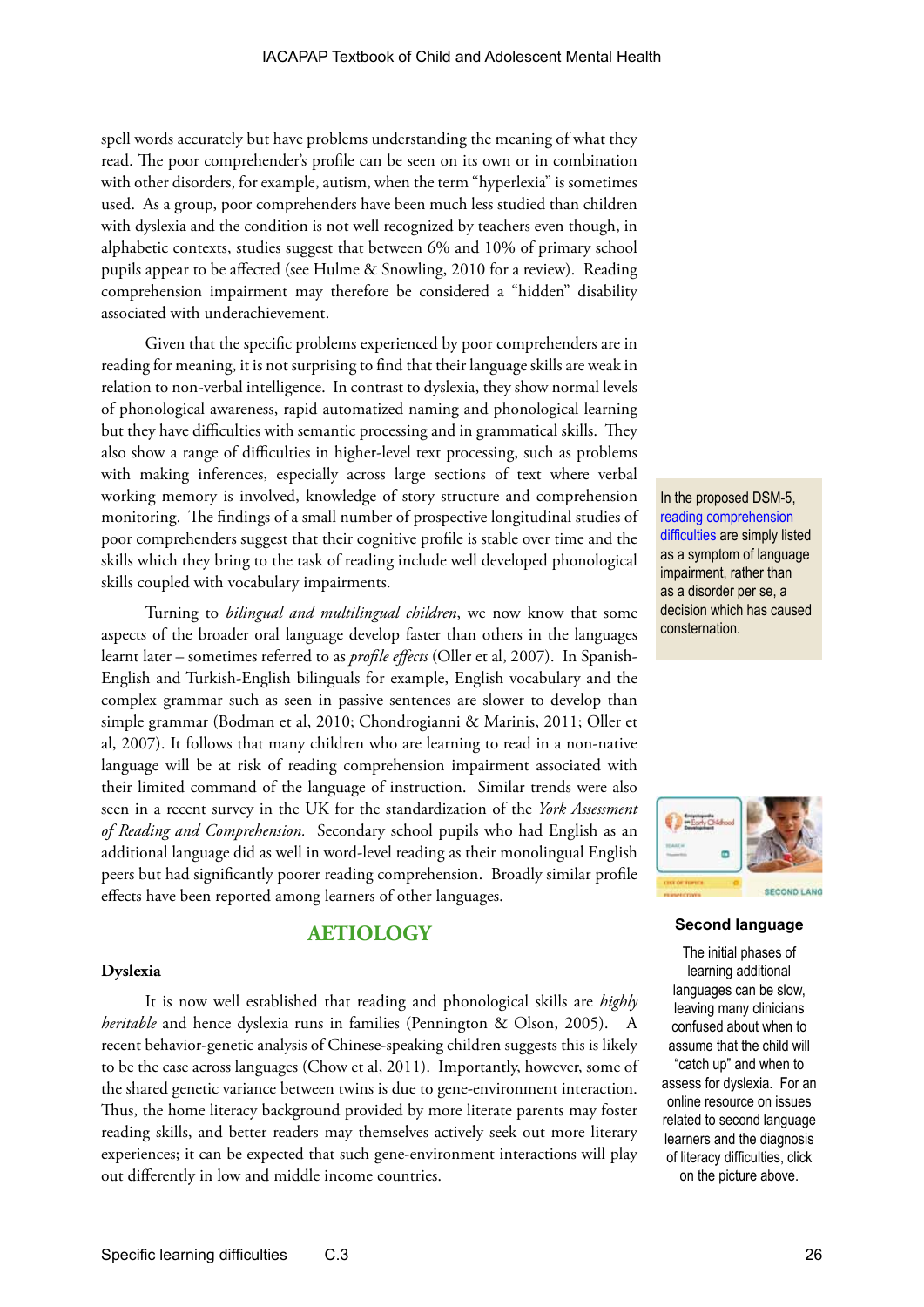Studies of the molecular basis of genetic influences on reading have used a variety of methods. To date, the strongest evidence for linkage with dyslexia (in terms of number of replications) is [a site on the short arm of chromosome](http://en.wikipedia.org/wiki/Dyslexia)  [6,](http://en.wikipedia.org/wiki/Dyslexia) and currently molecular biologists are having some success in [identifying](http://www.well.ox.ac.uk/oct-08-potential-dyslexia-gene)  [candidate genes](http://www.well.ox.ac.uk/oct-08-potential-dyslexia-gene). It is important to remember, however, that genetic influences are probabilistic; disorders like dyslexia depend on the combined effect of many genes, as well as on environmental influences.

It has been reported that there is a wide range of *structural and functional brain differences* between people with dyslexia and controls and an exciting line of research is exploring whether candidate susceptibility genes for dyslexia are also responsible for subtle cortical abnormalities that are related to neuronal migration and axon growth. The use of neuroimaging to identify which brain systems might be impaired in dyslexia holds great promise, although there are still methodological issues to resolve. For example, if one group suffers from a reading disorder and the other group does not, their performance on reading tasks will differ and so will their reading experience. These methodological problems will be compounded when one considers people who are learning to read in a language that differs from the home language, and people who are bi- or multi-scriptal.

Notwithstanding these concerns, a recent meta-analysis (Richlan et al, 2011) reported underactivation in inferior parietal, superior temporal, middle and inferior temporal and fusiform regions of the left hemisphere in people with dyslexia during reading or reading-related tasks. In addition, there were left frontal abnormalities in the inferior frontal gyrus accompanied by overactivation in the primary motor cortex and the anterior insula. The studies reviewed were from several European languages, the assumption being that these patterns are universal across alphabetic writing systems. At the time of writing, the evidence pertaining to brain activation in dyslexia in non-alphabetic languages is in need of replication. More generally, the causal status of brain differences in dyslexia is debatable; brain development shows considerable plasticity and both its structure and function are shaped by use.

### **Reading Comprehension Impairment**

Much less is known about the etiology of reading comprehension impairment. The gender ratio appears to be more equal than in dyslexia but epidemiological data are sparse. It seems probable, given its association with language impairment, that genetic influences on reading comprehension impairment will be substantial. Preliminary data from behavior genetics suggest this is indeed the case but findings are in need of replication.

#### **Social and environmental influences**

Aside from biological and cognitive factors, it is important not to overlook the critical role of the environment in shaping a child's literacy development. Evidence indicates that reading disorders show a strong social gradient and surveys suggest that poor readers often come from large families, where later-born children may face delays in language development. Direct reading instruction in the home is also important, as different styles of home literacy are associated with individual differences in the pre-reading skills which children bring to school (Senechal & LeFevre, 2002). In turn, schooling can make a substantial difference to reading



The social and environmental context is a complex, multidimensional construct. However, researchers reduce measurement of this construct to a manageable set of measures, common proxies being mother's educational level, enrolment in welfare schemes such as school lunches, and location of schooling, such as the school district and government vs. private ownership of the school the child attends. A good starting point when attempting to understand reading disorders in low and medium income countries is to develop a picture of the social and environmental context. Click the picture above to see a description of the multiple dimensions of social and environmental realities of primary school children in the Southern district of Chamarajanagara in India.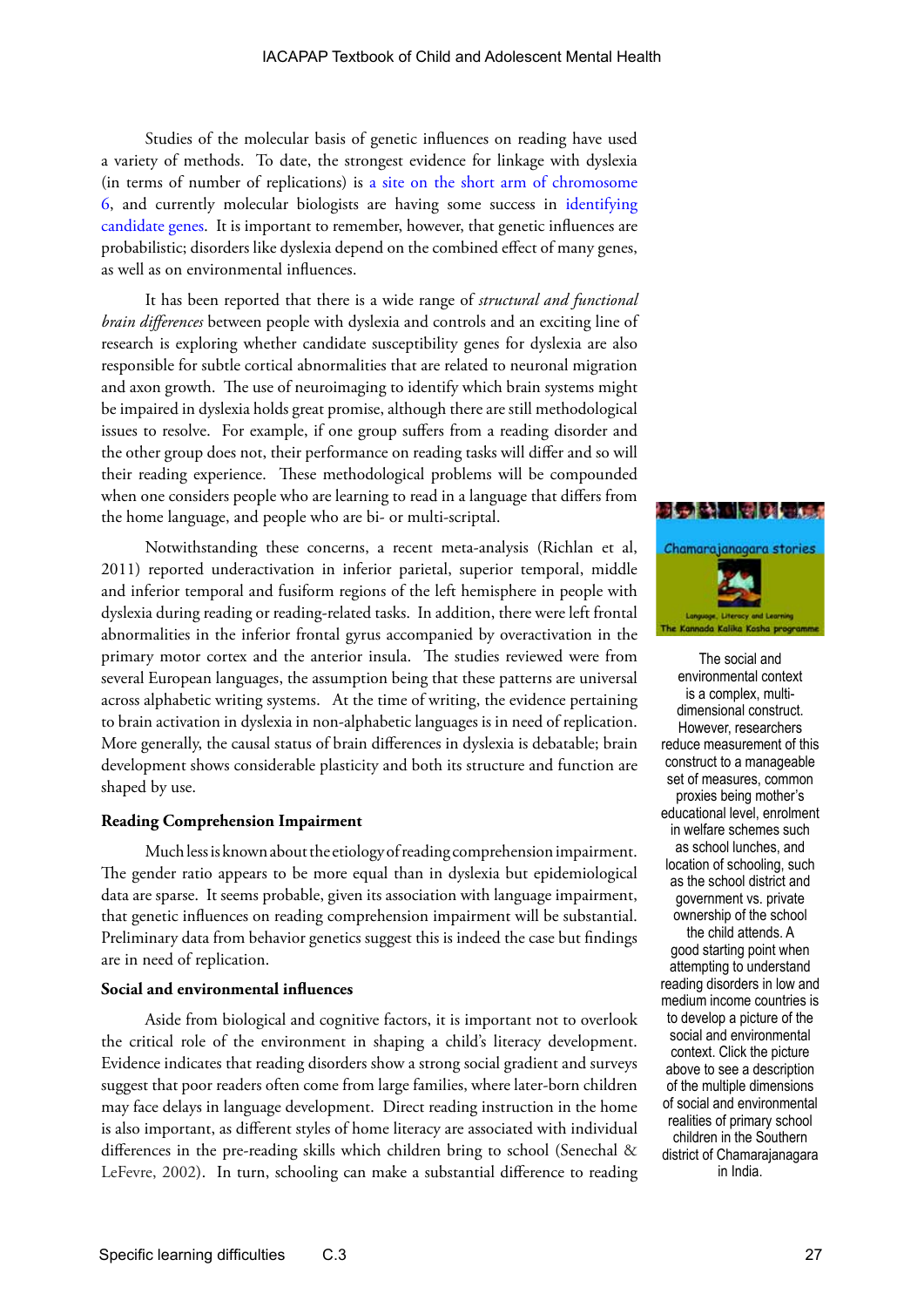achievement (NAPE 1999- 2008). In addition to these factors, being a poor reader affects the motivation to read. From very early in development, children differ in their interest in books, and children at risk of dyslexia may well be among those who are more difficult to engage.

One variable that can have a significant impact on the behavioral manifestations of a reading disorder is reading practice which, in turn, depends on "print exposure". Indeed, the effects of low exposure are cumulative, causing differences in reading competence to become magnified over time. While poor comprehenders can read fluently, it is unlikely they will read for pleasure. It follows that low levels of motivation for reading may affect these children as much as children with dyslexia and there will be a wide range of sequelae affecting classroom performance and achievement in school.

In summary, as might be expected for a complex skill such as reading, the etiology of reading difficulties and reading disorders is varied and depends on both genetic and environmental factors. Some children carry a genetic risk of dyslexia but whether or not they are classified as dyslexic depends upon the particular language and school context in which they learn and the other skills (or deficits) they bring to the task of reading. A dimensional view of literacy difficulties moves us to think of the causes of disorders as not just multi-factorial but also as occurring due to the accumulation of risk and protective factors that shape (moderate) its manifestation.

### **ASSESSMENT**

Research from multiple languages has given us insights into the components of literacy and associated cognitive domains that need to be assessed to gain insights into a child's literacy learning difficulties. This section lists these domains and gives examples of tasks that have been shown to be useful for assessment. Where possible, sample items are included. This section does not suggest specific tests. This is because literacy and language tests are useful only if they assess skills and knowledge that are known to be specifically associated with particular writing systems and languages. Moreover, tests are valuable only if they have been locally standardized.

A framework is described in the box below that draws upon a multi-factorial view of literacy development, a dimensional view of learning difficulties and the

### **A broad framework for assessment**

- 1. Literacy learning occurs within the larger context of language and its functions. Assessment of literacy learning difficulties must cover the sub-skills of language development
- 2. Literacy learning has multiple foundations. Assessment must be across multiple cognitive domains
- 3. Criteria for literacy difficulties are moderated by local context. Assessment results must be interpreted in comparison to only those who have closely similar linguistic, socio-economic and teaching histories
- 4. Dyslexia and learning difficulties are dimensional constructs shaped by multiple factors. Assessment must not only comment on the current clinical picture but also the 'risk' and 'protective' factors concurrently documented.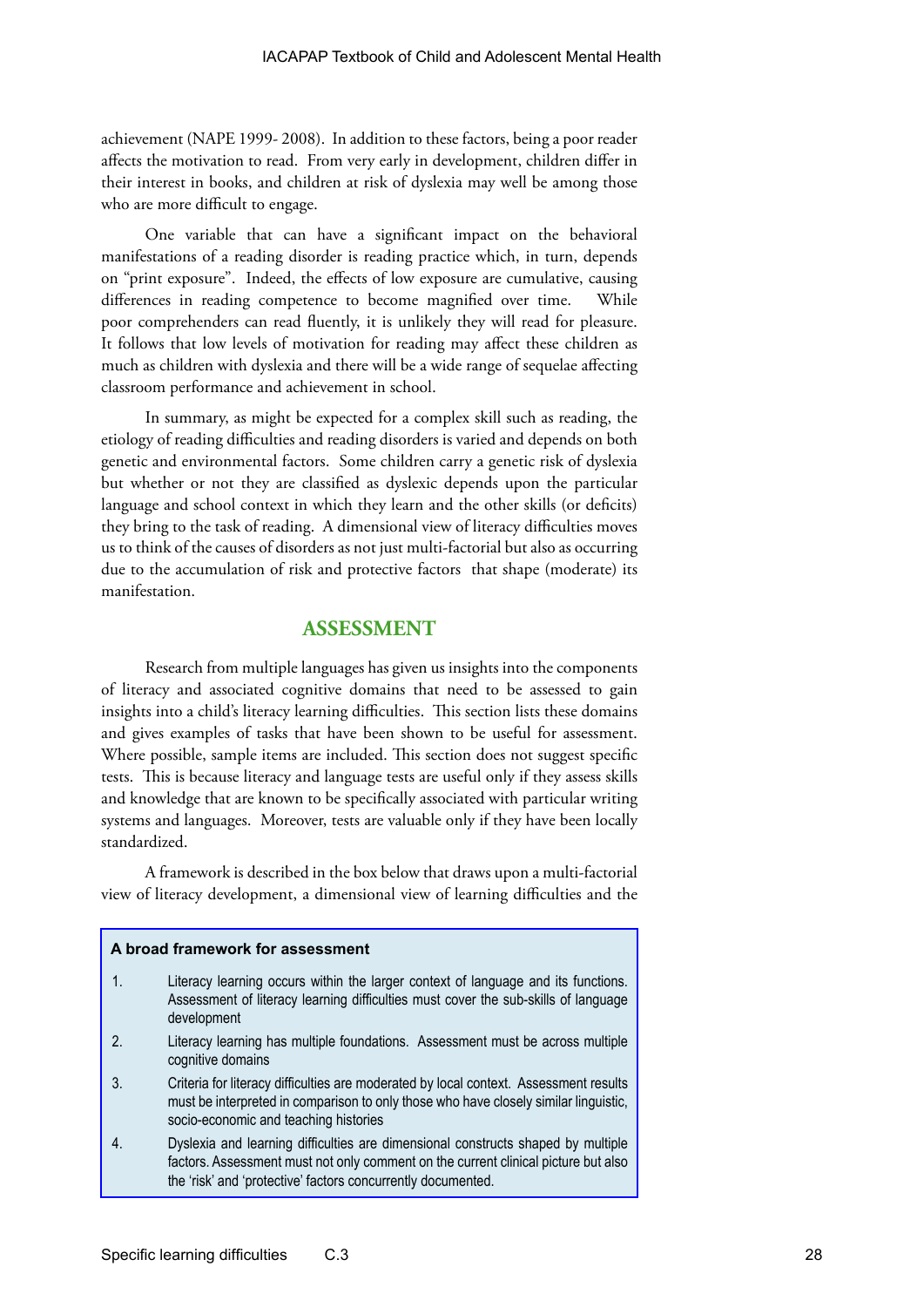acknowledgement that the cut-off for diagnosis is externally negotiated based on the local context. Apart from these theoretical underpinnings, it is also important to recall two trends in diagnosis: the use of discrepancy criteria is increasingly falling out of favor and the use of a response to intervention approach is particularly relevant when children have had low opportunity for quality instruction.

A comprehensive assessment of literacy needs to document attainments in component skills such as:

- Letter knowledge
- Reading accuracy
- Reading speed
- Reading comprehension
- Spelling accuracy
- Rate of writing, and
- Quality of written expression.

On the other hand, an assessment of the supporting foundations for literacy needs to cover both language and cognitive domains. The language domains of interest are the broader skills associated with semantics, morphology, syntax and pragmatics as well as the more basic skills associated with phonological processing. Other domains of interest are general abilities and non-verbal processing, visual processing and speed of processing. There is increasing evidence that learning difficulties co-exist with other difficulties (comorbidities). Should there be any indication of additional areas of difficulty, these too need assessment.

A final point has to do with sources of information about these domains. A prudent approach would be to *collate information from multiple sources* rather than depending on a single source or test. Table C.3.5 gives the domains that must be assessed and Tables C.3.6 to C.3.8 show the tasks that can be used.

### **Ideas for assessment of general cognitive and perceptual skills**

### *General abilities*

Culture fair tests are difficult to find. The test with the most widespread use currently is the [Raven's Progressive Matrices.](http://www.raventest.net/)

### **Speed of processing**

This can be done with a collection of tests that time children's performance, such as visual search or coding from the Wechsler tests. More specific tests linked to literacy performance include the rapid automatized naming task and timed tasks of phonological manipulation (examples in Table C.3.7).

### *Visual processing*

The use of visual processing tasks in literacy assessment is gaining interest for languages with extensive, visuo-spatially complex symbol sets. There are several ways in which visual processing has been assessed. One set of tasks targets visual short term memory, where children have to recall just shown visuals of different orientations and degree of detail. Another set of tests assesses visual sequential memory where strings of visuals are shown and children have to recall the target string from a set of distracter sequences.



Click on the picture to access a Special Issue of the Journal of Pediatric Psychology on ADHD, its co-morbidities and links to school underachievement (open access).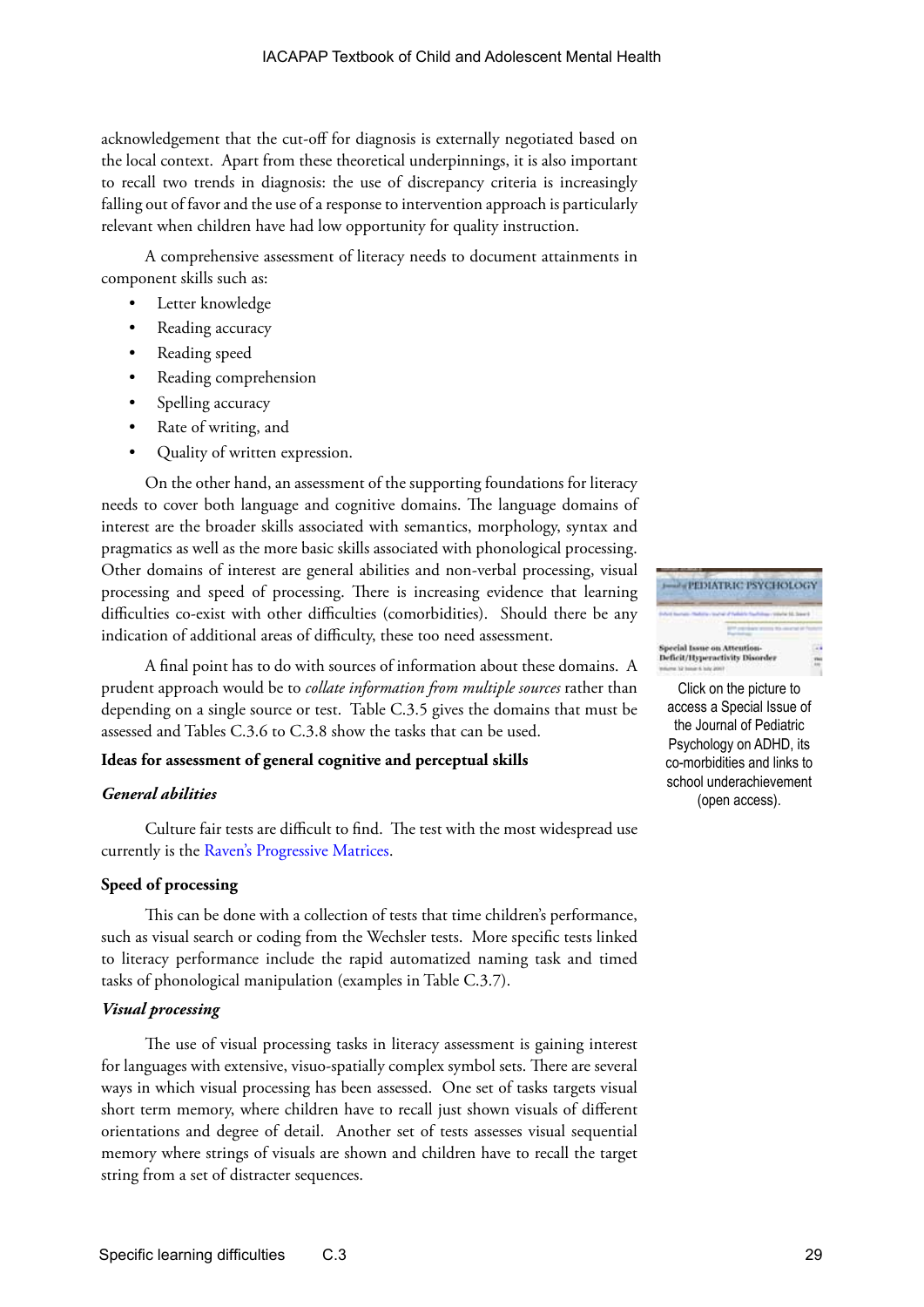| Table C.3.5<br>Areas of assessment that are of diagnostic importance                                                                                                                      |                                                                                                                                                                                                        |                                                                                                          |                                                                                                                            |                                                                                                                                                                                                 |  |  |
|-------------------------------------------------------------------------------------------------------------------------------------------------------------------------------------------|--------------------------------------------------------------------------------------------------------------------------------------------------------------------------------------------------------|----------------------------------------------------------------------------------------------------------|----------------------------------------------------------------------------------------------------------------------------|-------------------------------------------------------------------------------------------------------------------------------------------------------------------------------------------------|--|--|
| <b>LITERACY</b><br><b>SKILLS</b>                                                                                                                                                          | <b>PHONOLOGICAL</b><br><b>PROCESSING</b>                                                                                                                                                               | <b>BROADER ORAL</b><br><b>LANGUAGE</b>                                                                   | <b>OTHER AREAS</b>                                                                                                         | <b>POTENTIAL CO-</b><br><b>MORBIDITIES</b>                                                                                                                                                      |  |  |
| Symbol<br>knowledge<br>Reading<br>$\bullet$<br>accuracy<br>Reading speed<br>$\bullet$<br>Spelling<br>Reading<br>comprehension<br>Expressive<br>$\bullet$<br>writing - quality<br>and rate | Phonological<br>$\bullet$<br>awareness<br>Syllable<br>$\bullet$<br>processing<br>Phoneme<br>$\bullet$<br>processing<br>Verbal short<br>$\bullet$<br>term memory<br>Rapid<br>٠<br>automatized<br>naming | Vocabulary<br>$\bullet$<br>Grammar<br>$\bullet$<br>knowledge<br>Knowledge of<br>$\bullet$<br>inflections | General<br>$\bullet$<br>cognitive<br>abilities<br>Speed of<br>$\bullet$<br>processing<br>Visual<br>$\bullet$<br>processing | Attention<br>$\bullet$<br>deficits<br>Speech<br>sound<br>disorders<br><b>Numeracy</b><br>$\bullet$<br>difficulties<br>Motor<br>$\bullet$<br>coordination<br>difficulties<br>Anxiety<br>symptoms |  |  |

| Table C.3.6 | Sample tasks for assessment of literacy skills.                                                                                                                                                                                                                                                                                                                                                                                                |  |  |  |  |  |
|-------------|------------------------------------------------------------------------------------------------------------------------------------------------------------------------------------------------------------------------------------------------------------------------------------------------------------------------------------------------------------------------------------------------------------------------------------------------|--|--|--|--|--|
|             | Symbol Knowledge: assessed by giving a list of the symbol set of the writing system.                                                                                                                                                                                                                                                                                                                                                           |  |  |  |  |  |
|             | For contained orthographies all symbols are shown.<br>$\bullet$<br>For extensive orthographies, symbols are chosen according to some agreed criteria.<br>$\bullet$<br>For the akshara languages for example, the list may be sets of Ca, CV and CCV<br>symbols.                                                                                                                                                                                |  |  |  |  |  |
|             | Reading and Spelling accuracy: assessed using both lists and sentences.                                                                                                                                                                                                                                                                                                                                                                        |  |  |  |  |  |
|             | Word can be graded for frequency, regularity and length of words. School textbooks<br>$\bullet$<br>can sometimes be a good source for constructing these tests.<br>If words in the language require oral language skills for accurate decoding (see<br>$\bullet$<br>examples in pgs 12-13), consider adding such words as a subset in the list.<br>Non-word lists can be developed by changing one or more symbol units in words.<br>$\bullet$ |  |  |  |  |  |
|             | Reading speed: typically assessed as number of words correctly read per minute.                                                                                                                                                                                                                                                                                                                                                                |  |  |  |  |  |
|             | Reading comprehension: assessed using single sentences and longer passages.                                                                                                                                                                                                                                                                                                                                                                    |  |  |  |  |  |
|             | Both factual and inferential questions are necessary.<br>$\bullet$<br>Asking to give a title to a passage is a useful way to capture comprehension.<br>$\bullet$<br>Using multiple choice questions is a useful way to capture comprehension if children<br>$\bullet$<br>are reticent or not very fluent in the language (e.g., with second language learners).                                                                                |  |  |  |  |  |
|             | Expressive writing: assessed using narrative skills on a prescribed topic or a self-chosen topic.                                                                                                                                                                                                                                                                                                                                              |  |  |  |  |  |
|             | Rate of writing – number of words per minute.<br>$\bullet$<br>At the word level, writing may be assessed for spelling, use of particular grammatical<br>$\bullet$<br>structures like adjectives, connectors and determiners and use of dialect words.<br>For the narrative, assessment parameters include sequencing, style and usage.<br>$\bullet$                                                                                            |  |  |  |  |  |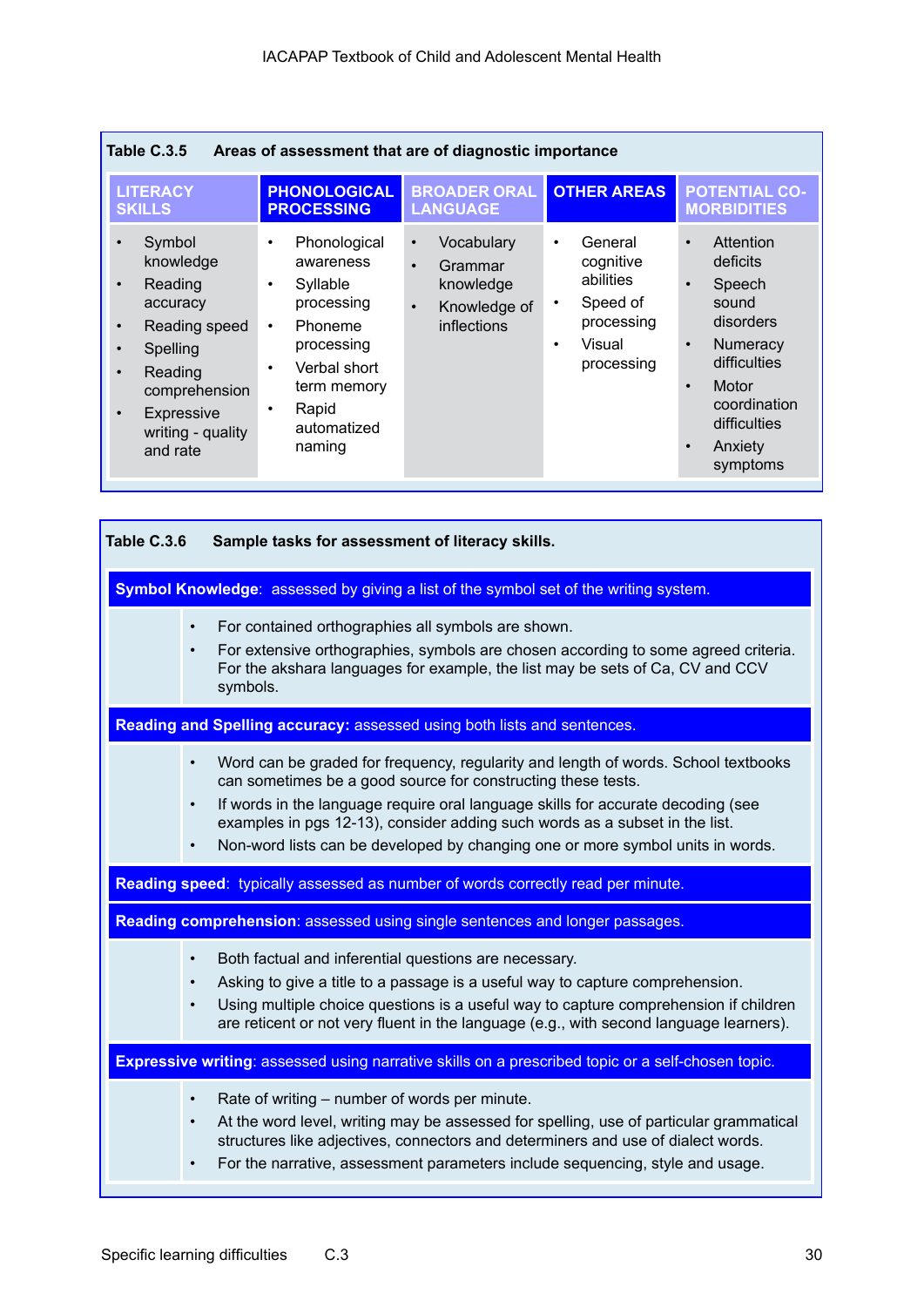### **Table C.3.7 Sample tasks for assessment of phonological processing**

**Phonological awareness:** assessed using segmentation and blending tasks.

Sample: Break up 'lomputer' into small sounds. Response expected from child: 'lom-pu-ter'

Sample: Join the following sounds: 'gu – ha – na'. Response expected from child: 'guhana'

**Phonological processing:** assessed by asking child to manipulate a target sound. Sample of syllable and phoneme processing tasks using non-words:

| <b>Type of Task</b>           | <b>Arabic</b> | <b>Bengali</b>  | <b>Chinese</b> | <b>English</b> |  |
|-------------------------------|---------------|-----------------|----------------|----------------|--|
| Deletion of initial syllable* |               |                 |                |                |  |
| Target item                   | wahid - /wa/  | $baro$ - $/ba/$ | túshū-ltúl     | fifty - /fif/  |  |
| <b>Expected response</b>      | hid           | ro              | shū            | ty             |  |
| Deletion of initial phoneme*  |               |                 |                |                |  |
| Target item                   | wahid - $/w/$ | $baro$ - /b/    | túshū- /t/     | fifty- /f/     |  |
| Expected response             | ahid          | aro             | úshū           | ifty           |  |
| Deletion of final phoneme*    |               |                 |                |                |  |
| Target item                   | wahid $-$ /d/ | $baro - /o/$    | túshū- /ū/     | fifty - $/y/$  |  |
| Expected response             | wahi          | bar             | túsh           | fift           |  |

\*may also be administered as a timed task for additional information about speed of processing

**Verbal short term memory:** assessed by asking child to repeat 2 to 5 or 6 just heard items

- Non-word repetition using syllable strings (e.g., *supila, mantockvip*, *kavasinuta*).
- Digit span using numbers (e.g., *2-9, 2-5-8, 4-6-9-2*).
- Word span using early acquired words (e.g., *pen, leaf, cup, tin*).
- If using digits and words, items should be similar in length (e.g., all bi-syllabic).

**Rapid automatized naming:** assessed by asking children to read out quickly a neatly laid out set of digits, symbols or colour swatches.

If using digits and colours, items should be similar in length (e.g. all bi-syllabic).

### *Attention*

Many children with ADHD read well, though some experience problems of reading comprehension owing to its working memory and executive demands. However, there is a strong tendency for dyslexia to co-occur with symptoms of inattention and recent genetic data suggest a common genetic basis. It follows that it is important to make an assessment of a child's ability to control and sustain attention. Ideally, information should be sought from parents and teachers and in this regard rating scales are popular. The Strengths and Difficulties Questionnaire (SDQ, Goodman, 1997) includes 5 questions pertaining to attention and can provide a screen for "hyperactivity" and poor attention. It is also useful to supplement these data with behavioral observation in the classroom.

### *Motor coordination*

*Developmental coordination disorder* (also called *dyspraxia*) is one of the most common co-morbid conditions of childhood. Its nature and developmental

### **Developmental coordination disorder**

A developmental disorder in which children fail to develop normal motor coordination in the absence of general learning difficulties. The disorder can affect both fine and gross motor skills, and is present despite the individuals having had similar opportunity to gain motor skills as their peers.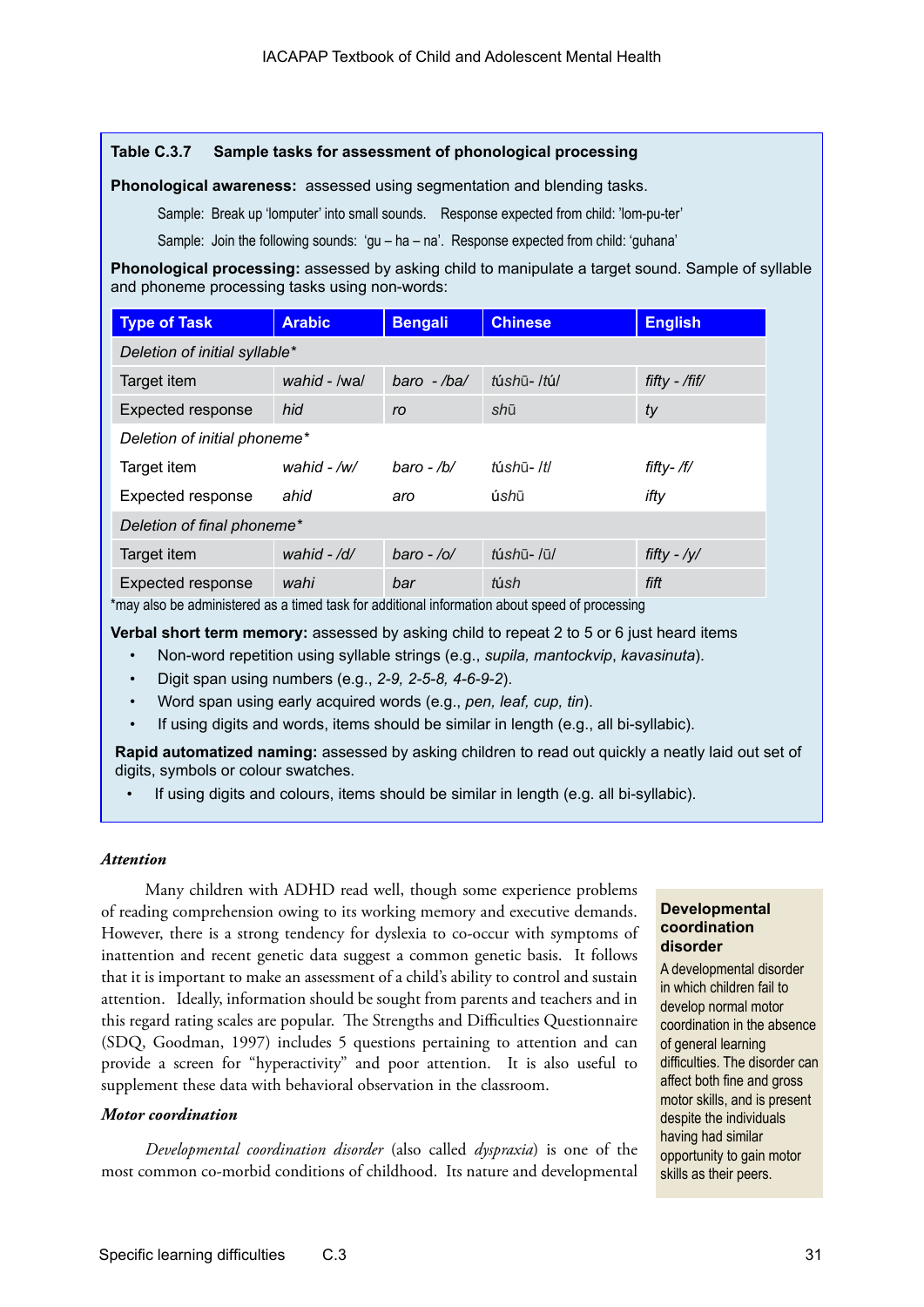### **Table C.3.8 Sample tasks for assessment of broader oral language skills**

**Vocabulary:** assessed by asking for picture names or definitions **(expressive vocabulary);** vocabulary knowledge can also be assessed using picture-word matching (**receptive vocabulary**)

- Word lists must be graded for age of acquisition, concrete and abstract words, and frequency.
- A scheme for scoring child's response: errors  $(Sc = 0)$ , passive use of word in idiomatic language  $(Sc = 1)$ , use of word in sentence form  $(Sc = 2)$ , definition, equivalent word from another language  $(Sc = 3)$
- If using pictures, trial for cultural appropriateness and clarity of illustrations. See example below, target item is 'rainy'.









**Grammar knowledge:** assessed using a variety of tasks, three are listed here.

- Sentence Repetition task: children are asked to repeat a just heard sentence (e.g., Item: '*the cats ran to the milk store'* Child's response: '*Cat run to milkshop')*
- Grammaticality Judgement task: give a mix of grammatically correct and incorrect sentences and ask child to identify which one is in error.
- Pointing to pictures (receptive task, useful for reticent children, second language users and children with working memory difficulties): have a set of four pictures broadly linked to a sentence. Call out sentence and ask child to point to the most appropriate picture.

**Knowledge of Inflections:** assessed by focusing on inflections in stimuli given to the child

• The sentence repetition task can be used to pick out omissions, substitutions or additions of inflections (e.g. the child drops plural *–s* in the 'cat' item given above)

Sentence stubs can be used for prompting inflected words. (e.g. to elicit past tense –ed inflections: '*I like to paint. Yesterday I \_\_\_\_\_\_\_\_ (painted)*'.

course together with procedures for assessment and treatment are described [in this](http://www.mscdevelopmentaldisorders.org/wp-content/uploads/What-is-DCD.pdf)  [document](http://www.mscdevelopmentaldisorders.org/wp-content/uploads/What-is-DCD.pdf). The D[yspraxia Foundation also has a useful website](http://www.dyspraxiafoundation.org.uk/) for professionals and families.It is possible to use the information in these two resources to develop a checklist which will be useful in the community being served (be it pre-school, primary or secondary level). In terms of behavioral assessment for a suspected comorbidity with specific learning difficulties, it is important to make an assessment of pencil control, quality of writing and copying skills. For the older child, producing complex diagrams (e.g., in science) and using scissors and other tools (e.g., for project work in middle school, in vocational courses that are oriented to fine motor skills such as carpentry and in design & technology courses) may pose a problem.

### *Number skills*

[DSM-5 proposes that](http://www.dsm5.org/ProposedRevisions/Pages/proposedrevision.aspx?rid=85) *dyscalculia* be defined as *difficulties in production or comprehension of quantities, numerical symbols, or basic arithmetic operations that are not consistent with the person's chronological age, educational opportunities, or intellectual abilities*. When numeracy is an issue for a child, it is important to know if their difficulties are associated with number facts and their manipulation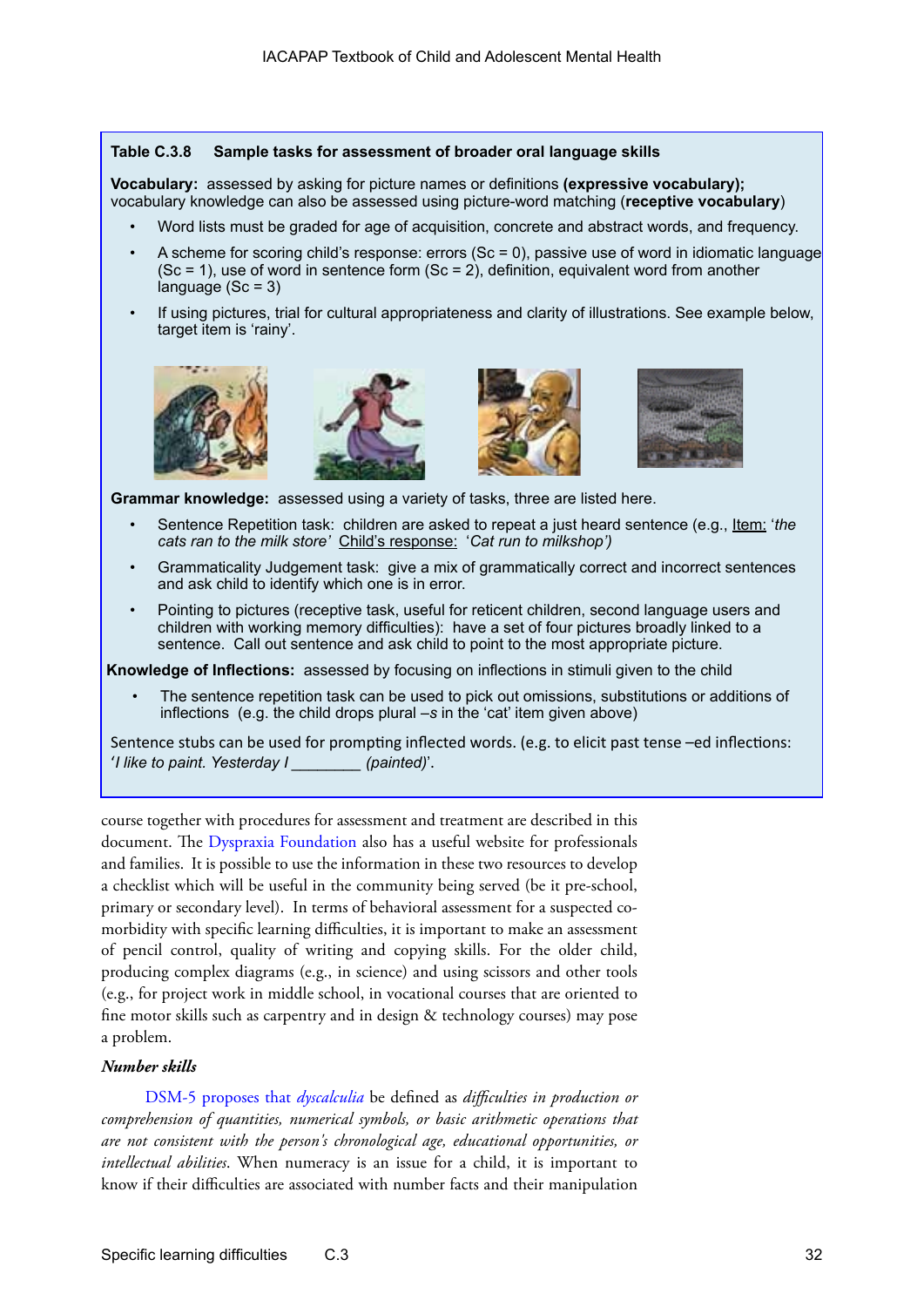

(arithmetic) or with more abstract mathematical thinking. Many children with dyslexia struggle to learn number facts, especially multiplication tables, but may be good mathematicians. In contrast, the poor comprehender profile has been reported to be associated with poor mathematics in the face of well-developed arithmetic skills. It follows that both aspects of numeracy should be assessed. DSM-5 advocates that multiple sources of information be used to assess numerical, arithmetic, and arithmetic-related abilities. Where standardized tests are not available, it is possible to devise short age-appropriate tasks to tap basic arithmetic facts, simple addition and subtraction and verbally posed mathematical problems for solution. The website ["About Dyscalculia"](http://www.aboutdyscalculia.org/) provides ideas for observations teachers can make in the classroom.

### *Anxiety and coping*

Many children with specific learning difficulties experience anxiety in the classroom and, for some, this may contribute to a more general anxiety disorder. Similarly, self-esteem is lowered as a consequence of literacy problems since these can affect performance in most areas of the curriculum. The SDQ (Goodman, 1997) is a useful tool for understanding children's emotional and behavioral difficulties. This is a 25 item questionnaire covering emotional behavioral problems, conduct problems, hyperactivity/inattention, issues with relationships especially with peers and the strength of positive social behaviors. There are translations of this questionnaire in several languages, and importantly, [SDQ](http://www.sdqinfo.com/) is an open access tool (see also Chapter A.5).

#### **Some practical questions**

When a child is taken for assessment, some key requirements are the availability of skilled professionals, reliable testing tools and quality support services; in many middle and low income countries, access to all three of these basic requirements is either patchy or minimal. This is problematic because a poor quality assessment has the potential to mislead or, worse, cause harm to the child. The most worrisome contexts are where children live in exceptionally deprived circumstances, school systems do not recognize the learning difficulties, parents and community elders are unaware about the disorder and provisions and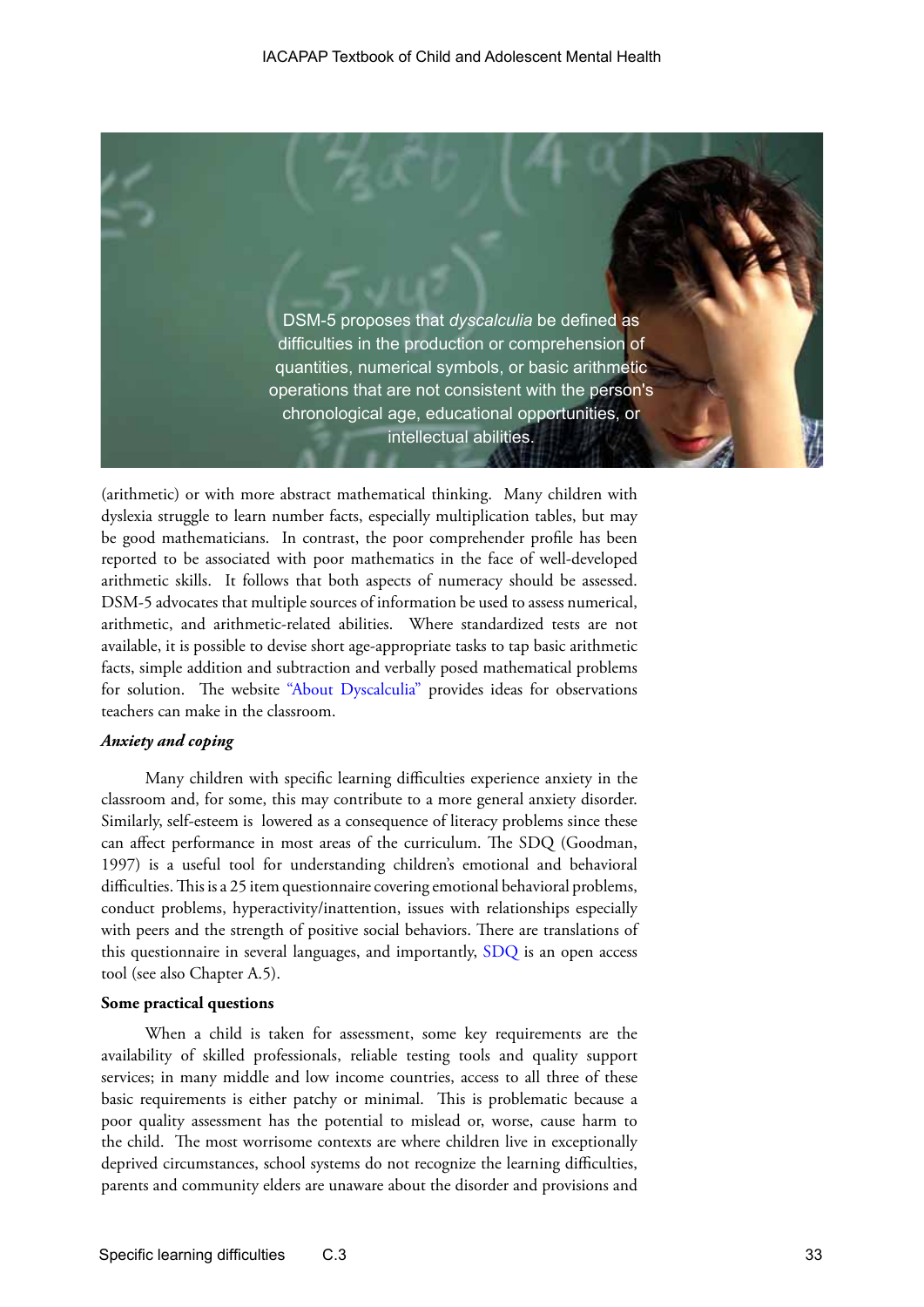### **Table C.3.9 Five questions to ensure ethical practice in the assessment of school underachievement**

Is there a collective understanding of the:

- Authorized person who can diagnose?
- Professional protocols for assessment and diagnosis?
- Classification system and/or diagnostic manual to be followed?
- Reliability and validity of the tools being used?
- Follow-up support that will be offered?

hence cannot advocate for the child, professional training programs do not give up-to-date details about literacy difficulties and their assessment and there are no standardized tests. Table C.3.9 shows a set of questions that can be asked in such situations. Articulating answers for these questions can help set the agenda for developing an assessment system for screening and identification of specific learning difficulties in communities where such a practice is not yet mature.

*The move is towards resource intensive assessment devices.* A gold standard for assessment is an individually administered test that has sound psychometric properties. This is often an expensive proposition, requiring not just theoretical expertise but also large numbers of personnel to collect and analyze the standardization data. Many middle and low income countries are nowhere near developing such tests.

A first step could however be to *develop informal graded tests.* These tests are based on locally sourced materials which are not expensive to collate (e.g., textbooks, recordings of children's speech and local stories). The types of tests could be around the tasks suggested in Tables C.3.5 to C.3.8. These informal tests can begin to reveal children's profiles of strengths and difficulties and allow for the first level of identification. More importantly, these tests can give a wealth of information for developing focused interventions.

A second step would be to *identify who are the most vulnerable.* This can be done through collecting local data and using an arbitrary cut-off. A useful cut-off for identifying the most vulnerable is to pick all those children whose scores fall below 1.5 standard deviations of the mean score on a test. An even more stringent cut-off may be preferable in unstable contexts (e.g., frequent school closure, recently changed language of instruction, a recent traumatic event in the region like a war or natural disaster). The local data can be from a selection of schools and the main expense here is the mass production of the tests and time needed to prepare, administer, score and identify the mean scores and standard deviations for each test.

A logical next step would be to *develop standardized tools*. Such an enterprise should follow from a theoretical model of how literacy is acquired in the language of interest, and a good grasp of the sample characteristics of the region. In contexts where standardized tests have been developed, it is useful to remember that norms change over time and hence, tests should be reviewed *periodically for relevance.*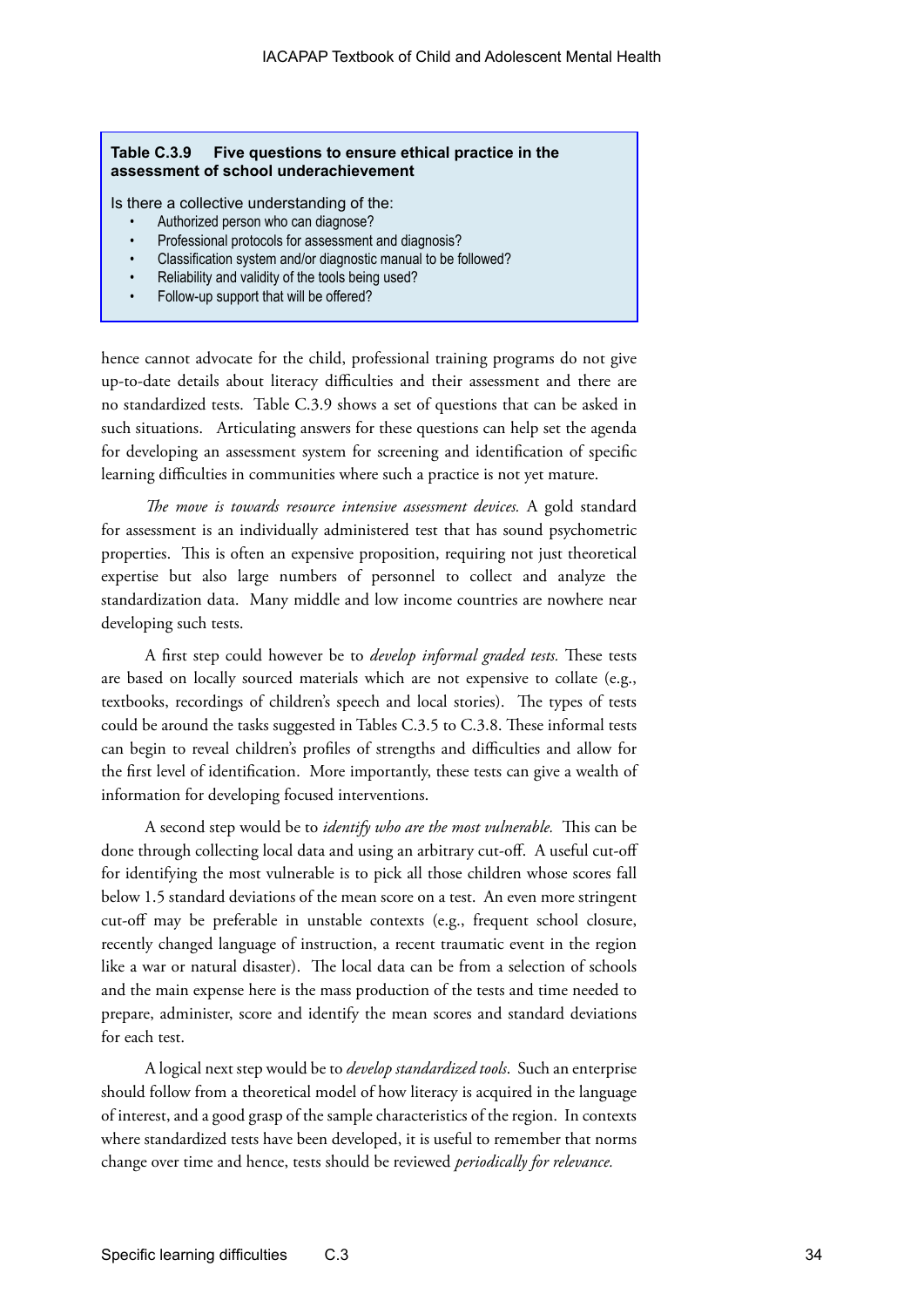### **INTERVENTION**

A good starting point for developing an intervention is an understanding of the causes of a reading disorder. Indeed targeting impaired processes provides the motivation for the design and content of an intervention.

For the alphabetic languages, a number of meta-analyses have guided the development of good practice for the teaching of reading, notably that of the [US](http://www.nationalreadingpanel.org/default.htm)  [National Reading Panel](http://www.nationalreadingpanel.org/default.htm) and by the [National Early Literacy Panel.](http://lincs.ed.gov/publications/pdf/NELPSummary.pdf) In turn, there are now a growing number of evidence based interventions for dyslexia; a useful website from the UK is [Interventions for Literacy](http://www.interventionsforliteracy.org.uk/schools/), with intervention ideas for children struggling to read in English, both when this is their home language (English as first language) or a non-dominant language (English as second language).

For lower and middle income countries a good understanding of the principles of interventions and their suitability for different children is the first step to indigenous programs. [Snowling and Hulme \(2010\)](http://onlinelibrary.wiley.com/doi/10.1111/j.2044-8279.2010.02014.x/pdf) reviewed the ingredients of evidence-based interventions for language and literacy difficulties, and this can be a good starting point for developing local interventions. Principally it is good practice to ensure that interventions:

- Are systematic, well-structured and multi-sensory,
- Incorporate direct teaching-learning,
- Incorporate a good amount of time for consolidation,
- With frequent revision, to take account of the likely limited attention and learning difficulties of the child.

For dyslexia in the alphabetic languages, effective interventions should include training in letter-sounds, phoneme awareness, linking letter and phonemes through writing and reading from texts at the appropriate level to reinforce emerging skills. In contrast, poor comprehenders require a different "diet" attuned to their needs and can benefit from training in oral language skills particularly vocabulary training, the development of inferencing skills and work on story structure and narrative. Of course it is important to bear in mind that many children will have problems with decoding and comprehension, in which case a mixed approach is needed.

### **Websites with ideas for intervention**

- Preferably, intervention should be delivered early, focusing on building the foundations for literacy development in the early childhood years. This [Nuffield Foundation website](http://www.nuffieldfoundation.org/language4reading-preschool-training-oral-language-skills) gives ideas for intervention in a pre-school setting, but can also be adapted to informal groups in the community and within the home
- Interventions for children in primary school can be either in a group setting or one-to-one. The website [Reading for](http://readingformeaning.co.uk/)  [Meaning](http://readingformeaning.co.uk/) gives ideas that can be quickly adapted to different languages and writing systems
- Involving parents in supporting their children's literacy development at home is good practice. This [DysTalk video](http://www.dystalk.com/talks/105-dyslexia-support-amp-intervention)  provides ideas as to what might help both in pre-school and after school entry. Although the video focuses on alphabetic contexts, the principles are useful for non-alphabetic writing systems also. The key assumption is that parents have a level of literacy and financial resources to try out these home-based ideas
- These documents from The Promise Foundation give examples of low cost interventions in pre-schools, primary schools and the community: [Handbook on Prevention of Child Labour for Anganwadi Workers](http://www.thepromisefoundation.org/AWWEnglish.pdf) and [Handbook on Prevention of](http://www.thepromisefoundation.org/VCWEnglish.pdf)  [Child Labour for Village Community Workers](http://www.thepromisefoundation.org/VCWEnglish.pdf).



Unfortunately, the field of dyslexia is plagued with advertised "cures" which have no evidence base. It is therefore important for professionals to critically review the content of programs to ensure their suitability. Click on the picture to access a video by Professor Dorothy Bishop which provides good advice in this regard.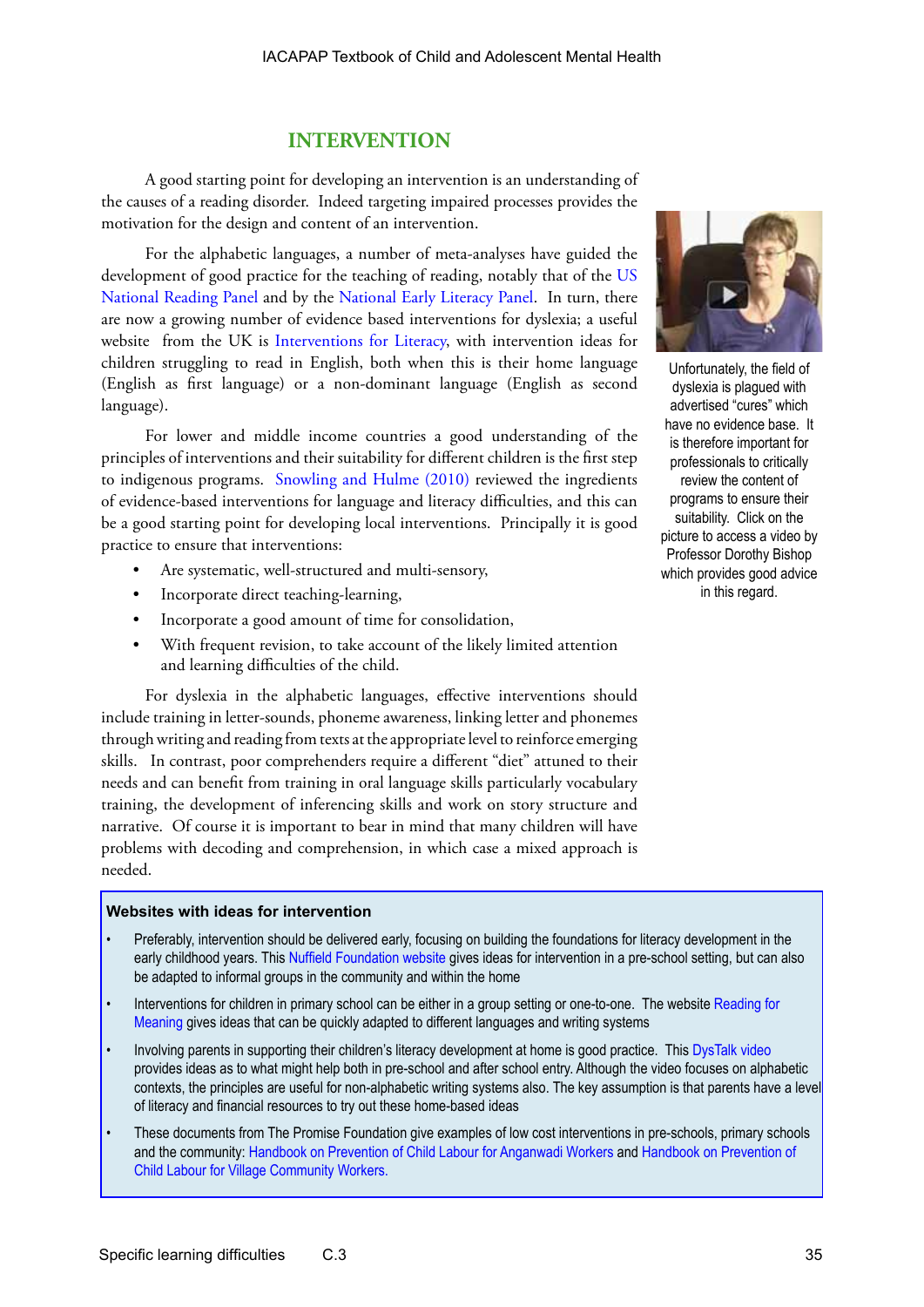### **Role of visuo-motor training for visually complex characters**

Some writing systems have more detailed characters than others and hence writing them requires very well-developed visuo-spatial and motor skills. It has been suggested that repeated writing of orthographic symbols, for example kanji for children in Japan (Wydell, 2003) and akshara for children in southern India (Nag, 2011) is good practice. Children in these languages may also benefit from practice of motor sequences for writing a symbol/ word: in Japan called KUSHO – 'writing in the air', in India, writing in sand or traditionally in plates of grains. These techniques find their parallel in Western cultures in the *Fernald method* of teaching which involves tracing letters, which experimental studies have shown to be effective.

### **Summary**

- Dyslexia and comprehension impairment are dimensional constructs similar to obesity, hypertension and many other disorders. In other words, the presence of literacy difficulties is along a continuum of severity and the most severe among them qualify for a diagnosis as formulated by the diagnostic manuals.
- Prevalence across countries range from 4% to 18% depending on the definitions used and the cut-off set. Epidemiological data are, however, extremely sensitive to location and definition; in places where there is no local data available a useful first step is to gather prevalence data. This will help to clarify the frequency of the difficulty, its distribution and what is the nature of the services that need to be planned.
- Spoken language is a foundation for reading and literacy. Language skills may also be an important compensatory resource for children with poor phonology (dyslexia). Interventions that target broader oral language in early childhood and primary school years can strengthen compensatory resources.

### **SCHOOL UNDER-ACHIEVEMENT SECONDARY TO OTHER DISORDERS**

### **Childhood psychiatric disorder**

An epidemiological survey of 1403 children between the ages of 8 and 12 in the Southern Indian district of Calicut (Kerala State) showed a prevalence of childhood psychiatric disorders of 9.4%. There were strong associations with socio-economic parameters but, more importantly, with both general school underachievement and specific difficulties with reading and vocabulary (Hackett et al, 1999). For the city of Bangalore, prevalence was higher: 13 % for psychiatric disorders among 4 to 16 year olds; up to 10% showed scholastic difficulties and up to 2% showed co-occurring psychiatric disorder and school underachievement (Srinath et al, 2005). Studies in other countries have also shown an association between literacy difficulties and childhood psychiatric problems. One reason why academic underachievement may co-occur with psychiatric disorder is because of the disorder interfering with school attendance. Other reasons could be symptoms of the disorder disrupting concentration during lessons, study time and exams. Some of the main reasons for dropping school grades are transient adjustments and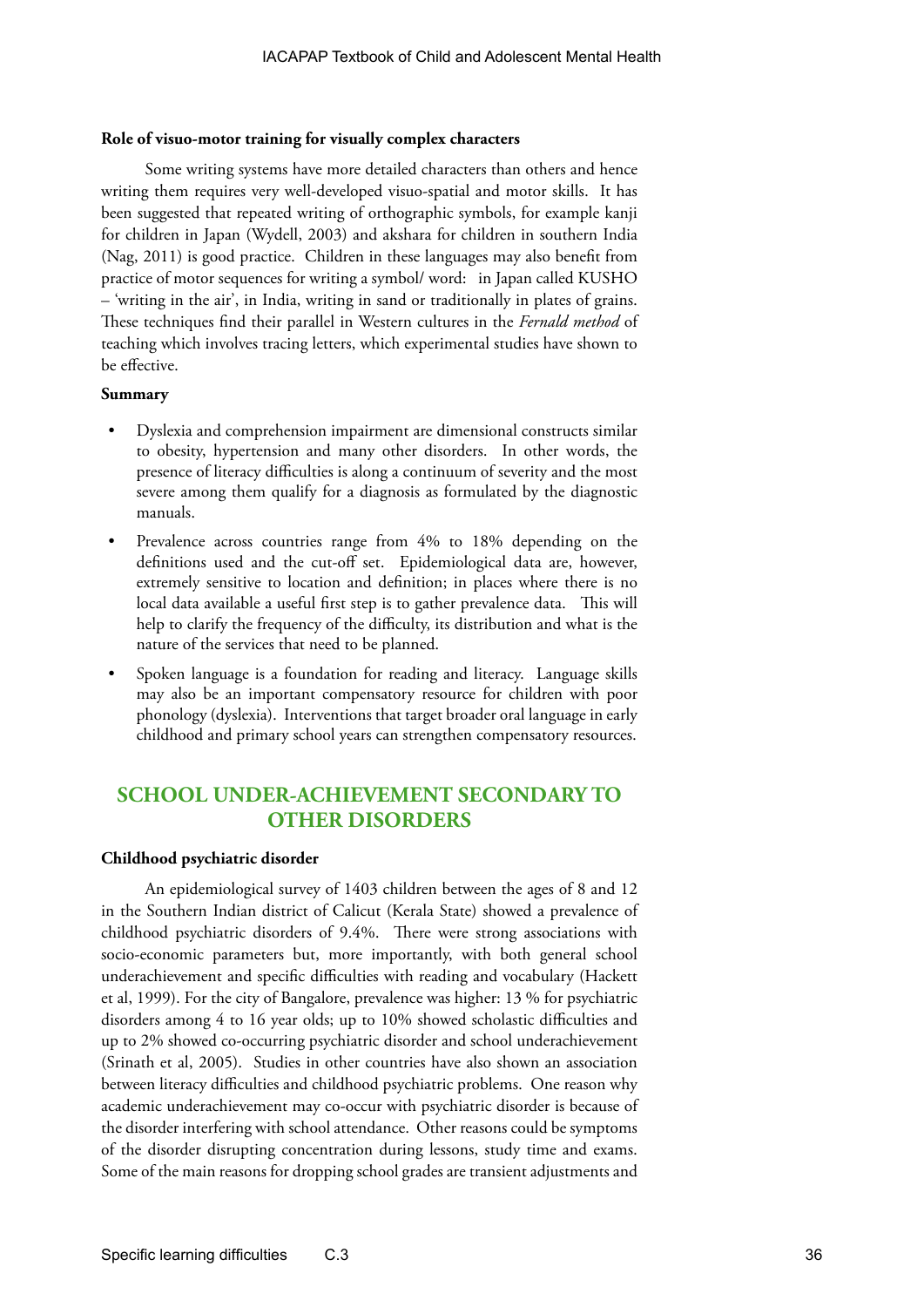post-traumatic stress disorders. These may follow life experiences such as abuse, the loss of a parent or events such as war or natural disaster.

### **Neurodevelopmental disorders**

Neurodevelopmental disorders (formerly known as developmental disabilities and mental retardation) are a related group of conditions associated with learning disabilities and school underachievement (see also Chapter C.1). The prevalence of learning and developmental disabilities in high income countries is between 10% and 20 % while in low and middle income countries prevalence may be higher (Durkin et al, 2005). The trends in increasing prevalence rates in developmental and associated learning disorders in high, medium and low income countries may have different origins. In high income countries, there is a discernible growth in recognition of developmental disorders and increased awareness in the general public, a notable example being the autism spectrum disorders. For middle and low income countries, two different social health care processes have been unfolding: on the one hand, there has been a definite reduction in child mortality but, on the other, there are multiple disadvantages experienced by children. As a consequence, more children are at risk for developmental disorders generally, and for learning difficulties specifically. Given below is an illustrative list of neurodevelopmental sources for school underachievement:

- *• Genetic:* chromosomal disorders such as Down's syndrome, segmental autosomal syndromes such as Prader-Willi syndrome, and autosomal dominant neurocutaneous syndromes, such as neurofibromatosis
- *• Nutritional:* such as iodine deficiency and vitamin A deficiency
- *• Prenatal or perinatal infection*s such as toxoplasmosis, rubella, group B streptococcus and HIV
- *• Postnatal or childhood infections* such as encephalitis, meningitis, cerebral malaria, polio and otitis media
- *• Toxic exposure in the prenatal period* to alcohol, lead and mercury, and to drugs taken by mother such as antimicrobials (e.g., sulfonamides, isoniazid, ribavirin), anticonvulsants (such as phenytoin, carbamazepine), and other (such as thalidomide). Lead and mercury exposure continues to be dangerous in the post-natal and childhood period
- *• Brain injuries* caused by premature birth and birth asphyxia
- *• Other forms of traumatic brain injuries* caused by accidents, child abuse and neglect
- *• Chronic disadvantage* from poverty, economic backwardness, severe malnutrition, continuous social deprivation and absence of cognitive stimulation.

### **Sensory impairment**

Sensory impairments are one of the most obvious causes of educational underachievement. Although problems of vision or hearing are easy to notice when severe, like learning difficulties, they manifest along a continuum of severity and subtle impairments can slip recognition. For example, about 10% of all primary school children in low income communities have eyesight problems (Bundy et al, 2003), and many among them go undetected. In such undiagnosed cases, children

### **DSM-5**

[Click here to access]( http://www.dsm5.org/proposedrevision/Pages/NeurodevelopmentalDisorders.aspx	)  [the whole range of]( http://www.dsm5.org/proposedrevision/Pages/NeurodevelopmentalDisorders.aspx	)  [neurodevelopmental]( http://www.dsm5.org/proposedrevision/Pages/NeurodevelopmentalDisorders.aspx	)  [disorders proposed for]( http://www.dsm5.org/proposedrevision/Pages/NeurodevelopmentalDisorders.aspx	)  [DSM-5]( http://www.dsm5.org/proposedrevision/Pages/NeurodevelopmentalDisorders.aspx	)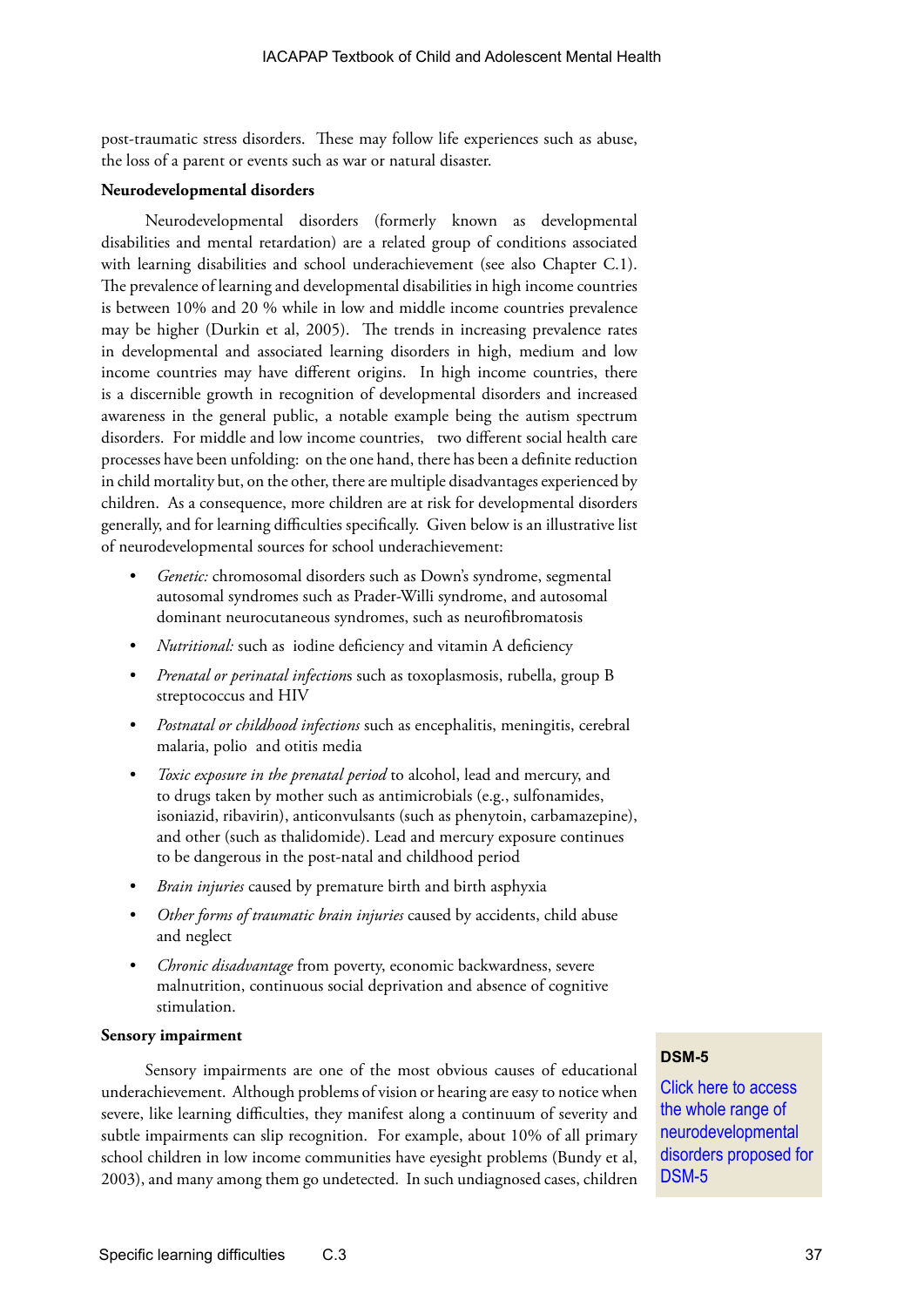may be underachieving at school because the primary difficulty with vision has escaped notice. Therefore, at a systemic level, the urgent issue is to inform parents, teachers and children about sensory difficulties (watch *Nanna Kannu* (My Eyes) to see an example of a sensitization program targeting children in Southern India).

### **Vision**

A simple fact is that properly fitted eyeglasses (spectacles) can in most cases correct poor eyesight. Eyeglasses also indirectly help in school achievement. One large-scale study of eyeglasses intervention documented this knock-on effect on school performance, showing that children who were given glasses "were less likely to fail a class" (Hannum & Zhang, 2008). However, access to intervention can be a challenge with very few children actually getting spectacles in some exceptionally poor or marginalized communities. For these children, vision problems go undetected because screening programs do not cover their communities; even if the vision difficulty is detected, the benefits of treatment may be lost because eyeglasses are simply unaffordable. The accumulated impact of uncorrected vision on school achievement for such children is substantial.

Moreover difficulties with vision may be accompanied by subtle cognitive impairments. Children with *convergence insufficiency* for example experience blurred vision, double images, headaches and eye fatigue when reading and writing (see case vignette).

### **Hearing**

Hearing problems, like visual impairments, have both direct and indirect effects on school attainment. If children are unable to hear what their teacher says and is in too big a class for lip-reading to be useful, then they will be left behind in all areas of the curriculum. More subtle impairments will affect attention to auditory information and the development of literacy skills. While in highincome countries (e.g., Norway, UK) many children with congenital hearing impairments are now fitted with bilateral cochlear implants, which significantly improve their hearing and consequent language development, neither screening nor implantation programs are widespread in low and middle income countries. Less severe problems, including conductive hearing loss, may also go unattended.

As discussed above, phonological skills are a foundational skill for word decoding. It can be inferred that children who are hearing-impaired will be at high risk of reading problems. However, being hearing impaired does not automatically imply that children will be limited in their ability to reflect on the sounds of the language (Leybaert, 2005). Instead, individual differences in phonological processing depend upon the availability of speech skills and communication experiences. Early childhood experiences can either have a high emphasis on auditory input, amplification, speech reading and cueing (*oral-aural mode*) making optimal use of the residual hearing available to the child, or in the use of gestures, signing and finger spelling in conjunction with speech and audition (*total-communication mode*). It appears that phonological skills are slow to develop among children exposed to the *total-communication mode* when compared to children exposed to the *oral-aural mode*. These differences are independent of the type of writing system the child is learning to read – e.g., the alphasyllabic orthographies (Vasanta, 2007), the alphabetic scripts (Nielsen & Luetke-Stahlman,



*Nanna Kannu* (My Eyes), Kannada with English subtitles (5:00). Click on the picture to view a video clip to help children talk about their vision difficulties (from Southern India).

### **Convergence insufficiency**

An inability to focus both eyes simultaneously on a single point at a close distance, over a sustained period of time. Typically, one eye will turn outward when focusing on a word or object from closer than a certain distance.



### **Poverty, vision difficulties and learning**

Click on the picture to access findings from a survey in rural China. Similar trends have been reported in several other low income communities.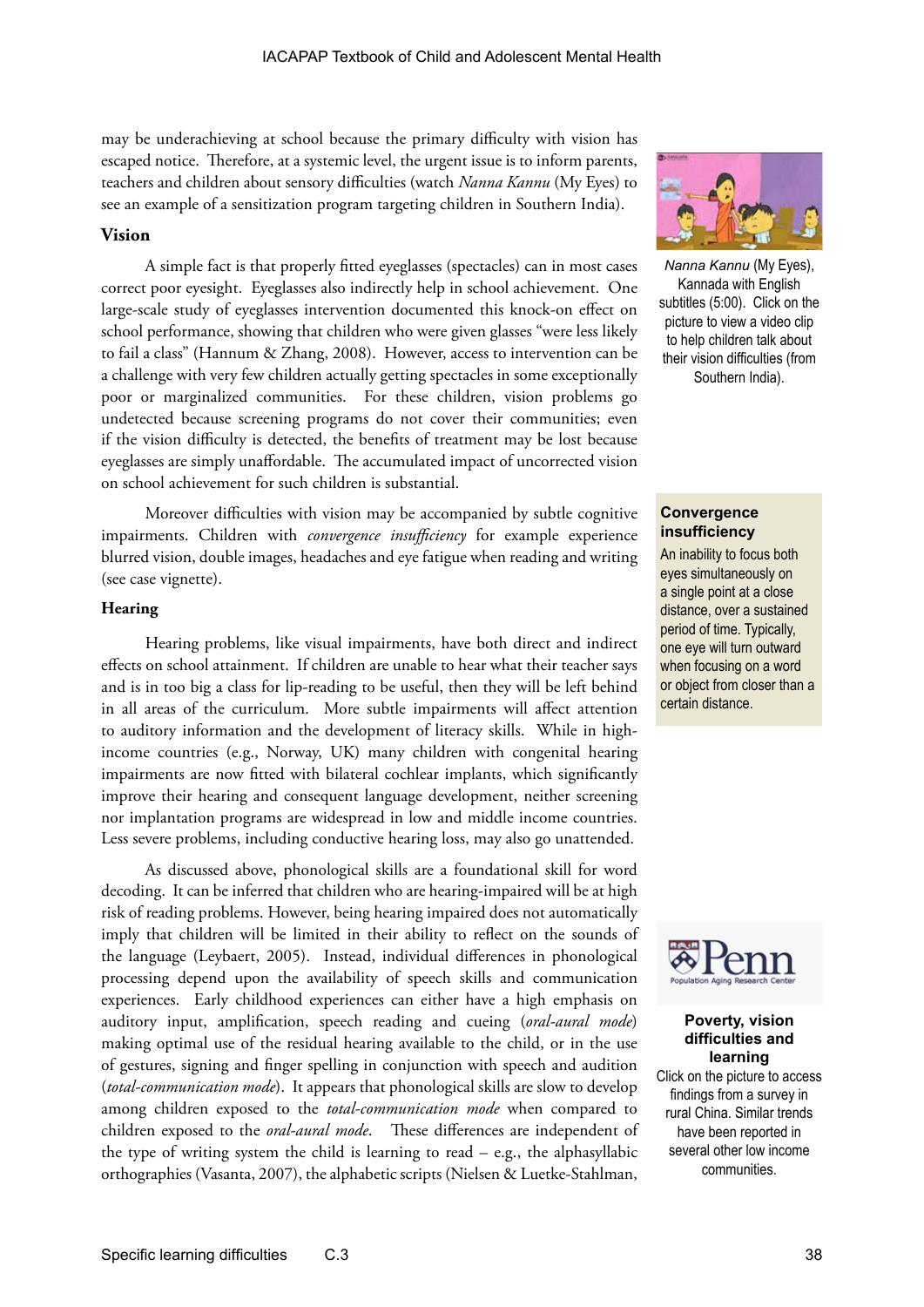### **Case Vignette: Vision difficulties and school under-achievement**

NT began avoiding books in pre-school. He particularly seemed to avoid reading under bright lights ("I really like working in the dark… mostly I don't like tube light"). It was sometime before a specialist recognized that NT had convergence insufficiency – a disorder of near vision where the two eyes have a strong tendency to drift outwards rather than to come together and work as a team. If both eyes do not aim at the same spot, many activities become difficult – including reading and writing.

NT began exercises to help both eyes cooperate; by grade 5 the convergence difficulties had begun to improve. NT reported "I am no longer seeing double" when reading "very small words"'. However, subtle difficulties with school work remained. The first assessment for school underachievement showed NT was reading more than three years below his grade level. Simultaneously he was showing significant anxiety. The challenge at this stage was to identify if school under-achievement was stemming from the vision difficulties, the severe anxiety, or an independently occurring dyslexia or language impairment which had gone undetected. The source of NT's reading difficulties became clearer over time. Two years later, with anxiety substantially under control, his delay in literacy attainment continued. When reading he showed low accuracy, particularly for unfamiliar words ("phonograph" red as "photography"). However, on phonological tasks his performance was above average for phoneme segmentation, deletion and substitution. This (among other tests) confirmed that literacy difficulties were not because of poor phonological-decoding skills, and thus ruled out dyslexia. In addition, his grasp of grammatical structures as well as vocabulary was ahead of his age and grade, ruling out difficulties subsequent to language impairment. With the contribution of anxiety controlled for, the assessment confirmed the presence of learning difficulties secondary to vision difficulties.

As is the case with many learning difficulties, the domains of difficulty persisted into high school. At age 16, NT's reading accuracy for low frequency words was low, with a reading delay of 2 years. Further, he read approximately 105 words per minute and, when tired, less than 70. This reading speed is exceptionally slow: by 13 to 15 years of age, a range of 170 to 200 words per minute is expected. NT's cognitive attainments were also uneven. On a standardized test (WAIS II), NT was exceptional in verbal comprehension (93<sup>rd</sup> percentile), average in working memory (55<sup>th</sup> percentile) but borderline in processing speed (just 4% of children were below his score). The processing speed tasks in WIAS II are similar to passage reading because both need continuous visual tracking and thus a convergence of both eyes. Clearly, NT was still poor in this skill. NT needed extra support to help him face exams in high school (grades 8 to 12). He received a comprehensive report which was then used to win for him extra time during exams. The table below summarizes how his scores improved with 70% extra time.

| Task                            | <b>15 min timed test</b>                                               | <b>With extended time</b>                                                    |
|---------------------------------|------------------------------------------------------------------------|------------------------------------------------------------------------------|
| English language<br>questions   | Completed 50% of test<br>$\bullet$<br>Performance at 57%.<br>$\bullet$ | Needed 10 minutes extra<br>$\bullet$<br>Performance now at 70%.<br>$\bullet$ |
| Analytical-logical<br>questions | Completed 50% of test<br>Performance at 43%.<br>$\bullet$              | Needed 12 minutes extra<br>$\bullet$<br>Performance now at 90%.<br>$\bullet$ |

NT will continue needing help beyond school, whether he attends university or other further education institution. Educational courses have critical activities in which a student must show competence. NT would do well to choose a higher education course – ideally one which draws upon his interests and aptitudes but is not particularly dependent on visual tracking and high quality convergence. He will also need to plan his study time in such a way that he is not reading (or performing other eye coordination activities) for a long time because this will compound his eye fatigue and slow him down. Finally, he would benefit from extra time for exams, especially when a lot of writing is required.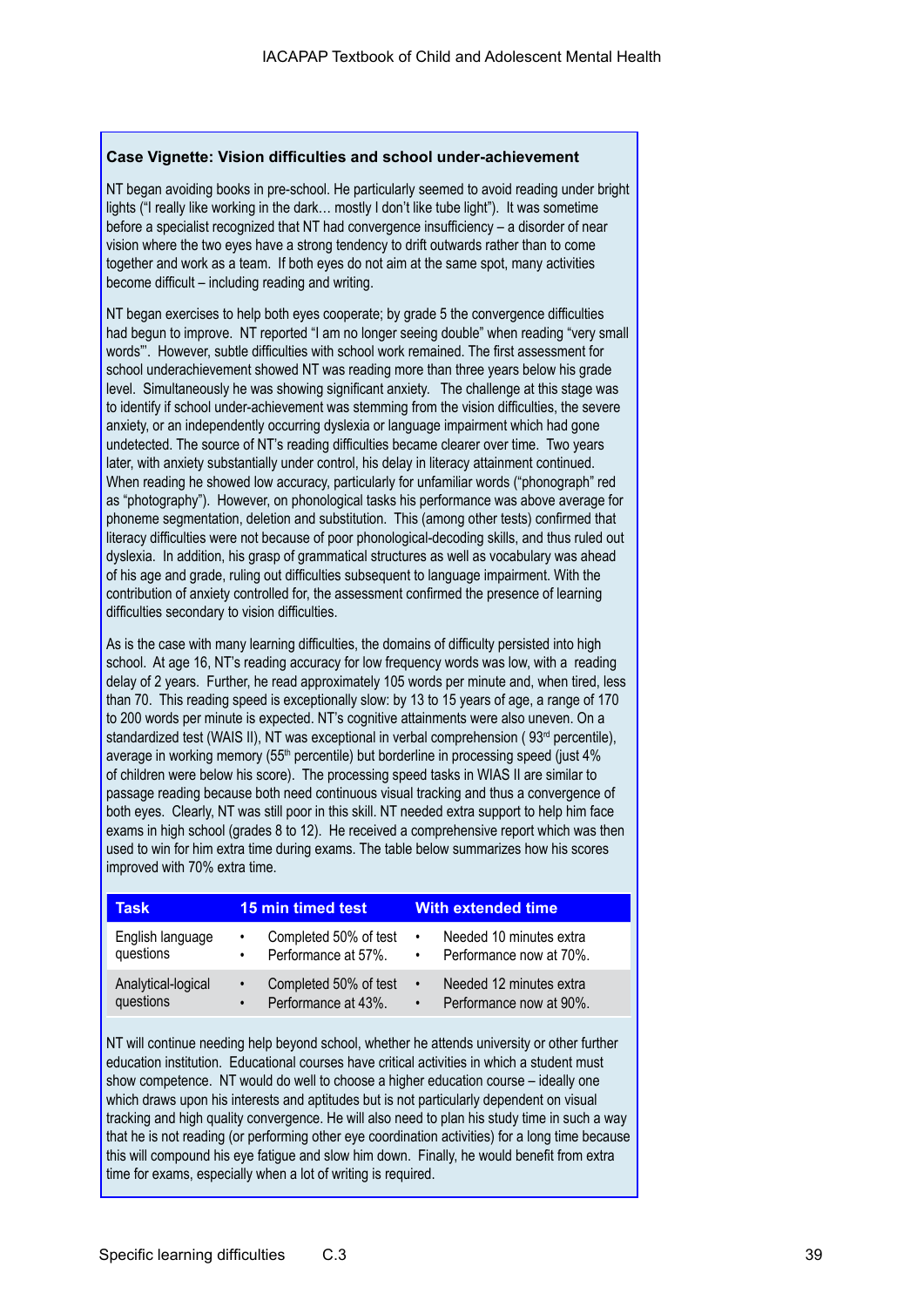2002). It follows then that the nature of the sensory deficit and the methods of management of the primary sensory impairment can have long term implications on literacy acquisition, and school underachievement.

### **Summary**

- Not all children who present with poor school attainment will have primary learning difficulties. Differential diagnosis is important since learning difficulties may be a symptom of another psychiatric disorder or of a sensory impairment.
- In some countries, school systems have arrangements in place which make allowances for children's learning difficulties and additional needs. These may include extra time during formal assessments, the use of scribes, ability to drop a second and third language in school and to study a simpler course.
- These concessions in the curriculum and for school examinations are meant to ensure that scholastic achievement of children with special educational needs are as close to their true potential as possible.
- Often these provisions are made available to some or all of the following areas of difficulty: sensory impairments, developmental disorders, emotional and behavioral disorders and neurological difficulties.
- These provisions are, however, rarely made available to children with transient adjustment difficulties, victims of natural disasters, or other traumatic situations such as war and civic strife.

### **CONCLUDING COMMENTS**

### **Classification**

- Categories of developmental disorder are underpinned by dimensions and associated "risk factors"
- Dyslexia is a dimensional impairment even though it is often discussed as a diagnostic "entity" with clear-cut boundaries
- Dimensional impairments interact during development to produce heterogeneity within and between disorders
- The reliability of cross-sectional indicators may be less than of longitudinal indicators. It is better to recruit all low performing children into adapted interventions and then to monitor their response to the intervention. Those not catching up to grade level in spite of individualized support would be the ones most reliably diagnosed as with SLD
- Language-based measures, more than intelligence and general processing measures, are better predictors of later literacy difficulties
- There is a need for context-specific assessment tools that are not merely a translation from tools developed elsewhere. Indeed, blind translation of screening tools can seriously mislead diagnosis.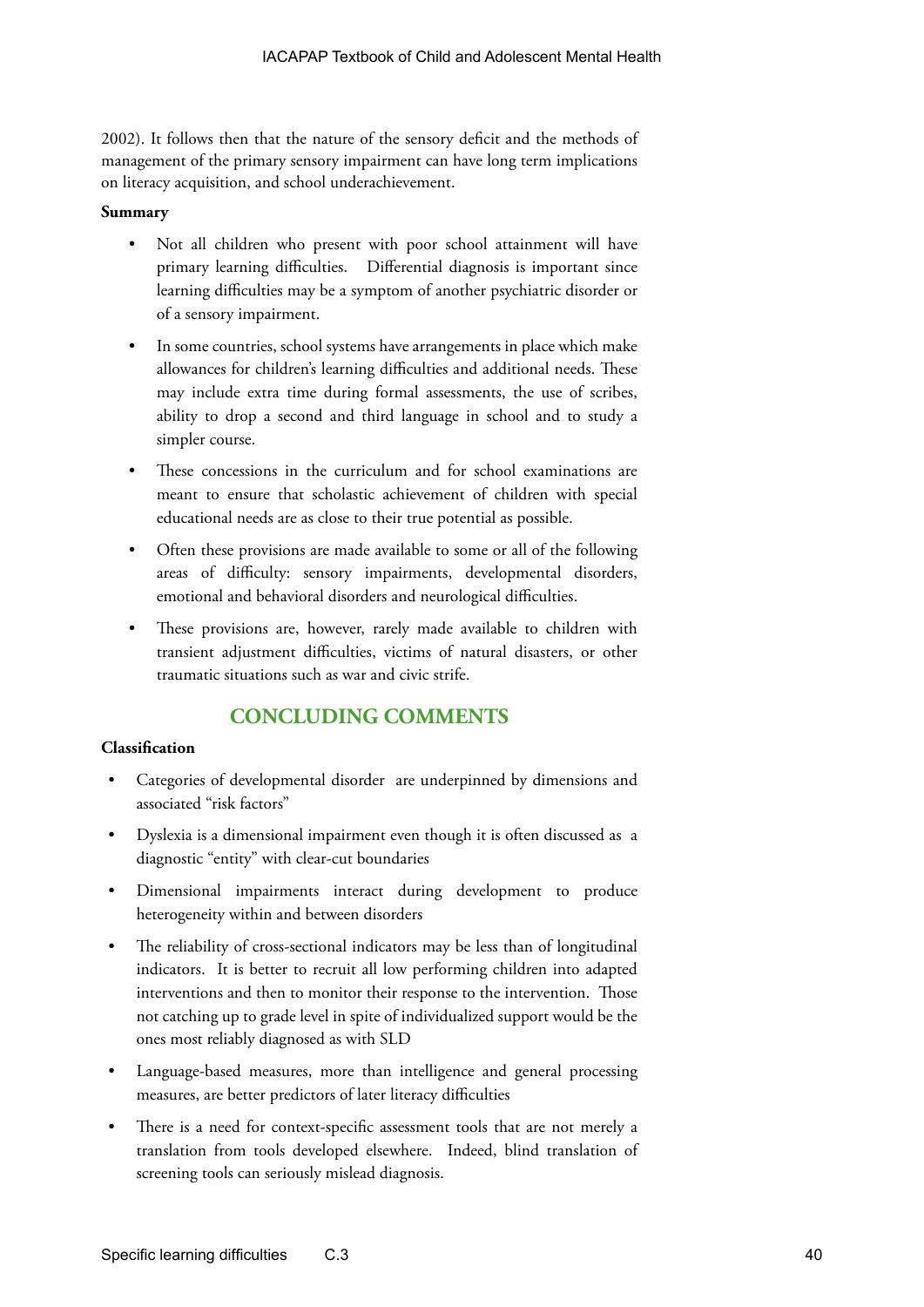- Language and phonological skills may be taken as the foundation skills for literacy development. When skill and sub-skills in either one of these domains are selectively impaired "compensation" is possible. But the more severe the impairment and the greater the number of sub-skills that are impaired, the more severe will be the literacy difficulty. The profile of difficulty will either be one of dyslexia or a reading comprehension difficulty or a mix of both
- Two aspects of current child development research resilience and social ecology – have influenced current understanding of what may be the best practices for children in need. Both of these socio-emotional constructs remain crucial in any evaluation and intervention process that have been set up for children with school underachievement and specific learning difficulties.

### **Instruction**

- Quality of instruction in mainstream classrooms decides how many children will fall behind. Thus, with poor quality instruction many more children will fall below a cut-off of attainments
- For many children showing early difficulties, supplementary input and adapted programs can help resolve difficulties. For older children and later emerging difficulties, remedial programs can help
- Quality of instruction in remedial programs also decides how many children will respond to intervention. With poor quality remediation, the preventative role of interventions will be minimal
- Some patterns are visible in the occurrence of co-morbidities between literacy difficulties and other disorders. It is essential to more fully understand these co-occurring difficulties and their implication for instructional programs
- When interventions to promote reading or language are based on a theoretically valid framework this can be effective
- Targeted interventions need to focus on the dimensions that underpin literacy difficulties (broader oral language and phonology).

### **What to invest in?**

- *• A preventative approach rather than a curative approach*. Hence, prioritize quality-first teaching for all, early identification of children whose development is delayed, interventions for children showing mild difficulties which may increase if left unattended and interventions that address the multiple foundations for learning
- *Screening tools.* For literacy difficulties, measures related to language and reading; for math, measures related to reading and number skills
- *• Formats for determining risk status*. This is an arbitrary cut-off and may, for example, be any child below the 50% mark for the grade. If there are several children with low attainments, choose a whole class and mainstream an



### **One language is never enough**

To see this sentence written in many of the scripts of the world click on the picture.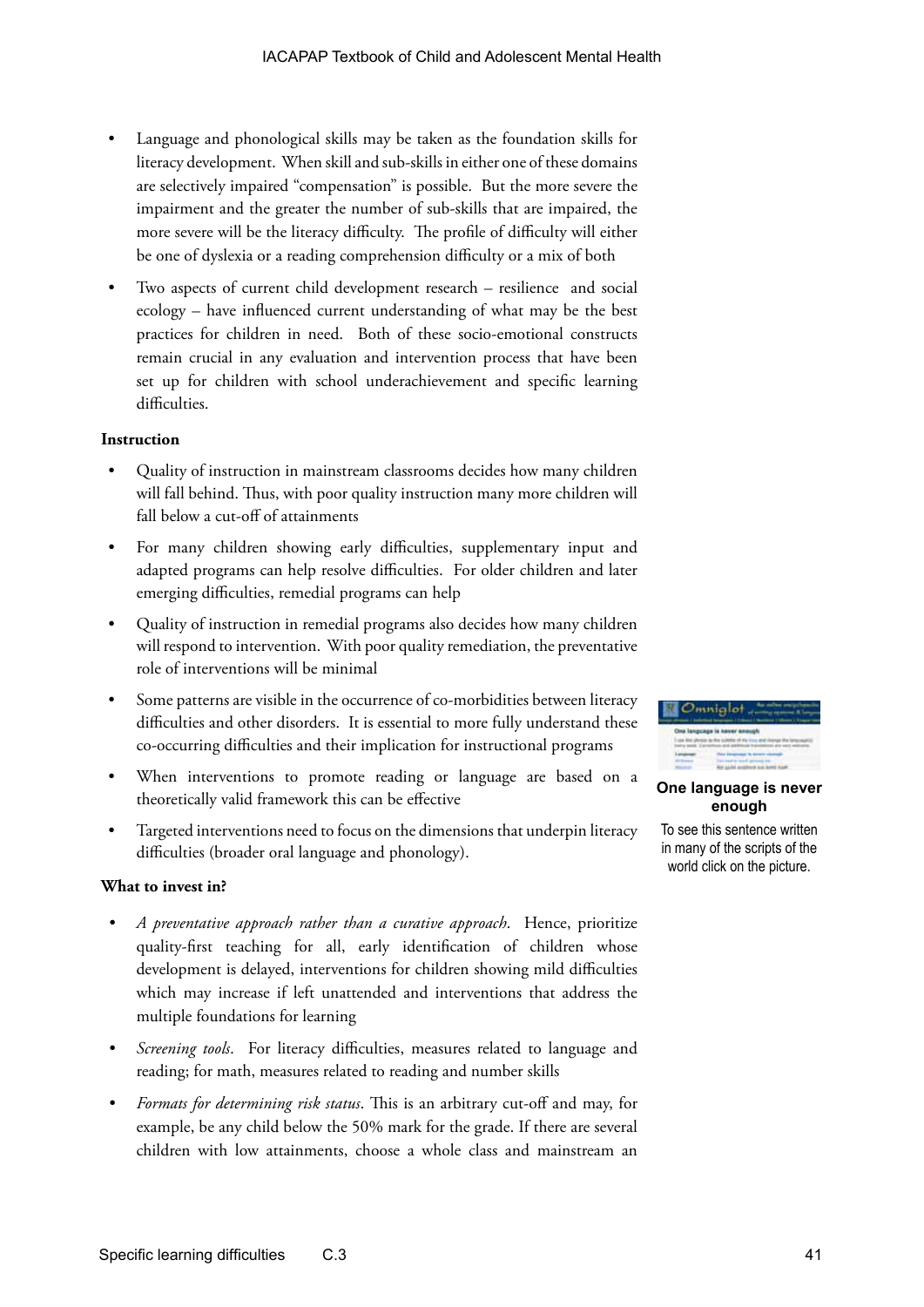intensive program

- *• An intensive whole class program*. This is not just for the nurturance needed for all children but also because classification is easier if we know that children have received quality intervention and in spite of that they are still struggling
- *• Decide on which group will be prioritized for support*. For example, focus could be on children who are on the borderline of underachievement and who will respond to intervention and quickly move out of the "at risk" status. Alternatively, priority could be given to those who are substantially behind and who appear to have long term reading difficulties
- *• Format for determining diagnosis*. Mix response to intervention approaches with approaches that depend on discrepancy criteria for diagnosis. Thus if the child remains below grade and age level despite intervention and if the child's cognitive profile is below his peers, then confirm diagnosis of a general learning difficulty (having discounted emotional or behavioral problems)
- *• Develop a nuanced picture of the social and environmental context*. This is important, particularly to understand the role of local social deprivation and its impact on attainment in literacy and language.



William-Adolphe Bouguereau (1825-1905) *La leçon difficile* (The Difficult Lesson) Wikimedia Commons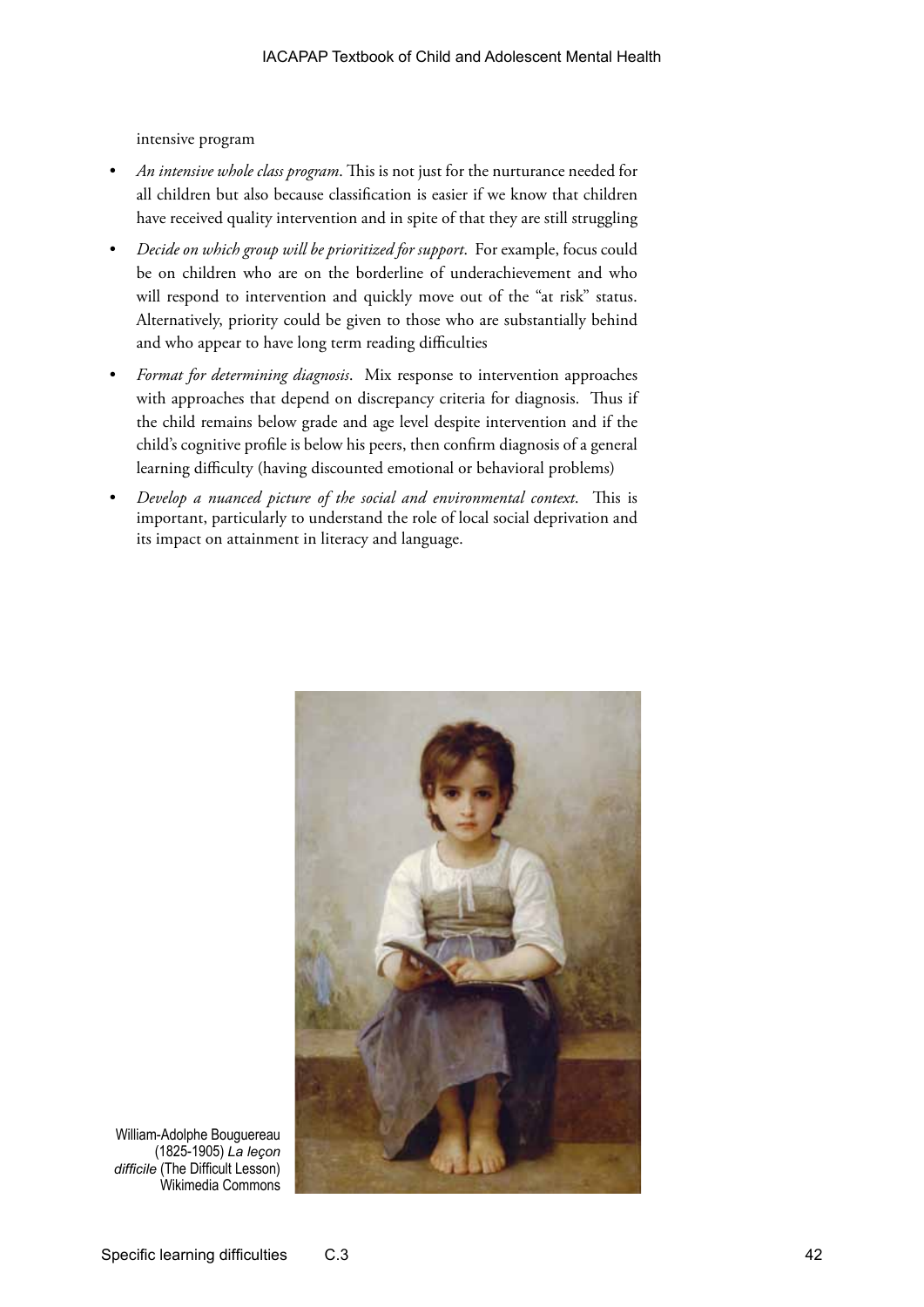### **REFERENCES**

- Abu-Rabia SD & Mansour (2003). Word recognition and basic cognitive processes among reading-disabled and normal readers in Arabic. *Reading and Writing,* 16:423-442.
- Bishop DVM, Whitehouse AJO, Watt HJ et al (2008). Autism and diagnostic substitution: evidence from a study of adults with a history of developmental language disorder. *Developmental Medicine & Child Neurology*, 50:341-5.
- Bohman TM, Bedore LM, Peña ED et al (2010). What you hear and what you say: Language performance in Spanish English bilinguals. I*nternational Journal Bilingual Education and Bilingualism*, 13:325-344.
- Bundy D, Joshi A, Rowlands M et al (2003). *Envisioning Education in Low Income Countries*. Washington, DC: The World Bank.
- Chen HC, Yamauchi T, Tamaoka K et al (2007). Homophonic and semantic priming of Japanese Kanji words: a time course study. *Psychonomic Bulletin & Review*, 14:64- 69.
- Chen X, Hao M, Geva E et al (2009). The role of compound awareness in Chinese children's vocabulary acquisition and character reading. *Reading and Writing*, 22:615- 631.
- [Chondrogianni V, Marinis T \(2011\). Production and](www.ru.nl/publish/pages/641672/chondrogianni_marinis_11.pdf)  [processing asymmetries in the acquisition](www.ru.nl/publish/pages/641672/chondrogianni_marinis_11.pdf)  [of tense morphology by sequential bilingual](www.ru.nl/publish/pages/641672/chondrogianni_marinis_11.pdf)  children. *[Bilingualism: Language and Cognition](www.ru.nl/publish/pages/641672/chondrogianni_marinis_11.pdf)*, [pp1-17.](www.ru.nl/publish/pages/641672/chondrogianni_marinis_11.pdf)
- [Chow BW-Y, Ho CS-H, Wong SW-L et al \(2011\). Genetic](http://www.plosone.org/article/info%3Adoi%2F10.1371%2Fjournal.pone.0016640;jsessionid=CCD0BF7122F1596B57BDE9479E9994A4)  [and environmental influences on Chinese language](http://www.plosone.org/article/info%3Adoi%2F10.1371%2Fjournal.pone.0016640;jsessionid=CCD0BF7122F1596B57BDE9479E9994A4)  [and reading abilities. PLoS ONE 6\(2\): e16640.](http://www.plosone.org/article/info%3Adoi%2F10.1371%2Fjournal.pone.0016640;jsessionid=CCD0BF7122F1596B57BDE9479E9994A4)  [doi:10.1371/journal.pone.0016640](http://www.plosone.org/article/info%3Adoi%2F10.1371%2Fjournal.pone.0016640;jsessionid=CCD0BF7122F1596B57BDE9479E9994A4)
- [Durkin MS, Schneider H, Pathania VS et al \(2005\). Learning](http://files.dcp2.org/pdf/DCP/DCP.pdf)  [and Developmental Disabilities. In DT Jamison,](http://files.dcp2.org/pdf/DCP/DCP.pdf)  [JG Breman, AR Measham et al \(eds\)](http://files.dcp2.org/pdf/DCP/DCP.pdf) *Learning and [Developmental Disabilities, Disease Control Priorities in](http://files.dcp2.org/pdf/DCP/DCP.pdf)  Developing Countries*[. Washington: Oxford University](http://files.dcp2.org/pdf/DCP/DCP.pdf)  [Press, pp933-951.](http://files.dcp2.org/pdf/DCP/DCP.pdf)
- Goodman R (1997). The Strengths and Difficulties Questionnaire: A research note. *Journal of Child Psychology and Psychiatry*, 38:581-586.
- Hackett R, Hackett L, Bakta P et al (1999). The prevalence and association of psychiatric disorders in children in Kerala, South India. *Journal of Child Psychology and Psychiatry*, 40:801-807.
- Hannum E, Zhang Y (2008). Poverty and proximate barriers to learning: Vision deficiencies, vision correction and educational outcomes in rural Northwest China. PARC Working Paper Series, WPS 08-05.
- Ho CS-H, Chan DW-O, Tsang S-M et al (2002). The cognitive profile and multi-deficit hypothesis in Chinese developmental dyslexia. *Developmental Psychology*, 3:543-553.
- Hulme C, Snowling MJ (2009). *Developmental Disorders of Language, Learning and Cognition*. Oxford: John Wiley & Sons.
- Leybaert J (2005). Learning to read with a hearing impairment. In MJ Snowling, C Hulme (eds), *The Science of Reading: A Handbook,* Oxford, UK: Blackwell: 379- 396.
- McBride-Chang C, Chow BW-Y, Zhong Y-P et al (2005). Chinese character acquisition and visual skills in two Chinese scripts. *Reading and Writing*, 18:99-128.
- Muter V, Hulme C, Snowling MJ et al (2004). Phonemes, rimes, vocabulary, and grammatical skills as foundations of early reading development: Evidence from a longitudinal study. *Developmental Psychology,* 40:665- 681.
- NAPE (1999-2008). *[Report of the National Assessment of Progress](http://www.uneb.ac.ug/Admin/images/NAPE%20WEBSITE%20INFO.docx)  [in Education, Uganda National Examinations Board.](http://www.uneb.ac.ug/Admin/images/NAPE%20WEBSITE%20INFO.docx)* [Annual executive summaries.](http://www.uneb.ac.ug/Admin/images/NAPE%20WEBSITE%20INFO.docx)
- Nag S, Arulmani G (2006). *[Handbook for Prevention of Child](http://www.thepromisefoundation.org/VCWEnglish.pdf)  [Labour for Village Community Workers \(English edition\),](http://www.thepromisefoundation.org/VCWEnglish.pdf)*  [International Labour Office \(ILO\), Geneva.](http://www.thepromisefoundation.org/VCWEnglish.pdf)
- [Nag S \(2007\). Early reading in Kannada: the pace of](http://www.thepromisefoundation.org/TPFEKR.pdf)  [acquisition of orthographic knowledge and](http://www.thepromisefoundation.org/TPFEKR.pdf)  [phonemic awareness.](http://www.thepromisefoundation.org/TPFEKR.pdf) *Journal of Research in Reading*[, 30:7–22.](http://www.thepromisefoundation.org/TPFEKR.pdf)
- Nag S, Snowling MJ (2011). Reading comprehension, decoding skills and oral language. *The EFL Journal,* 2:85-105.
- Nag S, Snowling MJ (2011). Cognitive profiles of poor readers of Kannada. *Reading and Writing,* 24:657-676.
- Nielsen DC, Luetke-Stahlman B (2002). Phonological awareness: One key to the reading proficiency of deaf children. *American Annals of Deaf*, 147:11-19.
- Oller DK, Pearson B, Cobo-Lewis AB (2007). Profile effects in early bilingual language and literacy. *Applied Psycholinguistics*, 28:191-230.
- Pennington BF (2006). From single to multiple deficit models of developmental disorders. *Cognition,* 101:385-413.
- Pennington BF, Olson R (2005). Genetics of dyslexia. In MJ Snowling, C Hulme (eds), *The Science of Reading: A Handbook,* Oxford, UK: Blackwell: 379-396.
- Rao C, Vaid J, Srinivasan N et al (2011). Orthographic characteristics speed Hindi word naming but slow Urdu naming: evidence from Hindi/Urdu illiterates. *Reading and Writing*, 24:679-695.
- Richlan F, Kronbichler M, Wimmer H (2011). Meta-analyzing brain dysfunctions in dyslexic children and adults. *Neuroimage,* 56:1735-1742.
- Sénéchal M, LeFevre J (2002). Parental involvement in the development of children's reading skill: A 5-year longitudinal study. *Child Development,* 73:445-460.
- Shaywitz S. Current concepts: Dyslexia. *New England Journal of Medicine*, 338:307-312.
- Seymour PHK (2005). Early reading development in European Orthographies. In MJ Snowling, C Hulme (eds), *The Science of Reading: A Handbook*, Oxford, UK: Blackwell: 296 – 315.
- Snowling MJ (2008). Specific disorders and broader phenotypes: The case of dyslexia. *Quarterly Journal of Experimental Psychology,* 61:142-156.